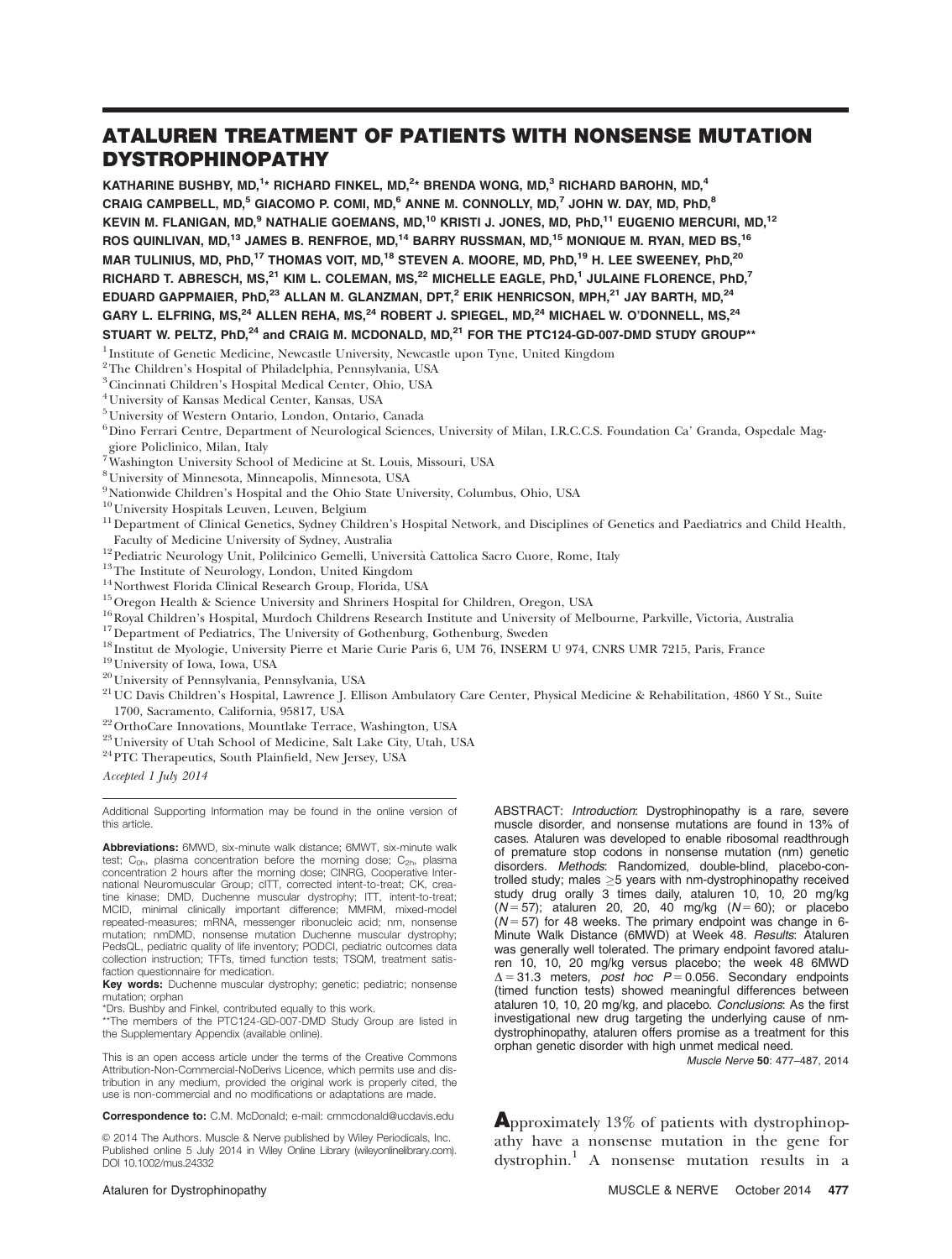premature stop codon within the protein coding region of the corresponding messenger ribonucleic acid (mRNA) and causes premature termination of translation and generation of a truncated, unstable, nonfunctional protein. There are 3 different types of premature stop codons: opal, amber (uridine-adenosine-guanosine), and ochre (uridineadenosine-adenosine). Nonsense-mediated mRNA decay (NMD) weakens mRNA, and readthrough of nonsense mutations allows for production of functional protein by altering the level of mRNA deterioration when readthrough activity is established.<sup>2</sup> Readthrough of a premature stop codon is a novel approach to treat genetic disorders due to a nonsense mutation. Aminoglycoside antibiotics such as gentamicin have been investigated for their potential ability to promote premature stop codon readthrough in patients with nonsense mutation dystrophinopathy.2–5 The development of a safe, orally bioavailable drug that has readthrough activity would be beneficial to Duchenne muscular dystrophy (DMD) patients with nonsense mutations in their dystrophin gene.<sup>4</sup> To treat genetic disorders due to a nonsense mutation, ataluren (PTC124) has been developed as a first-in-class, investigational new drug designed to enable ribosomal readthrough of premature stop codons.

Ataluren's activity has been demonstrated independently in a large number of peer-reviewed articles of multiple disease models spanning many different organ systems, including models of dystrophinopathy.<sup>2,3,6–21</sup> A proof-of-concept Phase 2a trial demonstrated that ataluren produced dystrophin in patients with nonsense mutation dystrophinopathy.22 A second Phase 2a study demonstrated that ataluren produced cystic fibrosis transmembrane conductance regulator (cftr) protein in nonsense mutation cystic fibrosis patients.<sup>23,24</sup>

Based on the results of the proof-of-concept clinical trials, we conducted a Phase 2b registrationdirected study. Before this study, very few largescale, randomized, controlled trials had been performed in dystrophinopathy, and none had been performed using a new chemical entity targeting the underlying cause of DMD.<sup>25</sup> This Phase 2b study is a randomized, double-blind, placebo-controlled international study that evaluated the efficacy and safety of 2 doses of ataluren in patients with nonsense mutation dystrophinopathy (referred to in this study as nonsense mutation DMD [nmDMD]). This trial in dystrophinopathy used the 6-Minute Walk Test (6MWT) as an outcome measure. As this was the first study for registration in DMD, there were no established primary or secondary endpoints from a regulatory perspective, and there was limited DMD natural history data available at the time the study was designed.

Completion of this trial has provided a better understanding of the natural history of DMD using the 6MWT and has established the 6MWT as a validated primary endpoint in DMD clinical trials; in addition, the data from this trial have helped to identify the best secondary endpoints in DMD trials and lay the clinical trial groundwork for future therapies for this disease. $26$ 

#### MATERIALS AND METHODS

Participants. Patients were enrolled at 37 sites in 11 countries, which featured the following inclusion criteria: male,  $\geq$ 5 years of age with a documented nonsense mutation in the dystrophin gene, onset of dystrophinopathy symptoms by age 9 years, elevated serum creatine kinase (CK), and difficulty ambulating but able to walk  $>75$  meters unassisted during a 6MWT at screening. Stable use of concomitant glucocorticoids was allowed.

At each participating institution, institutional review boards/ethics committees and health authorities approved the study protocol. All parents/participants provided signed informed consent/assent before study initiation. The trial was conducted in accordance with the Declaration of Helsinki and Good Clinical Practice and was registered (Identifier NCT00592553) at www.clinicaltrials.gov.

Procedures. Patients were stratified prospectively by age ( $\leq 9$  or  $\geq 9$  years), use of glucocorticoids (yes or no), and baseline 6-Minute Walk Distance (6MWD)  $( \geq 350$  or  $< 350$  meters) and were randomized 1:1:1 to receive study drug orally 3 times daily for 48 weeks (ataluren 10, 10, 20 mg/ kg, henceforth referred to as ataluren 40 mg/kg/ day; or ataluren 20, 20, 40 mg/kg, referred to as ataluren 80 mg/kg/day; or placebo). Evaluations were performed at screening, baseline and every 6 weeks. The primary outcome measure was the  $6MWD$ <sup>27,28</sup> Secondary outcome measures of physical functioning included timed function tests ([TFTs] - stand from supine, 4-stair ascend, 4-stair descend, and 10 meter run/walk), functional test method grading, at-home activity, myometry (knee flexion and extension, elbow flexion and extension, and shoulder abduction), patient/caregiverreported accidental falls, and the Pediatric Quality of Life Inventory (PedsQL) physical functioning and psychosocial domains,<sup>29</sup> Treatment Satisfaction Questionnaire for Medication (TSQM), verbal memory and attention, heart rate, and serum CK. Safety, study drug compliance, and ataluren plasma concentrations before  $(C_{0h})$  and 2 h  $(C_{2h})$ following the morning dose $30$  were evaluated.

Biceps muscle dystrophin expression was also assessed (fully detailed in Supplementary Appendix – available online). Biopsy of the biceps brachii was performed at baseline (pretreatment sample)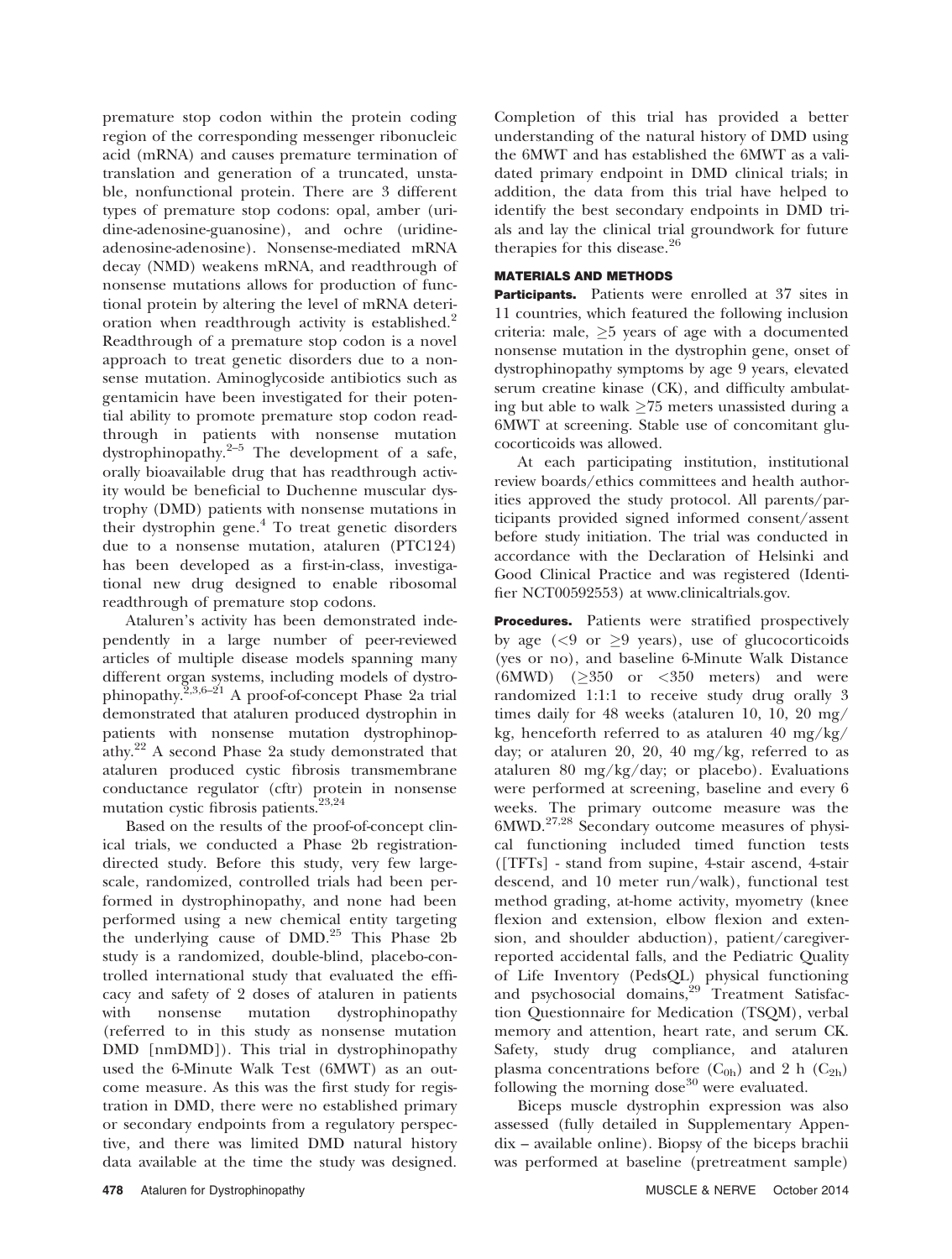and from the contralateral arm at Week  $36 \pm 14$ days (posttreatment sample) to assess for production of dystrophin. Biopsies were performed at the 37 study sites in 11 countries (United States, United Kingdom, Italy, Australia, Germany, Canada, France, Sweden, Spain, Belgium, and Israel). Samples were shipped to Covance Central Lab and stored at  $-80^{\circ}$ C.

**Statistical Analysis.** The study hypothesis was that mean change in 6MWD from baseline to 48 weeks would be 30 meters better in at least 1 ataluren arm versus placebo. Thirty meters was selected based on the 6MWD treatment effects seen in trials of drugs which have been approved for the treatment of other rare diseases with neuromuscular complications.31,32 Based primarily on earlier observational 6MWD data in DMD patients,  $27,28$  as well data from other diseases,  $31,32$  the standard deviation of the change in 6MWD was hypothesized in the protocol to be 50 meters, and this standard deviation was assumed for sample size determination. The prespecified intent-to-treat (ITT) population included all randomized subjects with a valid 6MWT available at baseline and  $\geq$ 1 postbaseline visit. Mixed-model repeated-measures (MMRM) analyses of changes from baseline to Week 48 were performed. Terms in the model included treatment, visit, treatment\*visit, and the stratification factors. Original data were to be analyzed, if the data were normally distributed; otherwise, log-transformed data were to be analyzed, if the log-transformed data were normally distributed; otherwise, rank-transformed data were to be analyzed. Shapiro-Wilk testing was used to determine if the data were distributed normally. The MMRM model fit was improved *post hoc* by the addition of a baseline\*visit interaction term.33,34 The baseline values for 2 patients (1 placebo-dosed and 1 treated with ataluren 80 mg/kg) were replaced by their screening values, because their baseline 6MWDs were radically lower than their screening and Week 6 values due to lower-limb injuries before the baseline test. This is referred to as the corrected ITT (cITT) population. The post hoc analysis was performed on the untransformed data with deviations from assumptions addressed by means of a re-randomization test (10,000 iterations) using MMRM. Details of prespecified statistical methods and *post hoc* modifications are provided in the Supplementary Appendix.

The P-values of the primary and secondary outcome measures were adjusted for comparisons of 2 dose levels against placebo. All analyses were 2 sided at the 0.05 level of significance. Where P-values are described as nominal, they are not adjusted for multiplicity.

#### RESULTS

Patient Disposition and Characteristics. The ITT population included all 174 randomized patients, of whom 57 were assigned to placebo, 57 to ataluren 40 mg/kg/day, and 60 to ataluren 80 mg/kg/ day (Supplementary Appendix, which is available online). One patient discontinued at Week 6 due to noncompliance. The remaining 173 patients completed 48 weeks. Patients ranged in age from 5 to 20 years (Table 1). All 3 premature stop codon types were represented. There was no significant difference among the 3 arms in any patient characteristic.

Median study drug compliance was >97%. Ataluren concentrations before and 2 h after the morning dose were dose-proportional and remained stable over time.

Seventy-one percent (124/174) of patients were receiving glucocorticoids, which was equal across treatment arms, and of these, 92 (74%) received glucocorticoids daily, 7 (6%) received glucocorticoids every other day, and 25 (20%) were on other regimens. Changes in glucocorticoid regimens were minimal during the study. No patients discontinued glucocorticoid use during the study.

**Safety.** Ataluren was generally well tolerated at both dose levels (Supplementary Appendix). There were no study discontinuations due to adverse events. No ataluren-related serious adverse events were reported. Most treatment-emergent adverse events were mild or moderate. Investigator attributions of drug-related adverse effects showed similar frequencies across the placebo- and atalurentreated arms. Changes in laboratory and physical parameters generally were not significant clinically.

**Efficacy.** Primary Endpoint. In the ITT population, mean declines in 6MWD at Week 48 of 42.6 and 12.9 meters were observed for placebo and ataluren 40 mg/kg/day, respectively ( $\Delta = 29.7$  meters, nominal  $P = 0.149$ , MMRM on ranks). This difference was consistent with the targeted treatment effect size of 30 meters. In the corrected ITT population, mean declines in 6MWD at Week 48 of 44.1 and 12.8 meters were observed for placebo and ataluren 40 mg/kg/day, respectively (see Fig. 1;  $\Delta = 31.3$ meters,  $P = 0.056$ , re-randomization MMRM adjusted for multiplicity). The difference in the mean change in 6MWD from baseline to Week 48 between placebo and ataluren 80 mg/kg/day was negligible.

Progression of 6MWD was defined a priori based on time to persistent 10% 6MWD worsening relative to baseline. In the ITT population, 26% of patients in the ataluren 40 mg/kg/day arm, as compared with 44% of patients in the placebo arm, had experienced persistent 10% 6MWD worsening by Week 48. This corresponds to a 48%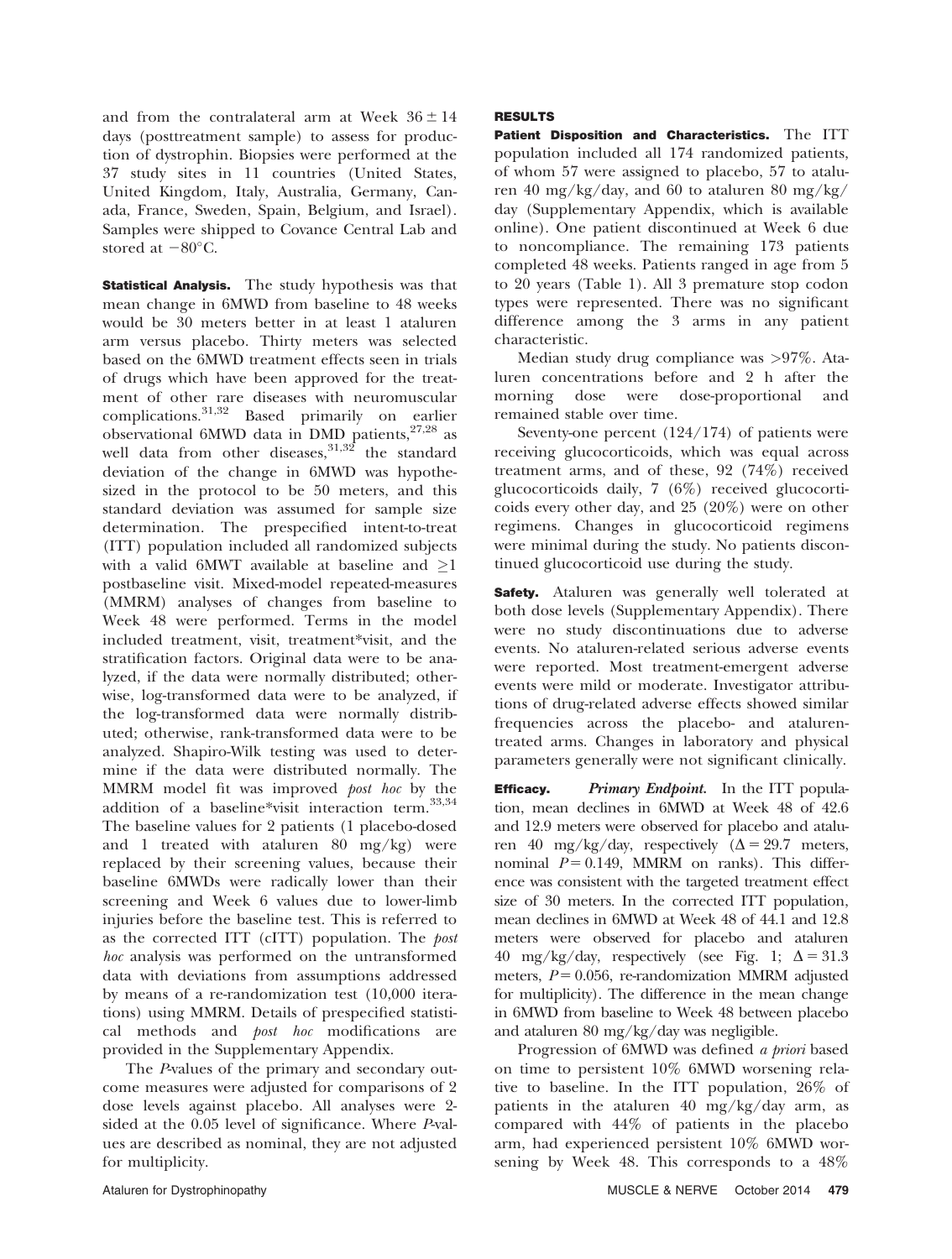|                                   | Table 1. Patient characteristics. |                          |                          |
|-----------------------------------|-----------------------------------|--------------------------|--------------------------|
|                                   |                                   | Treatment arm            |                          |
| Characteristic                    | Placebo<br>$N = 57$               | 40 mg/kg/day<br>$N = 57$ | 80 mg/kg/day<br>$N = 60$ |
| Demographics                      |                                   |                          |                          |
| Age, years<br>Mean (SD)           | 8.3(2.33)                         | 8.8(2.91)                | 8.4(2.53)                |
| Median                            | 8.0                               | 8.0                      | 8.0                      |
| Range                             | $5 - 15$                          | $5 - 20$                 | $5 - 16$                 |
| Race, $n$ $(\%)$                  |                                   |                          |                          |
| Caucasian                         | 54 (94.7)                         | 53 (93.0)                | 50 (83.3)                |
| <b>Black</b>                      | 0(0.0)                            | 1(1.8)                   | 1(1.7)                   |
| Asian                             | 1(1.8)                            | 1(1.8)                   | 4(6.7)                   |
| Hispanic                          | 1(1.8)                            | 1(1.8)                   | 2(3.3)                   |
| Other                             | 1(1.8)                            | 1(1.8)                   | 3(5.0)                   |
| Body height, cm                   |                                   |                          |                          |
| Mean (SD)                         | 123 (11.8)                        | 125 (15.3)               | 126 (13.8)               |
| Median                            | 122                               | 121                      | 126                      |
| Range                             | 104-163                           | 99-173                   | 99-173                   |
| Body weight, kg                   |                                   |                          |                          |
| Mean (SD)                         | 29(9.1)                           | 31(12.1)                 | 32 (12.8)                |
| Median                            | 26                                | 27                       | 28                       |
| Range                             | $16 - 55$                         | $16 - 76$                | $17 - 84$                |
| Stop codon type, n (%)            |                                   |                          |                          |
| <b>UGA</b>                        | 31(54.4)                          | 29 (50.9)                | 23 (38.3)                |
| <b>UAG</b>                        | 12(21.1)                          | 17 (29.8)                | 19 (31.7)                |
| <b>UAA</b>                        | 14 (24.6)                         | 11 (19.3)                | 18 (30.0)                |
| Stratification factors            |                                   |                          |                          |
| Age group, $n$ (%)                |                                   |                          |                          |
| $<$ 9 years                       | 32 (56)                           | 32 (56)                  | 34 (57)                  |
| $>9$ years                        | 25 (44)                           | 25(44)                   | 26 (43)                  |
| Glucocorticoid use, n (%)         |                                   |                          |                          |
| Yes                               | 40 (70)                           | 41 (72)                  | 43 (72)                  |
| <b>No</b>                         | 17 (30)                           | 16 (28)                  | 17 (28)                  |
| Baseline 6MWD, n (%)              |                                   |                          |                          |
| $>350$ m                          | 35 (61)                           | 32 (56)                  | 33 (55)                  |
| $<$ 350 $m$                       | 22 (39)                           | 25 (44)                  | 27(45)                   |
| <b>Functional characteristics</b> |                                   |                          |                          |
| 6MWD, m, mean (SD)                | 361 (87.5)                        | 350 (97.6)               | 361 (99.7)               |
| %-predicted 6MWD, mean (SD)       | 61.9 (16.26)                      | 59.6 (18.06)             | 61.6 (17.78)             |
| Climb 4 stairs, s, mean (SD)      | 6.0(5.67)                         | 6.9(6.47)                | 7.5(7.46)                |
| Descend 4 stairs, s, mean (SD)    | 5.5(5.75)                         | 6.1(5.98)                | 6.7(7.21)                |
| 10-m run/walk, s, mean (SD)       | 6.7(2.67)                         | 7.4 (4.37)               | 7.4 (4.36)               |
| Supine to stand, s, mean (SD)     | 11.5 (11.44)                      | 10.8 (9.92)              | 12.3 (11.19)             |
| Falls/day*, mean (SD)             | 0.5(0.94)                         | 0.3(0.48)                | 0.4(0.60)                |
|                                   |                                   |                          |                          |

\*Baseline falls/day data were available for 48, 48, and 54 patients in the placebo, ataluren 40 mg/kg/day, and ataluren 80 mg/kg/day treatment arms, respectively.

SD, standard deviation; UAA, uridine-adenosine-adenosine; UAG, uridine-adenosine-guanosine; UGA, uridine-guanosine-adenosine

reduction in the risk of 10% 6MWD worsening (Figure 2; hazard ratio of ataluren 40 mg/kg/day vs. placebo of 0.52, nominal  $P = 0.039$ . Similar results were observed for the corrected ITT population (hazard ratio = 0.51, nominal  $P = 0.033$ ). The proportion of patients with persistent 10% 6MWD worsening at Week 48 in the ataluren 80 mg/kg/day arm was similar to placebo.

Recently, an age- and height-based equation<sup>35</sup> has been used to convert 6MWD to %-predicted 6MWD in patients with DMD,<sup>36</sup> which accounts for maturational differences in 6MWD. This equation was applied to 6MWD data in the corrected ITT

population. At baseline, this DMD cohort performed the 6MWT at approximately 60% predicted. Mean declines in %-predicted 6MWD at Week 48 of 7.6% and 2.7% were observed for placebo and ataluren 40 mg/kg/day, respectively  $(\Delta = 4.9\%, P = 0.055,$  re-randomization MMRM adjusted for multiplicity). The mean decline for ataluren 80 mg/kg/day was 7.7%. The significance level of this %-predicted analysis is consistent with the results of the analysis of the 6MWD in meters, in which a P-value of 0.056 was observed.

Age, glucocorticoid use, and baseline 6MWD were prespecified as stratification factors, because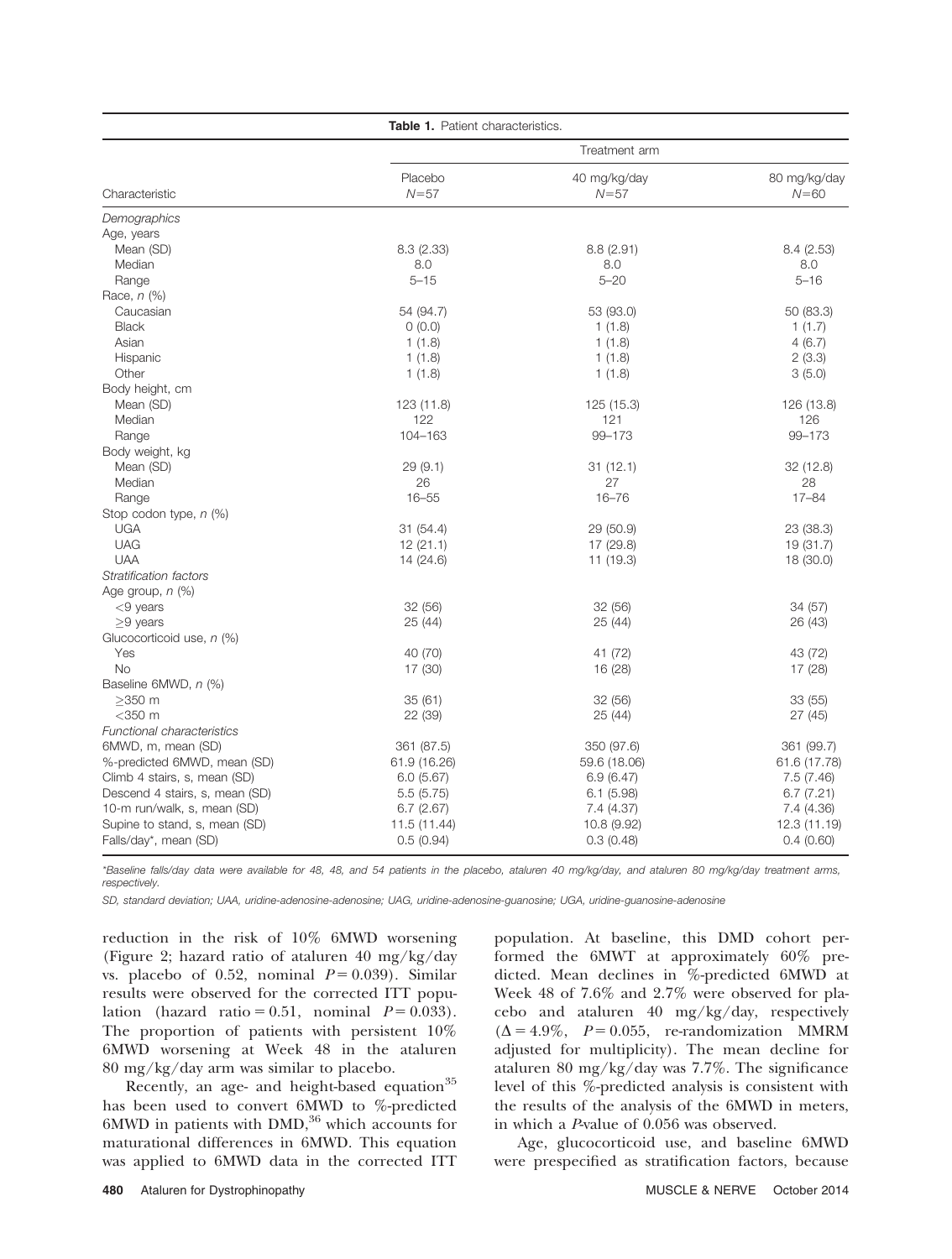

FIGURE 1. Change in 6MWD. Mean changes in the ataluren 10, 10, 20 mg/kg and placebo arms were  $-12.86$  and  $-44.14$ meters, respectively, resulting in a difference of 31.28 meters.

these variables were likely to have prognostic significance. Analyses of mean changes in 6MWD within the 6 subgroups defined by the 3 stratification factors showed that all ataluren 40 mg/kg/day subgroups performed better relative to the corresponding placebo subgroup. The largest mean differences between ataluren 40 mg/kg/day and placebo were observed in patients  $\langle 9 \rangle$  years old, patients receiving glucocorticoids, and patients with baseline 6MWD <350 meters.

The natural history of changes in ambulation as measured by the  $6MWT<sub>1</sub><sup>26</sup>$  indicates that patients greater than 350 meters at baseline generally do not demonstrate substantial changes in their 6MWDs in 48 weeks while those less than 350 meters tend to show large declines. Based on this, and the fact that a baseline value of 350 meters was a prespecified stratification factor, an analysis was performed on the prespecified group with baseline 6MWD < 350 meters. In this prespecified subgroup with baseline 6MWD < 350 meters in patients treated with ataluren 40 mg/kg/day the mean change of 6MWD from baseline to Week 48 was 68.2 meters better than placebo-dosed patients (nominal  $P = 0.0053$ , see Figure 3).

Further analysis was performed on patients likely to be in the ambulatory decline phase of the disease







FIGURE 3. Mean change in 6MWD from baseline to week 48 in the < 350 meters 6MWD subgroup.

subsequent to age 7. This subgroup consisted of nmDMD patients aged 7 to 16 with a baseline % predicted 6MWD  $\leq$ 80% and, to minimize heterogeneity, who were taking corticosteroids and had a baseline  $6MWD \geq 150$  meters. In this decline-phase subgroup, in patients treated with ataluren 40 mg/ kg/day, the mean change of 6MWD from baseline to Week 48 was 49.9 meters better than placebo-dosed patients (nominal  $P = 0.0096$ ; see Fig. 4). Separation between ataluren 40 mg/kg/day and placebo in the decline-phase subgroup occurred early (6 weeks), and by 24 weeks there was a 30 meter treatment difference between ataluren 40 mg/kg/day in comparison to the placebo group (nominal  $P = 0.047$ ).

The baseline characteristics for the declinephase subgroup and the < 350 meters subgroup were balanced across the 3 treatment arms (see Table 2).

Although the effect of ataluren was most evident in patients in the ambulatory decline-phase, the activity of ataluren was seen across the disease spectrum. As shown in Figure 5, the Phase 2b patients can be categorized based on %-predicted 6MWD at baseline. All patients, including milder patients (>70% predicted), showed a favorable effect for ataluren, and the overall results were not driven by milder patients.

Secondary Endpoints. In TFTs, ataluren-treated patients demonstrated smaller increases in the



FIGURE 4. Mean change in 6MWD from baseline to week 48 in the decline-phase subgroup.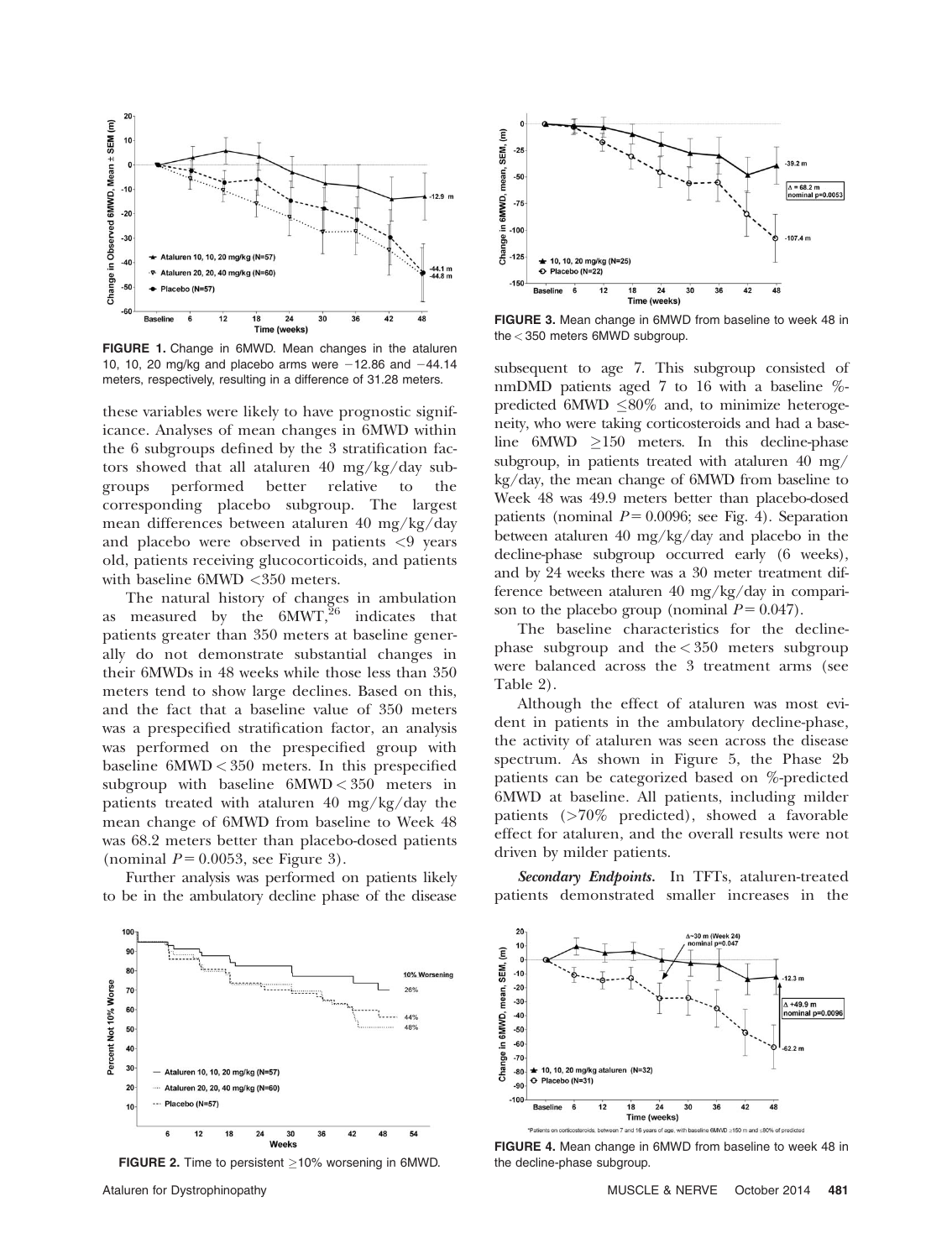| <b>Table 2.</b> Frequency of patients within levels of stratification | factors.                   |                                       |          |  |  |  |
|-----------------------------------------------------------------------|----------------------------|---------------------------------------|----------|--|--|--|
| Parameter                                                             | Placebo                    | Ataluren<br>40 mg/kg/day 80 mg/kg/day | Ataluren |  |  |  |
|                                                                       | Decline phase subgroup     |                                       |          |  |  |  |
|                                                                       | $N = 31$                   | $N = 32$                              | $N = 33$ |  |  |  |
| $< 9$ years                                                           | 39%                        | 41%                                   | 36%      |  |  |  |
| $> 9$ years                                                           | 61%                        | 59%                                   | 64%      |  |  |  |
| $<$ 350 meters baseline<br>6MWD                                       | 42%                        | 44%                                   | 42%      |  |  |  |
| $>$ 350 meters baseline<br>6MWD                                       | 58%                        | 56%                                   | 58%      |  |  |  |
| Corticosteroid use                                                    | 100%                       | 100%                                  | 100%     |  |  |  |
|                                                                       | < 350 meters 6MWD subgroup |                                       |          |  |  |  |
|                                                                       | $N = 22$                   | $N = 25$                              | $N = 27$ |  |  |  |
| $< 9$ years                                                           | 36%                        | 44%                                   | 48%      |  |  |  |
| $> 9$ years                                                           | 64%                        | 56%                                   | 52%      |  |  |  |
| $<$ 350 meters baseline<br><b>6MWD</b>                                | 100%                       | 100%                                  | 100%     |  |  |  |
| Corticosteroid use                                                    | 64%                        | 68%                                   | 59%      |  |  |  |
| No corticosteroid use                                                 | 36%                        | 32%                                   | 41%      |  |  |  |

time it takes to climb 4 steps, descend 4 steps, and run/walk 10 meters relative to placebo (Table 3.). The log of the threshold for the clinically meaningful difference in TFTs was estimated to be 0.4 s,<sup>37</sup> which corresponds to  $\sim$ 1.5 s on the untransformed scale. These trends were more prominent at the 40 mg/kg/day dose, which meets the threshold  $(\sim 1.5 \text{ s})$  and suggests clinically meaningful differences in TFTs.<sup>37</sup> Positive trends for ataluren 40 mg/kg/day were also seen in functional method grading (Table 3.); see detailed explanation in Supplementary Appendix. Differences between ataluren versus placebo for mean changes in supine to stand were small for both dose levels, and at baseline 23% of patients were unable to stand from supine within the predefined maximum of 30 seconds (vs.  $\leq$ 3% patients in other TFTs), limiting the ability to demonstrate a treatment effect with this test.





Compared with the results of the overall population, in the prespecified baseline 6MWD < 350 meters subgroup, the results favoring ataluren were even greater in values of 10 meter run/walk  $(3.5 \text{ s})$ , the time to climb 4 steps  $(6.4 \text{ s})$ , and the time to descend 4 steps (5.0 s). Also similar to these results, the ambulatory decline-phase subgroup exhibited greater differences in the TFTs of 4-stair climb, 4-stair descend, and 10-meter run/ walk of ataluren over placebo compared with the overall study population. In this subgroup, the results favoring ataluren were nearly twice the 1.5 s clinically meaningful threshold in the 10 meter run/walk  $(2.8 \text{ s})$ , the time to climb 4 steps  $(2.9 \text{ s})$ , and the time to descend 4 steps  $(2.9 \text{ s})$ (see Fig.  $6$ ).

Positive trends favoring ataluren 40 mg/kg/day versus placebo were seen in patient-reported physical functioning, as measured by the PedsQL. The difference in the mean change in physical functioning score was 3.4 at Week 48. This was more pronounced in the ambulatory decline-phase subgroup with a difference of 6.1 in the mean change in physical functioning score, favoring ataluren 40 mg/kg/day over placebo at Week 48.

Accidental falling is the most common cause of limb fractures in boys with DMD,<sup>38</sup> and  $\sim$ 35 to 40% of lower-limb fractures result in permanent loss of ambulation.<sup>39</sup> This patient-reported outcome was monitored by patient/caregiver diaries. The results show reductions in accidental falling for ataluren versus placebo; the relative ratios of the estimated fall rates at Week 48 were 0.38 (95% CI = 0.16, 0.94) for ataluren 40 mg/kg/day versus placebo.

Additional positive trends favoring ataluren 40 mg/kg/day versus placebo were seen across the other secondary outcome measures of physical functioning, including activity and wheelchair use in the community setting, as well as myometric evaluation of muscle strength, (see Supplementary Appendix). In 5- to 6-year-old patients treated with ataluren 40 mg/kg/day, a 30 meter treatment benefit in 6MWD versus placebo was seen. In addition, 5- to 6-year-old patients treated with ataluren 40 mg/kg/day showed stable or improved TFTs, whereas patients treated with ataluren 80 mg/kg/day or dosed with placebo showed worsening over 48 weeks. These younger patients treated with ataluren 40 mg/kg/day also showed an improvement across all myometry measures compared with patients dosed with placebo (For further 5 to 6 year old data, see Supplementary Appendix). Secondary outcome measures unrelated to physical functioning did not show a difference between ataluren and placebo.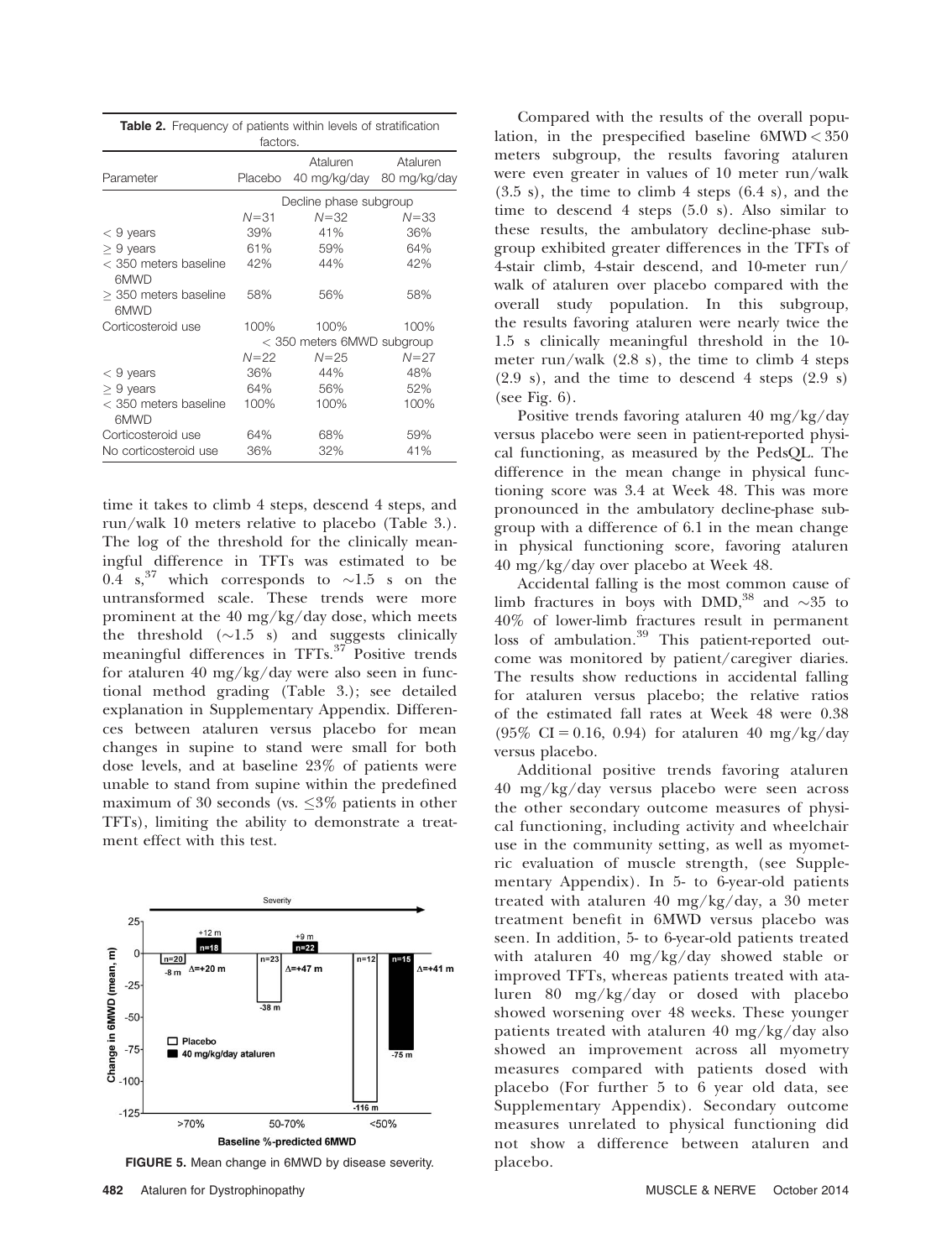|                                                                        |                                                                                           |                                                                                                                                                                                                    | <b>Table 3</b> Timed function test scores (corrected ITT population).<br>Mean time and change from baseline to week 48 $(\Delta)$ in seconds |                              |                                  |                        |
|------------------------------------------------------------------------|-------------------------------------------------------------------------------------------|----------------------------------------------------------------------------------------------------------------------------------------------------------------------------------------------------|----------------------------------------------------------------------------------------------------------------------------------------------|------------------------------|----------------------------------|------------------------|
|                                                                        | Placebo                                                                                   |                                                                                                                                                                                                    |                                                                                                                                              | 40 mg/kg/day ataluren        |                                  | 80 mg/kg/day ataluren  |
| Endpoint*                                                              | Baseline                                                                                  | Week 48                                                                                                                                                                                            | <b>Baseline</b>                                                                                                                              | Week 48                      | <b>Baseline</b>                  | Week 48                |
| Climb 4 stairs, s                                                      | 6.0                                                                                       | 10.8<br>$\Delta = 4.8$                                                                                                                                                                             |                                                                                                                                              | 9.3<br>6.9<br>$\Delta = 2.4$ |                                  | 11.2<br>$\Delta = 3.5$ |
| Descend 4 stairs                                                       | 5.5<br>$\Delta = 4.0$                                                                     | 9.6                                                                                                                                                                                                | 8.5<br>6.1<br>$\Delta = 2.4$                                                                                                                 |                              | 6.8                              | 9.7<br>$\Delta = 3.0$  |
| Run/walk 10 m                                                          | 6.8<br>$\Delta = 3.0$                                                                     | 9.8                                                                                                                                                                                                | 7.4                                                                                                                                          | 9.1<br>$\Delta$ =1.7         | 7.8                              | 10.2<br>$\Delta = 2.4$ |
| Supine to stand                                                        | 11.4<br>$\Delta = 3.2$                                                                    | 14.6                                                                                                                                                                                               | 10.8                                                                                                                                         | 14.0<br>$\Delta = 3.2$       | 12.4                             | 15.4<br>$\Delta = 3.0$ |
|                                                                        | Comparison of change from baseline to week 48 between ataluren and placebo, mean (95% CI) |                                                                                                                                                                                                    |                                                                                                                                              |                              |                                  |                        |
|                                                                        |                                                                                           | 40 mg/kg/day ataluren vs Placebo                                                                                                                                                                   |                                                                                                                                              |                              | 80 mg/kg/day ataluren vs Placebo |                        |
| Climb 4 stairs<br>Descend 4 stairs<br>Run/walk 10 m<br>Supine to stand |                                                                                           | $-2.4$ ( $-4.8$ , 0.0)<br>$-1.3(-4.0, 1.4)$<br>$-1.6(-4.2, 1.0)$<br>$-1.1$ ( $-3.9$ , 1.7)<br>$-1.4$ ( $-3.7, 0.9$ )<br>$-0.7$ ( $-3.0, 1.7$ )<br>$-0.0$ ( $-2.5$ , 2.4)<br>$-0.2$ ( $-2.6$ , 2.2) |                                                                                                                                              |                              |                                  |                        |

\*For timed function tests, negative differences between ataluren and placebo represent better outcomes in ataluren-treated patients.

CI, confidence interval; Corrected ITT, corrected intent-to-treat population.

Based on an analysis of patients with pre- and posttreatment muscle biopsy samples, a mean change from pretreatment to posttreatment of 2.8% in dystrophin/spectrin ratio was observed in the ataluren 40 mg/kg/day dose group: 1.3% in the ataluren 80 mg/kg/day dose group and 0.09% in the placebo group. The method used and results are further detailed in the Supplementary Appendix.

**Exposure-Response.** The inverse dose-response observed with ataluren was evaluated further by means of assessment of exposure-response using ataluren  $C_{2h}$  (plasma concentration 2 h postmorning dose), which correlates with ataluren area under the concentration-time curve (Supplemen-



FIGURE 6. Timed function tests change from baseline to week 48 in Study 007 overall population versus decline-phase subgroup.

tary Appendix). In patients who received ataluren 40 mg/kg/day, mean  $C_{2h}$  across all visits ranged between 3.4 and 19.2  $\mu$ g/ml. In patients who received ataluren 80 mg/kg/day, mean  $C_{2h}$  ranged between 6.5 and 42.1  $\mu$ g/ml. Approximately 40% of 80 mg/kg/day patients had a mean  $C_{2h}$  that overlapped with the range observed in 40 mg/kg/ day patients  $(<19.3 \text{ µg/ml})$ . This cutoff point was used to analyze changes in 6MWD and timed function tests by dividing the higher-dose arm into lowconcentration  $\langle$  <19.3  $\mu$ g/ml) and highconcentration ( $>19.3 \mu$ g/ml) groups. This allowed assessment of whether patients who received 80 mg/kg/day, but with exposure in the range of 40 mg/kg/day, performed better than patients with higher exposure. Consistent with the inverse dose-response relationship, less mean decline in 6MWD and better performance of timed function tests was seen in the group of high-dose patients with mean  $C_{2h}$  <19.3 µg/ml (Figure 7).

We also performed an exposure-response analysis by performing a step-wise scan across the entire ataluren plasma concentration range (see Fig. 8). P-values for the concentration cuts within the range of exposure for the 40 mg/kg/day dose are significant statistically, whereas the P-values for exposures outside that range (i.e., the high exposure range of the 80 mg/kg/day dose) are not.

#### **DISCUSSION**

Before this study, there was no accepted primary endpoint identified as suitable for evaluating efficacy in clinical trials of patients with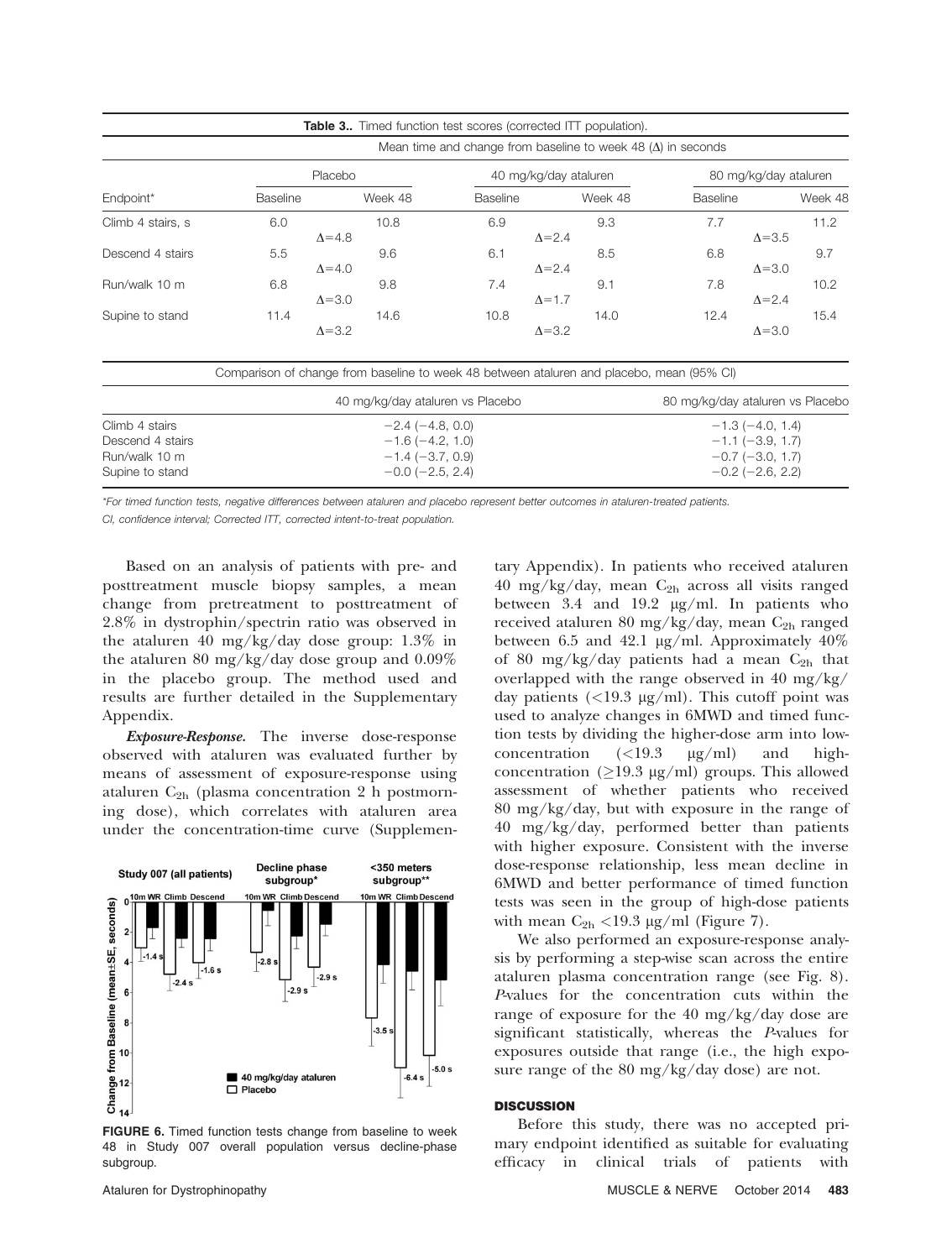

FIGURE 7. Mean change in 6MWD and timed function tests by concentration.

dystrophinopathy. The major goal of intervention during the ambulatory phase of dystrophinopathy is to maintain walking ability for as long as possible.<sup>40</sup> The 6MWT, a standardized assessment of ambulation, $^{41}$  had been used to evaluate efficacy in various diseases,  $31,32$  including myotonic dystrophy type 1.<sup>42</sup> An observational study showed that the 6MWT is feasible and reliable in dystrophinopathy.27 Subsequent studies have further established the 6MWT as a clinically meaningful outcome measure in dystrophinopathy, and natural history studies show that patients increase in walking ability in the early years, stabilize, then enter a decline phase, which leads, potentially rapidly, to complete loss of ambulation.<sup>28,43,44</sup>

The results from this Phase 2b study showed that ataluren at a dose of 40 mg/kg/day demonstrated clinical benefit and a favorable clinical benefit/risk profile in ambulatory patients  $\geq$ 5 years old with dystrophinopathy due to a nonsense mutation. This study was planned in collaboration with regulatory authorities and academic investigators, and the design and results of this trial lay the groundwork for future clinical trials in dystrophinopathy.

The results showed that ataluren 40 mg/kg/ day slowed the rate of decline of walking ability and achieved the targeted mean 30-meter difference between ataluren and placebo in 6MWD over 48 weeks. No effect was observed in the 80 mg/ kg/day dose. The 30-meter target was based upon 6MWD data from registration-directed studies for other drugs in other diseases with neuromuscular manifestations.31,32,42 Differences in mean change in 6MWD between active and placebo ranged from 28 to 44 meters in these previous studies.

Several lines of evidence support the clinical meaningfulness of a 30-meter difference in 6MWT. These include: (1) 2 distribution-based methods show that a 28.5 to 31.7 meters difference in 6MWD should be considered the minimal clinically important difference (MCID), and it is clinically

relevant for nmDMD patients.<sup>26</sup> Although not statistically significant, patients treated with ataluren 40 mg/kg/day demonstrated a 31.3-meter difference in change in 6MWD relative to placebo. (2) A 30-meter improvement over placebo in the 6MWT is in the range in which other drugs have been approved in multiple inherited conditions, including mucopolysaccharidosis and Pompe disease. (3) Evidence of the clinical relevance of these results comes from a recent report which showed that a 30-meter change in 6MWD over 48 weeks was considered a clinically meaningful change based on the patient/parent-reported Pediatric Outcomes Data Collection Instruction (PODCI), a quality of life measure, in DMD patients with disease status $45$  similar to this study. (4) Recent results of longitudinal 6MWT natural history data in DMD demonstrate that each 30-meter decrease in baseline 6MWD predicts increasing risk of loss of ambulation over the following 2 years (Eugenio Mercuri, MD, unpublished data adapted from a longitudinal multicentric cohort study<sup>46</sup>).

Consistent with ataluren's activity in DMD patients, a time-to-event analysis of the 6MWT showed that ataluren-treated patients were less likely to lose walking ability, defined as a 10% reduction in 6MWD from baseline. This analysis showed that ataluren 40 mg/kg/day substantially slowed disease progression in nmDMD patients. The separation between ataluren and placebo occurred early in the study and continued to the end of the study; by Week 48, 74% of patients who received ataluren 40 mg/kg/day did not experience disease progression versus 56% of patients who received placebo ( $P = 0.0386$ ; see Fig. 2).

Delaying ambulatory decline provides the direct clinical benefit of affording boys with nmDMD a longer period of self-sufficiency. Importantly, slowing the loss of walking ability may also have beneficial effects that could not be measured within a 48-



FIGURE 8. Difference in change from baseline and statistical significance by concentration. Note: Shaded area represents exposure range for 40 mg/kg/day ataluren.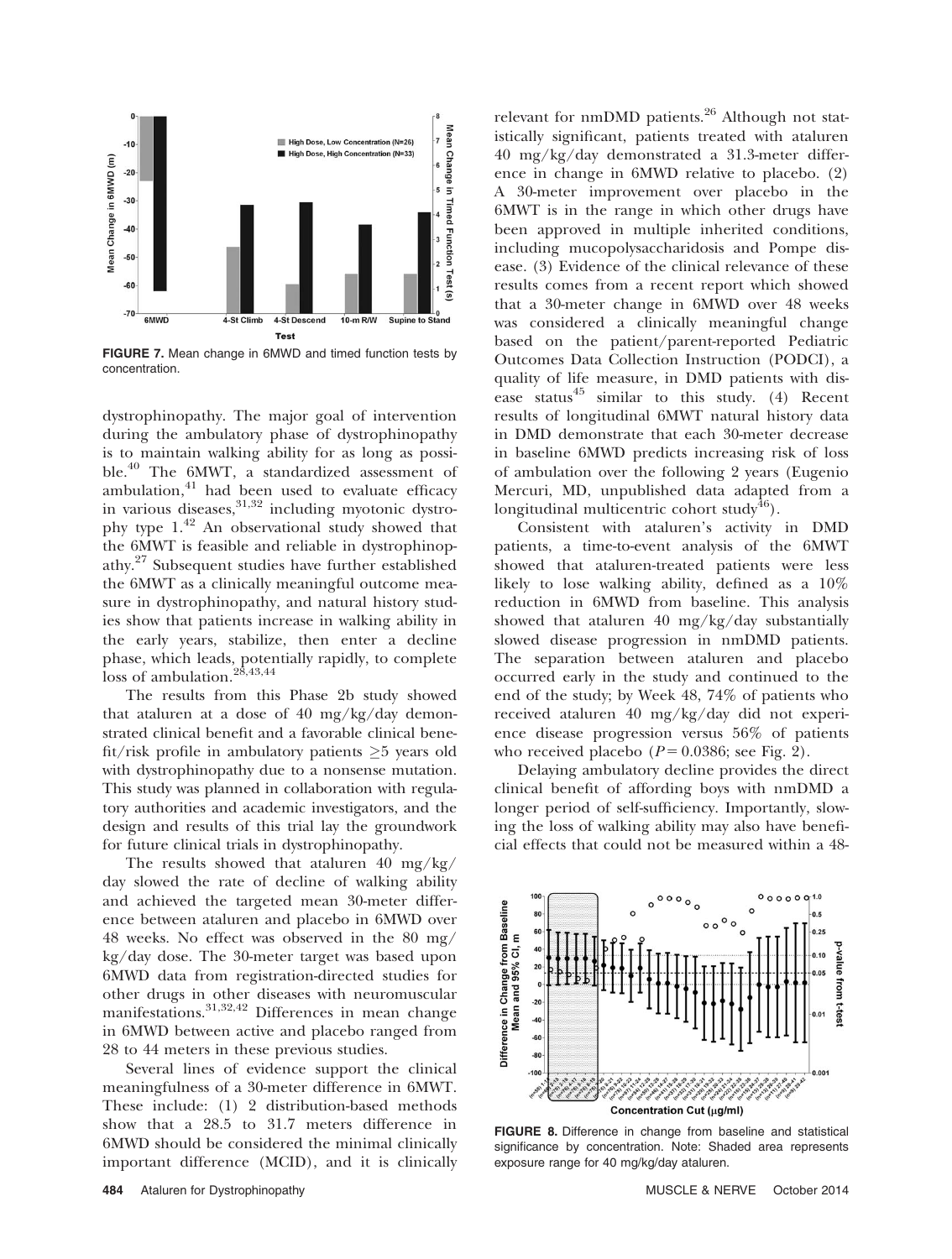week timeframe. For example, maintenance of ambulatory capacity has been associated with prevention or delay of onset and reduced severity of scoliosis and the need for major surgery.<sup>47,48</sup>

The variability of the 6MWT over 48 weeks in this disease was unknown at the time the study was designed. By Week 48, however, it was evident that there was considerable heterogeneity in the rate of disease progression in nmDMD. This contributed to the higher-than-anticipated standard deviation ranging from 72–90 meters (see Supplementary Table 1).

Within all subgroups created by the stratification factors, ataluren 40 mg/kg/day treated patients performed better than placebo patients. This was true for subgroups based on age, baseline 6MWD, and glucocorticoid use. Clinically meaningful differences in disease progression due to ataluren treatment were also found in both the declinephase subgroup, which included patients aged  $>7$ , on steroids, and baseline values of 6MWD from 150 meters to 80% predicted ( $\triangle$  6MWD = 49.9 meters), and in the prespecified subgroup with baseline  $6MWD < 350$  meters ( $\Delta$  6MWD = 68.2 meters). These treatment effects over a 48-week study duration in a placebo-controlled trial of DMD are substantial, clinically meaningful, and unprecedented in a corticosteroid-treated population of boys with DMD. The minimal decline in 6MWD among placebo-treated patients with baseline 6MWD  $\geq$ 350 meters ( $\triangle$  6MWD = -9 meters) indicates that these patients are in a more stable phase of the disease.

Timed function tests (TFTs) are well-established and sensitive to changes in disease status.<sup>43,44,49,50</sup> Over 48 weeks, ataluren-treated patients showed less decline in TFTs than placebo. More recent data have shown that TFTs are important endpoints, and, like the 6MWT, are predictive of the time for a patient to become nonambulatory.<sup>26</sup> Natural history data from the Cooperative International Neuromuscular Group (CINRG) and from Study 007 show that  $a > 6$ -s time to climb 4 stairs is predictive of a greater likelihood of 10% progression in the 6MWD, whereas  $a > 8$ -s stair climb predicts greater likelihood of loss of ambulation over 1 year. $26$  The methods used by patients to perform these tests were evaluated by means of functional method grading, which was a novel assessment introduced in this study. It consisted of a 6-point scale that assessed functional ability independently for each timed function test (the complete methodology is detailed in the Supplementary Appendix).

Patients treated with ataluren 40 mg/kg/day trended toward less decline in muscle function compared with placebo as measured by TFTs. The results were not statistically significant, but they met the threshold for clinically meaningful differences, supporting the primary endpoint results. Among the TFTs, the largest effect for ataluren 40 mg/kg/day was seen in stair-climbing, which is one of the most difficult activities of daily living for patients with DMD.<sup>51</sup> These data are particularly important, given that Mazzone et al. have reported that the 6MWT and TFTs provide complementary information and should be used in combination in dystrophinopathy clinical trials.<sup>43</sup> Positive trends favoring ataluren 40 mg/kg/day versus placebo were also seen for accidental fall frequency, functional method grading, activity and wheelchair use in the community setting, myometry, and patient-reported physical functioning. The consistency of these findings supports an ataluren 40 mg/kg/day treatment effect on physical functioning in ambulatory patients with nmDMD.

The lack of effect on 6MWD at 80 mg/kg/day is consistent with nonclinical data and the exposure-response analysis. A bell-shaped concentration-response curve for production of dystrophin has been observed in cultured myotubes isolated from  $mdx$  mice<sup>2</sup> and from patients with  $n$ mDMD when they were exposed to ataluren.<sup>22</sup> Consistent with these findings, recently published results showed that ataluren promoted readthrough of a nonsense mutation in the dystrophin gene of a zebrafish DMD model.<sup>52</sup> A bell-shaped dose-response relationship of ataluren activity in promoting dystrophin expression was also observed, consistent with the bell-shaped dose response curve observed in human and mouse myotubes.

In the current study, an analysis of 6MWD and timed function tests by ataluren  $C_{2h}$  showed that ataluren 80 mg/kg/day patients with lower concentrations (i.e., those in the range observed with the 40 mg/kg/day dose) experienced better outcomes than those patients with higher concentrations (Fig. 7; see Supplementary Appendix for further details). A bell-shaped exposure-response relationship has also been seen with aminoglycoside antibiotics (e.g., gentamicin) and other compounds evaluated for their ability to promote readthrough of premature stop codons.<sup>53–51</sup>

The dystrophin expression results were difficult to interpret due to generally poor sample quality as determined by the central laboratory pathologist, including freezing artifact, orientation, and fibrotic replacement (See Supplementary Appendix). Furthermore, a sensitive and reliable method for quantifying dystrophin is not currently available.56 This issue has been recognized in the DMD research community, where an initiative to develop and validate a reliable dystrophin quantification protocol is ongoing.<sup>57</sup>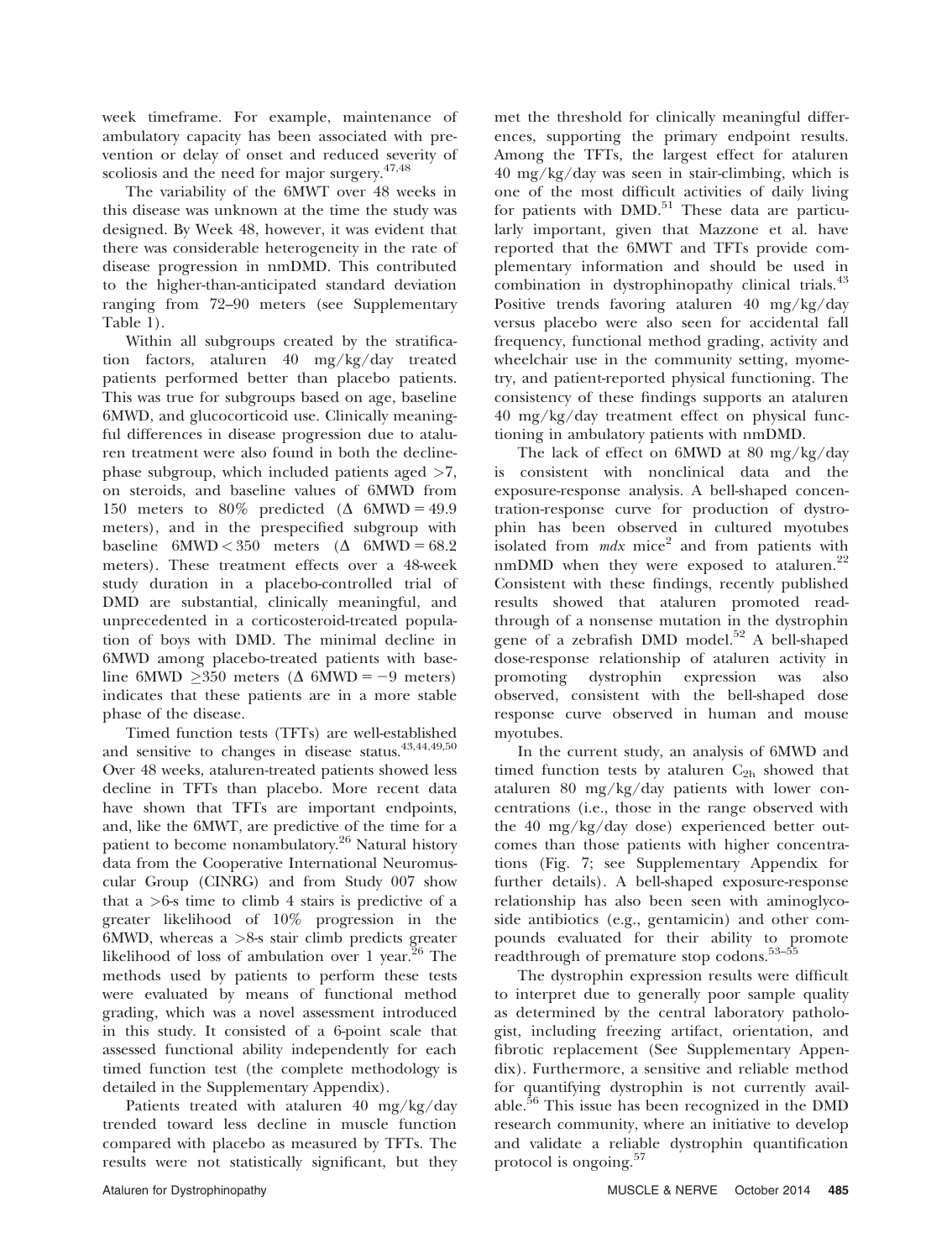Even though the samples were of poor quality, all tissue obtained was immunostained for dystrophin and spectrin (used as the control) in a dual label protocol. A quantitative method for assessing the ratio of dystrophin/spectrin intensity values (similar to that used in the Phase 2a proof of concept study<sup>22</sup>) was used whereby 4 readings per sample were generated and used to produce mean pre- and posttreatment dystrophin and spectrin intensity values. A small positive trend was observed for ataluren compared with placebo.

Ataluren was generally well tolerated at both dose levels over 48 weeks. Adverse event profiles were similar in ataluren- and placebo-treated patients. No patients discontinued from the study due to an adverse event, and no ataluren-related serious adverse events were reported.

A lesson learned from this trial is that the study was underpowered, given the unexpectedly large standard deviation of the 6MWD scores over 48 weeks. However, the encouraging results of this double blind, placebo-controlled, long-term study suggest that ataluren may have a clinically meaningful effect in patients with nonsense mutation dystrophinopathy. Because dystrophin stabilizes muscle function but does not build strength, a dystrophin restoration therapy for DMD patients would be anticipated to preserve muscle function and delay disease progression. For this reason, in a 48-week trial, the efficacy of ataluren should be expected to be more notable in patients who have marked disease progression. The study results confirm this post hoc, as it was demonstrated that ataluren's effect is most evident in DMD patients with advanced disease, i.e., patients who have begun a phase of decline in their ambulatory ability.

Collectively, these data indicate that ataluren has clinical activity and a favorable safety profile. There is currently a lack of other diseasemodifying treatment options for patients with nonsense mutations. As the first investigational new drug to address the underlying cause of dystrophinopathy, ataluren represents an important advance in personalized, genetic-based treatment of nonsense mutation disease.

This study was sponsored by PTC Therapeutics, funded in part by a grant from the FDA Office of Orphan Products. We thank the patients and their families for their participation in this study; individuals who were instrumental in the conduct of this study and the collection of data, particularly Principal Investigators (see Supplementary Appendix), supporting investigators, clinical coordinators, the clinical evaluator trainers (Ted Abresch, Kim Coleman, Michelle Eagle, Julaine Florence, Ed Gappmaier, Allan Glanzman, and Erik Henricson), clinical evaluators, and study coordinators; Laura Taylor of Nationwide Children's Hospital for assistance with dystrophin quantification; Zejiang Yang of INC Research for statistical programming support. We also thank the patient advocacy organizations (including Valerie Cwik, MD and the Muscular Dystrophy Association and Giovanna Spinella, MD and the Parent Project Muscular Dystrophy) for the collaboration and support which made this trial possible.

Steven Moore was partially supported by the Iowa Wellstone MDCRC NS053672.

We gratefully acknowledge the support of the Clinical Translational Research Center at the Children's Hospital of Philadelphia (UL1-RR-024134). The study in Newcastle was supported by the staff of the MRC Translational Centre for neuromuscular diseases, especially Mr. Geoffrey Bell, the Muscular Dystrophy Campaign, and the TREAT-NMD network. The Newcastle team acknowledges the support of the National Institute for Health Research through the Newcastle Clinical Research Facility and across the UK by means of the support for the Medicines for Children Research Network. We gratefully acknowledge the support of Stefania Corti, Francesca Magri, Valeria Lucchini at the Milan, Italy study site.

#### REFERENCES

- 1. Dent KM, Dunn DM, von Niederhausern AC, Aoyagi AT, Kerr L, Bromberg MB, et al. Improved molecular diagnosis of dystrophinopathies in an unselected clinical cohort. Am J Med Genet A 2005;134: 295–298.
- 2. Welch EM, Barton ER, Zhuo J, Tomizawa Y, Friesen WJ, Trifillis P, et al. PTC124 targets genetic disorders caused by nonsense mutations. Nature 2007;447:87–91.
- 3. Du M, Liu X, Welch EM, Hirawat S, Peltz SW, Bedwell DM. PTC124 is an orally bioavailable compound that promotes suppression of the human CFTR-G542X nonsense allele in a CF mouse model. Proc Natl Acad Sci U S A 2008;105:2064–2069.
- 4. Wang D, Shukla C, Liu X, Schoeb TR, Clarke LA, Bedwell DM, et al. Characterization of an MPS I-H knock-in mouse that carries a nonsense mutation analogous to the human IDUA-W402X mutation. Mol Genet Metab 2010;99:62–71.
- 5. Malik V, Rodino-Klapac LR, Viollet L, Wall C, King W, Al-Dahhak R, et al. Gentamicin-induced readthrough of stop codons in Duchenne muscular dystrophy. Ann Neurol 2010;67:771–780.
- 6. Goldmann T, Overlack N, Wolfrum U, Nagel-Wolfrum K. PTC124 mediated translational readthrough of a nonsense mutation causing Usher syndrome type 1C. Hum Gene Ther 2011;22:537–547.
- 7. Sarkar C, Zhang Z, Mukherjee AB. Stop codon read-through with PTC124 induces palmitoyl-protein thioesterase-1 activity, reduces thioester load and suppresses apoptosis in cultured cells from INCL
- patients. Mol Genet Metab 2011;104:338–345. 8. Tan L, Narayan SB, Chen J, Meyers GD, Bennett MJ. PTC124 improves readthrough and increases enzymatic activity of the CPT1A R160X nonsense mutation. J Inherit Metab Dis 2011;34:443–447.
- 9. Buck NE, Wood LR, Hamilton NJ, Bennett MJ, Peters HL. Treatment of a methylmalonyl-CoA mutase stopcodon mutation. Biochem Biophys Res Commun 2012;427:753–757.
- 10. Gonzalez-Hilarion S, Beghyn T, Jia J, Debreuck N, Berte G, Mamchaoui K, et al. Rescue of nonsense mutations by amlexanox in human cells. Orphanet J Rare Dis 2012;7:58.
- 11. Kayali R, Ku JM, Khitrov G, Jung ME, Prikhodko O, Bertoni C. Readthrough compound 13 restores dystrophin expression and improves muscle function in the mdx mouse model for Duchenne muscular dystrophy. Hum Molec Genet 2012;21:4007–4020.
- 12. Sanchez-Alcudia R, Perez B, Ugarte M, Desviat LR. Feasibility of nonsense mutation readthrough as a novel therapeutical approach in propionic acidemia. Hum Mutat 2012;33:973–980.
- 13. Goldmann T, Overlack N, Möller F, Belakhov V, van Wyk M, Baasov T, et al. A comparative evaluation of NB30, NB54 and PTC124 in translational read-through efficacy for treatment of an USH1C nonsense mutation. EMBO Mol Med 2012;11:1186–1199.
- 14. Bartolomeo R, Polishchuk EV, Volpi N, Polishchuk RS, Auricchio A. Pharmacological read-through of nonsense ARSB mutations as a potential therapeutic approach for mucopolysaccharidosis VI. J Inherit Metab Dis 2013;36:363–371.
- 15. Drake KM, Dunmore BJ, McNelly LN, Morrell NW, Aldred MA. Correction of nonsense BMPR2 and SMAD9 mutations by Ataluren in Pulmonary Arterial Hypertension. Am J Respir Cell Mol Biol 2013;49: 403–409.
- 16. Du L, Jung ME, Damoiseaux R, Completo G, Fike F, Ku JM, et al. A new series of novel small molecular weight compounds induce readthrough of all three types of nonsense mutations in the ATM gene. Mol Ther 2013;21:1653–1660.
- 17. Zhou Y, Jiang Q, Takahagi S, Shao C, Uitto J. Premature termination codon read-through in the ABCC6 gene: potential treatment for Pseudoxanthoma elasticum. J Invest Dermatol 2013;133:2672–2677.
- 18. Miller JN, Chan CH, Pearce DA. The role of nonsense-mediated decay in neuronal ceroid lipofuscinosis. Hum Mol Genet 2013;22: 2723–2734.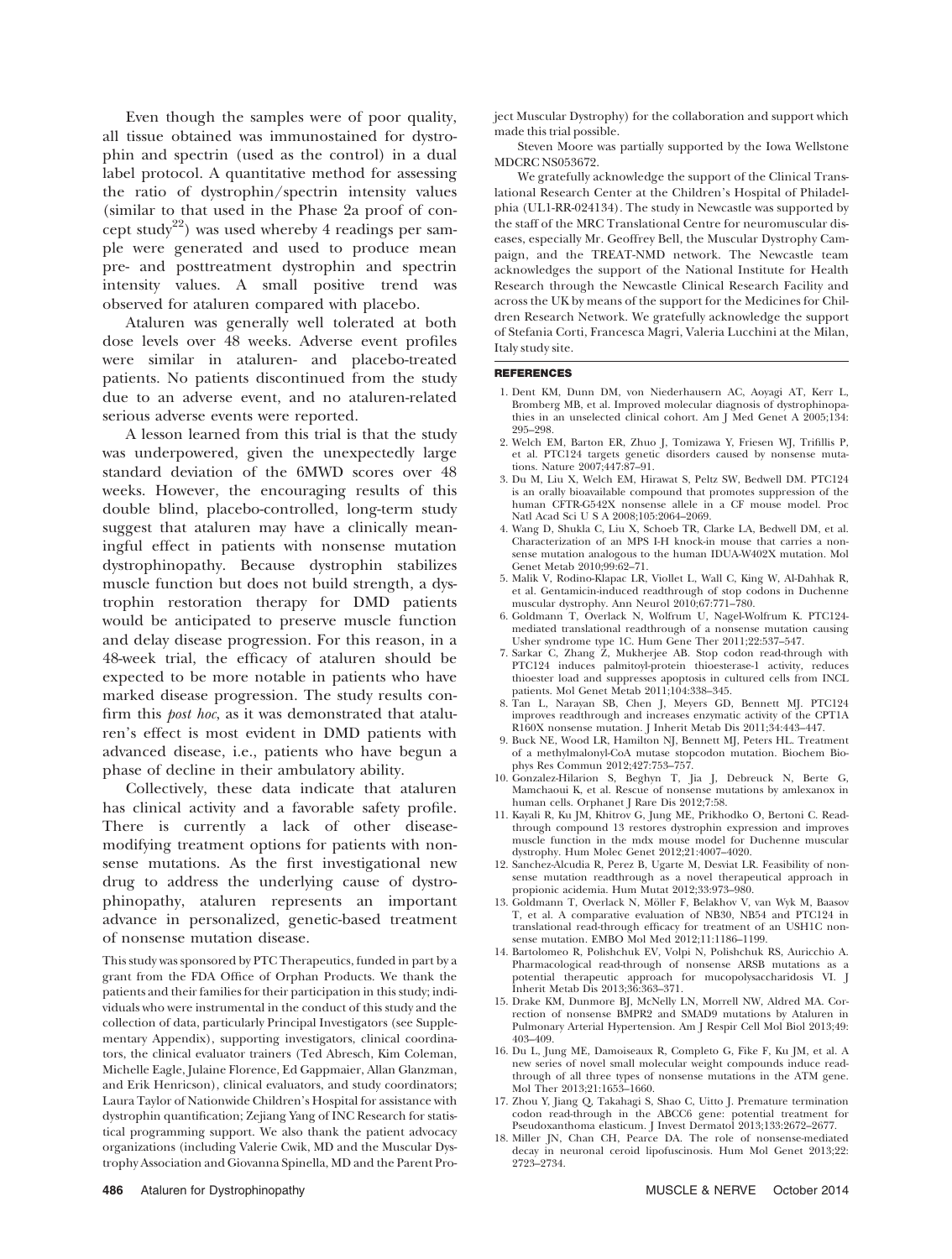- 19. Gregory-Evans CY, Wang X, Wasan KM, Zhao J, Metcalfe AL, Gregory-Evans K. Postnatal manipulation of Pax6 dosage reverses congenital tissue malformation defects. J Clin Invest 2014;124:111–116.
- 20. Yu H, Liu X, Huang J, Zhang Y, Hu R, Pu J. Comparison of readthrough effects of aminoglycosides and PTC124 on rescuing nonsense mutations of HERG gene associated with long QT syndrome. Int J Mol Med 2014;33:729–735.
- 21. Lojewski X, Staropoli JF, Biswas-Legrand S, Simas AM, Haliw L, Selig MK, et al. Human iPSC models of neuronal ceroid lipofuscinosis capture distinct effects of TPP1 and CLN3 mutations on the endocytic pathway. Hum Mol Genet 2014;23:2005–2022.
- 22. Finkel R, Flanigan K, Wong B, Bonnemann C, Sampson J, Sweeney € HL, et al. Phase 2a study of ataluren-mediated dystrophin production in patients with nonsense mutation muscular dystrophy. Plos One 2013;8:e81302.
- 23. Kerem E, Hirawat S, Armoni S, Yaakov Y, Shoseyov D, Cohen M, et al. Effectiveness of PTC124 treatment of cystic fibrosis caused by nonsense mutations: a prospective phase II trial. Lancet 2008;372:719–727.
- 24. Sermet-Gaudelus I, Boeck KD, Casimir GJ, Vermeulen F, Leal T, Mogenet A, et al. Ataluren (PTC124) induces cystic fibrosis transmembrane conductance regulator protein expression and activity in children with nonsense mutation cystic fibrosis. Am J Respir Crit Care Med 2010;182:1262–1272.
- 25. Bushby K, Finkel R, Birnkrant DJ, Case LE, Clemens PR, Cripe L, et al. Diagnosis and management of Duchenne muscular dystrophy, part 1: diagnosis, and pharmacological and psychosocial management. Lancet Neurol 2010;9:77–93.
- 26. McDonald CM, Henricson EK, Abresch RT, Florence JM, Eagle M, Gappmaier E, et al. The 6-minute walk test and other endpoints in Duchenne muscular dystrophy: longitudinal natural history observations over 48 weeks from a multicenter study. Muscle Nerve 2013;48: 343–356.
- 27. McDonald CM, Henricson EK, Han JJ, Abresch RT, Nicorici A, Elfring GL, et al. The 6-minute walk test as a new outcome measure in Duchenne muscular dystrophy. Muscle Nerve 2010;41:500–510.
- 28. McDonald CM, Henricson EK, Han JJ, Abresch RT, Nicorici A, Atkinson L, et al. The 6-minute walk test in Duchenne/Becker muscular dystrophy: longitudinal observations. Muscle Nerve 2010;42: 966–974.
- 29. Varni JW. The Peds $QL^{TM}$  measurement model for the pediatric quality of life inventory. 2007. http://www.pedsql.org/about\_pedsql.html.
- 30. Hirawat S, Welch EM, Elfring GL, Northcutt VJ, Paushkin S, Hwang S, et al. Safety, tolerability, and pharmacokinetics of PTC124, a nonaminoglycoside, nonsense mutation suppressor, following single- and multiple-dose administration to healthy male and female adult volunteers. Clin Pharmacol 2007;47:430–444.
- 31. Wraith JE, Clarke LA, Beck M, Kolodny EH, Pastores GM, Muenzer J, et al. Enzyme replacement therapy for mucopolysaccharidosis I: a randomized, double-blinded, placebo-controlled, multinational study of recombinant human alpha-L-iduronidase (laronidase). J Pediatr 2004;144:581–588.
- 32. Muenzer J, Wraith JE, Beck M, Giugliani R, Harmatz P, Eng CM, et al. A phase II/III clinical study of enzyme replacement therapy with idursulfase in mucopolysaccharidosis II (Hunter syndrome). Genet Med 2006;8:465–473. Erratum in: Genet Med 2006;8:599.
- 33. Mallinckrodt CH. Recommendations for the primary analysis of continuous endpoints in longitudinal clinical trials. Drug Info J 2008;42: 303–319.
- 34. Mallinckrodt CH, Kenward MG. Conceptual considerations regarding endpoints, hypotheses, and analyses for incomplete longitudinal clin-ical trial data. Drug Info J 2009;43:449–458.
- 35. Geiger R, Strasak A, Treml B, Gasser K, Kleinsasser A, Fischer V, et al. Six-minute walk test in children and adolescents. J Pediatr 2007;150:395–399, 399.e1–2.
- 36. Henricson E, Abresch R, Han JJ, Nicorici A, Goude Keller E, Elfring G, et al. Percent-predicted 6-minute walk distance in Duchenne muscular dystrophy to account for maturational influences. Version 2. PLoS Curr 2012 [revised 2012 Feb 2];4:RRN1297.
- 37. Escolar DM, Hache LP, Clemens PR, Cnaan A, McDonald CM, Viswanathan V, et al. Randomized, blinded trial of weekend vs daily prednisone in Duchenne muscular dystrophy. Neurology 2011;77: 444–452.
- 38. McDonald CM. Physical activity, health impairments, and disability in neuromuscular disease. Am J Phys Med Rehabil 2002;81(Suppl): S108–S120.
- 39. Vestergaard P, Glerup H, Steffensen BF, Rejnmark L, Rahbek J, Moseklide L. Fracture risk in patients with muscular dystrophy and spinal muscular atrophy. J Rehabil Med 2001;33:150–155.
- 40. Worton RG, Molnar MJ, Brais B, Karpati G. The muscular dystrophies. In: Scriver CR, Beaudet AL, Sly WS, Valle D, editors. The metabolic and molecular basis of inherited disease, 8th ed. Vol 4. New York: McGraw-Hill; 2001. p 5493–5523.
- 41. ATS Committee on Proficiency Standards for Clinical Pulmonary Function Laboratories. ATS statement: guidelines for the six-minute walk test. Am J Respir Crit Care Med 2002;166:111–117.
- 42. Kierkegaard M, Tollback A. Reliability and feasibility of the six minute walk test in subjects with myotonic dystrophy. Neuromuscul Disord 2007;17:943–949.
- 43. Mazzone E, Martinelli D, Berardinelli A, Messina S, D'Amico A, Vasco G, et al. North Star Ambulatory Assessment, 6-minute walk test and timed items in ambulant boys with Duchenne muscular dystrophy. Neuromuscul Disord 2010;20:712–716.
- 44. Mazzone E, Vasco G, Sormani MP, Torrente Y, Berardinelli A, Messina S, et al. Functional changes in Duchenne muscular dystrophy: a 12-month longitudinal cohort study. Neurology 2011;77:250– 256.
- 45. Henricson E, Abresch R, Han JJ, Nicorici A, Goude Keller E, de Bie E, et al. The 6-minute walk test and person-reported outcomes in boys with Duchenne muscular dystrophy and typically developing controls: longitudinal comparisons and clinically-meaningful changes over one year. Plos Curr 2013;5. pii: ecurrents.md.9e17658 b007eb79fcd6f723089f79e06. doi: [10.1371/currents.md.9e17658b007](info:doi/10.1371/currents.md.9e17658b007eb79fcd6f723089f79e06) [eb79fcd6f723089f79e06.](info:doi/10.1371/currents.md.9e17658b007eb79fcd6f723089f79e06)
- 46. Mazzone ES, Pane M, Sormani MP, Scalise R, Berardinelli A, Messina S, et al. 24 month longitudinal data in ambulant boys with Duchenne muscular dystrophy. PLoS One 2013;8:e52512.
- 47. Yilmaz O, Karaduman A, Topaloglu H. Prednisolone therapy in Duchenne muscular dystrophy prolongs ambulation and prevents scoliosis. Eur J Neurol 2004;11:541–544.
- 48. Kinali M, Main M, Eliahoo J, Messina S, Knight RK, Lehovsky J, et al. Predictive factors for the development of scoliosis in Duchenne muscular dystrophy. Eur J Paediatr Neurol 2007;11:160–166.
- 49. McDonald CM, Abresch RT, Carter GT, Fowler WM Jr, Johnson ER, Kilmer DD, et al. Profiles of neuromuscular diseases. Duchenne muscular dystrophy. Am J Phys Med Rehabil 1995;74(Suppl):S70–S92.
- 50. Beenakker EAC, Maurits NM, Fock JM, Brouwer OF, van der Hoeven JH. Functional ability and muscle force in healthy children and ambulant Duchenne muscular dystrophy patients. Eur J Paediatr Neurol 2005;9:387–393.
- 51. Uchikawa K, Liu M, Hanayama K, Tsuji T, Fujiwara T, Chino N. Functional status and muscle strength in people with Duchenne muscular dystrophy living in the community. J Rehabil Med 2004;36:124– 129.
- 52. Li M, Andersson-Lendahl M, Sejersen T, Arner A. Muscle dysfunction and structural defects of dystrophin-null sapje mutant zebrafish larvae are rescued by ataluren treatment. FASEB J 2014;28:1593–1599.
- 53. Burke JF, Mogg AE. Suppression of a nonsense mutation in mammalian cells in vivo by the aminoglycoside antibiotics G-418 and paromomycin. Nucleic Acids Res 1985;13:6265–6272.
- 54. Lai CH, Chun HH, Nahas SA, Mitui M, Gamo KM, Du L, et al. Correction of ATM gene function by aminoglycoside-induced readthrough of premature termination codons. Proc Natl Acad Sci U S A 2004;101:15676–15681.
- 55. Bellais S, Le Goff C, Dagoneau N, Munnich A, Cormier-Daire V. In vitro readthrough of termination codons by gentamycin in the Stüve-Wiedemann Syndrome. Eur J Hum Genet 2010;18:130–132.
- 56. Brown KJ, Marathi R, Fiorillo AA, Ciccimaro EF, Sharma S, Rowlands DS, et al. Accurate quantitation of dystrophin protein in human skel-etal muscle using mass spectrometry. J Bioanal Biomed 2012;S7:pii: 001.
- 57. Treat-NMD Neuromuscular Network. Treat-NMD Newsletter. Web site. Treat-NMD. 2010;87:1–3. http://www.treat-nmd.eu/downloads/<br>file/newsletter/archive/2010/treat-nmd newsletter no87.pdf. Pub $file/newsletter/architecture/2010/treeat-nmd\_newsletter\_no87.pdf.$ lished 2010. Updated October 2010. Accessed December 2012.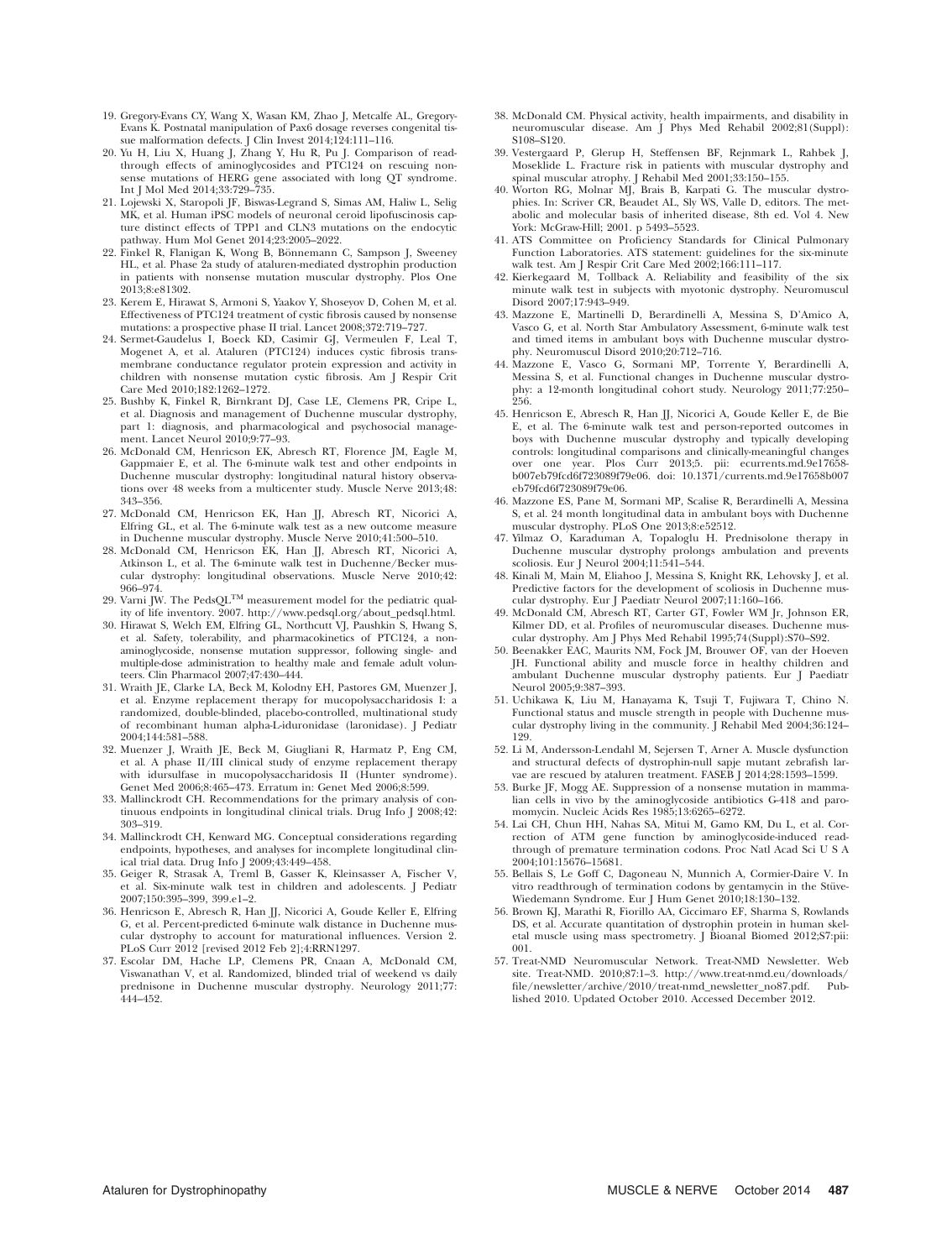#### **SUPPLEMENTARY APPENDIX**

#### **Patient Disposition**

Patient disposition is shown in Supplementary Figure 1.

### **Supplementary Figure 1: Patient Disposition**

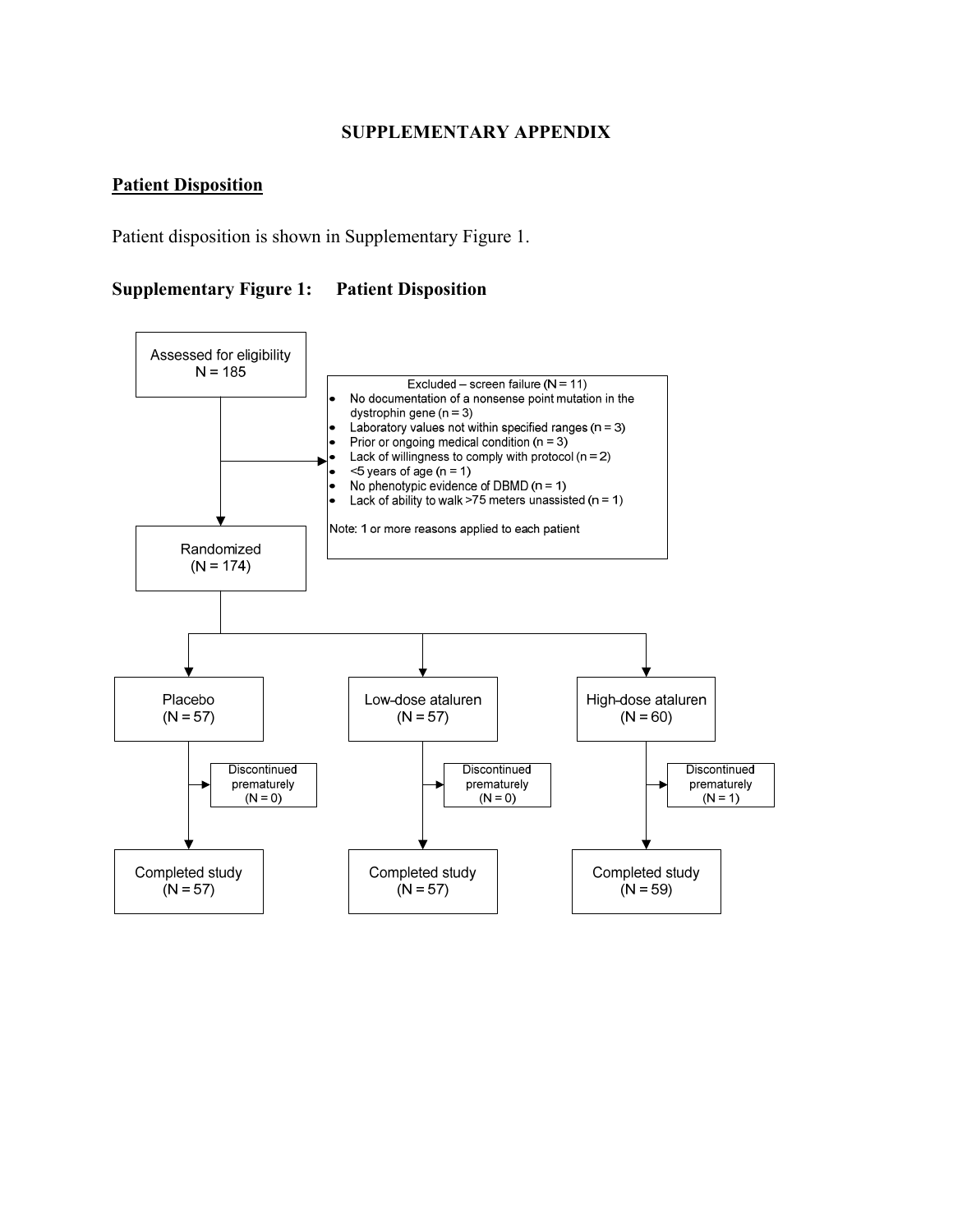#### **Statistical Analysis Issues**

As this study represented the first use of the 6MWT in a dystrophinopathy (referred to as nmDMD in this paper) therapeutic trial, the nature of an optimal statistical approach for analysis of these data was difficult to predict a priori. Several issues were identified after un-blinding of the results, including:

- An important term was missing from the pre-specified statistical analysis model
- Rank-transformation was not the optimal method for addressing the non-normal distribution of the 6MWD data
- Two patients had lower-limb injuries at baseline that substantially affected their walking ability and led to aberrant baseline 6MWD values

## *Pre-Specified Analysis of Change in 6MWD*

As specified in the statistical analysis plan, an MMRM analysis of the change in 6MWD from baseline to Week 48 was performed. Included in the model were treatment, baseline 6MWD, age (<9 or ≥9 years), glucocorticoid use (yes or no), visit, and treatment-by-visit interaction as fixed factors. Because baseline 6MWD was included in the model as a covariate, the stratification factor of baseline 6MWD ( $\geq$ 350 or <350 meters) was excluded from this model.

The intent in the statistical analysis plan was to analyze 6MWD on its original scale (meters), unless the original data were non-normally distributed. Normality of changes in 6MWD from baseline was tested using the Shapiro-Wilk W-test at the 0.05 significance level. If there was a significant degree of non-normality, then log-transformed or, if necessary, rank-transformed data were to be used in the analysis.

Because the untransformed data and log-transformed data both exhibited significant non-normality, rank-transformed data were analyzed. The resulting nominal p-values for comparisons of mean changes in rank-transformed 6MWD from baseline to Week 48 were 0.1490 for ataluren 40 mg/kg/day vs placebo and 0.4756 for ataluren 80 mg/kg/day vs placebo.

In reviewing the results of the MMRM analysis as well as a pre-specified supportive ANCOVA, a marked discrepancy was observed. Only 5/174 (2.9%) patients had missing 6MWD data at Week 48. Consequently, the ANCOVA on the original data (in which the 5 missing values at Week 48 were replaced with the last observation carried forward [LOCF)) and the MMRM analysis on original data at Week 48 would be expected to yield similar results. Instead, the p-values for the difference between ataluren 40 mg/kg/day and placebo that were obtained with the MMRM on original data (0.0905) and with the ANCOVA of original LOCF Week 48 data (0.0445) were at variance.

## *Post-Hoc Corrections to Analysis of Change in 6MWD*

It was determined that the pre-specified MMRM should have included a baseline-by-visit (baseline\*visit) interaction term in the model. This term is critical in allowing the model to take into account the effect of baseline at each visit. The reason for this is that the relationship of the baseline 6MWD to post-baseline 6MWD can potentially vary over time, and the interaction allows for unrestricted modeling of the change in this relationship. Inclusion of the baseline\*visit interaction term has become standard practice for repeated-measures analysis.<sup>33,34</sup> This interaction term proved to be highly statistically significant ( $p<0.001$ ). Adding this term to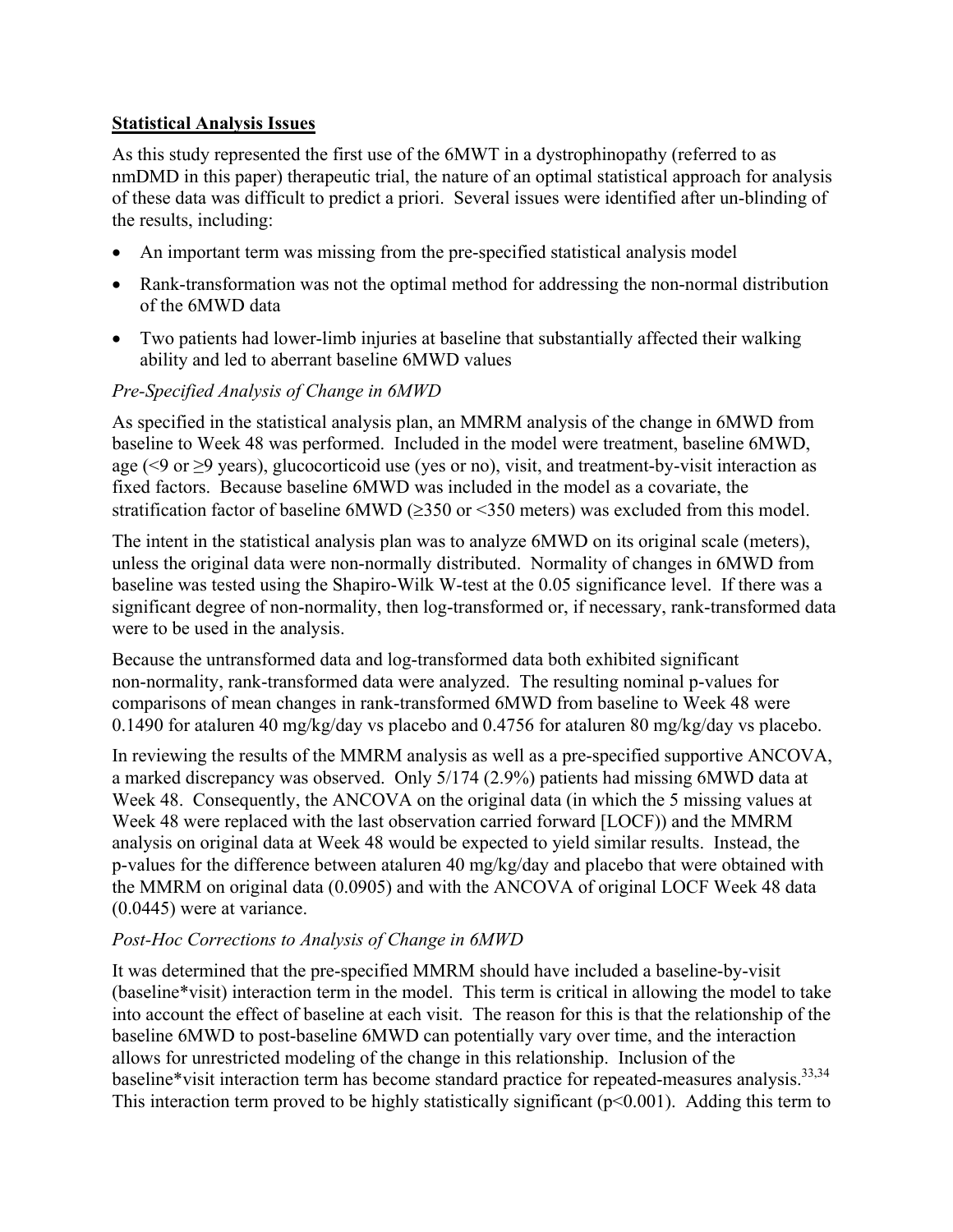the MMRM model resulted in a p-value of 0.0446 for ataluren 40 mg/kg/day vs placebo, and thus resolved the discrepancy between the MMRM ( $p=0.0446$ ) and ANCOVA ( $p=0.0445$ ) results.

A permutation test (10,000 re-randomizations) was pre-specified as a sensitivity analysis to address the possible effect of biased coin (dynamic) randomization. However, the permutation test can also address other departures from assumptions (eg, non-normality of the data, unknown variance/covariance structure). Thus, the pre-specified analysis on rank-transformed data in the case of non-normality was not necessary. Also, the pre-specified rank-transformation analysis is not as sensitive to treatment differences in many situations as the analysis on the original scale (meters) of distance walked, mainly because it only uses the relative ordering of the distances walked without accounting for the information in the corresponding magnitudes of the distances walked. In patients with nmDMD, 6MWD can decline rapidly and substantially due to disease progression and thus the magnitudes of the distances walked are clinically important. For these reasons, the permutation test provides a more accurate assessment than the pre-specified rank test of the treatment differences in this study.

#### *Two Patients Had Invalid Baseline 6MWD Values*

Following un-blinding of the study results, it was noted that 2 patients had baseline 6MWD values that were markedly different than their previous values at screening (up to 6 weeks earlier) and their subsequent values at Week 6. Both patients also were noted to have lower-limb injuries at baseline. Lower-limb injuries are a known source of 6MWD variability.<sup>41</sup>

Through a comprehensive analysis, it was verified that Patients A and B were the only two patients in whom the baseline 6MWT results were affected by lower-limb injuries. Patient A, randomized to the ataluren 80 mg/kg/day treatment arm, had a screening 6MWD value of 303 meters. After spraining his ankle "a couple of days" before his baseline visit (as stated in the case report form), he had a 6MWD value of only 125 meters at baseline. At Week 6, his 6MWD value returned to 309 meters (Supplementary Figure 2). A similar pattern was evident for Patient B, randomized to the placebo treatment arm, who had injured his right knee the "day before [the] test." His 6MWD value was 395 meters at screening. His baseline 6MWD value, obtained a day after his injury, was 309 meters. At Week 6, his 6MWD value was 418 meters. Considering the marked differences between these patients' baseline 6MWD values and their respective screening and Week 6 values, it is clear that these patients' lower-limb injuries, documented as adverse events, led to baseline 6MWD values that were aberrantly low and that did not accurately reflect their pre-treatment ambulatory ability.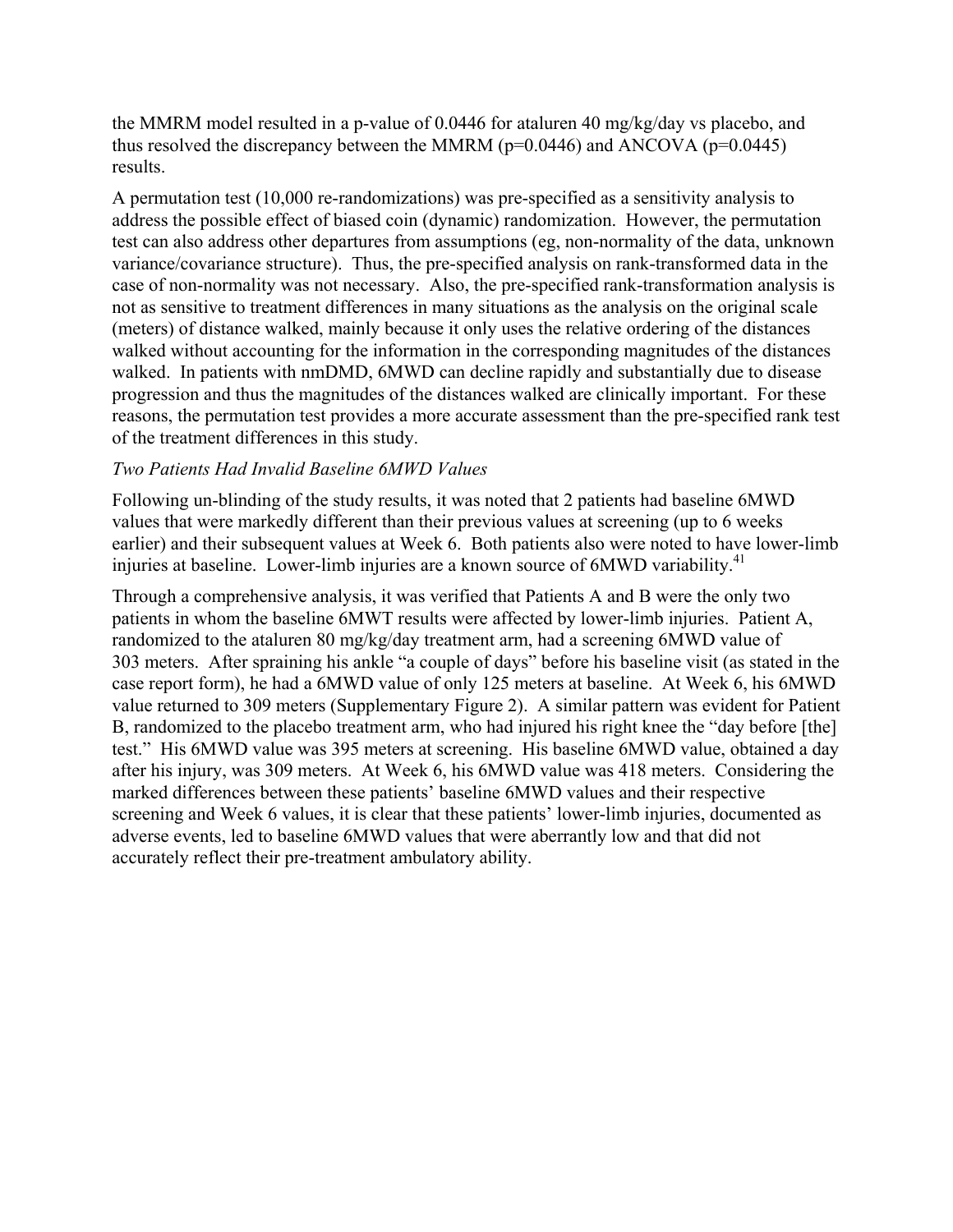#### **Supplementary Figure 2: 6MWD Values for 2 Patients with Lower-Limb Injuries Prior to**



**Baseline in Study 007** 

As these baseline 6MWTs were not representative of these patients' true baseline ambulatory ability, these 6MWTs should have been classified as invalid (in accordance with the study manual), and the patients should not have been randomized until their injuries had resolved and a valid baseline 6MWD was obtained.

As defined in the statistical analysis plan, a valid 6MWT available at baseline and from at least one post-baseline visit was required for inclusion in the ITT population. Because the baseline 6MWTs performed by Patients A and B were incorrectly classified as valid, these patients were wrongly included in the original ITT population.

To address this issue and to include only truly valid 6MWTs in a cITT analysis, the invalid baseline values were replaced with the valid screening value for Patients A and B. These are the results presented in this article. Similar results are obtained by excluding Patients A and B from the analysis.

#### *Results of Post-Hoc Analysis of Change in 6MWD*

Upon discovery of the trial issues discussed above, a post-hoc corrected analysis of mean change in 6MWD over 48 weeks was performed. The baseline 6MWD values for the two patients with lower-limb injuries at baseline were replaced with their screening values. An MMRM analysis on original data, with baseline-by-visit interaction included in the model, was performed. The permutation test was applied to address departures from assumptions.

The difference between ataluren 40 mg/kg/day and placebo in mean change in observed 6MWD from baseline to Week 48 was 31.3 meters (post-hoc nominal p=0.028, adjusted for multiplicity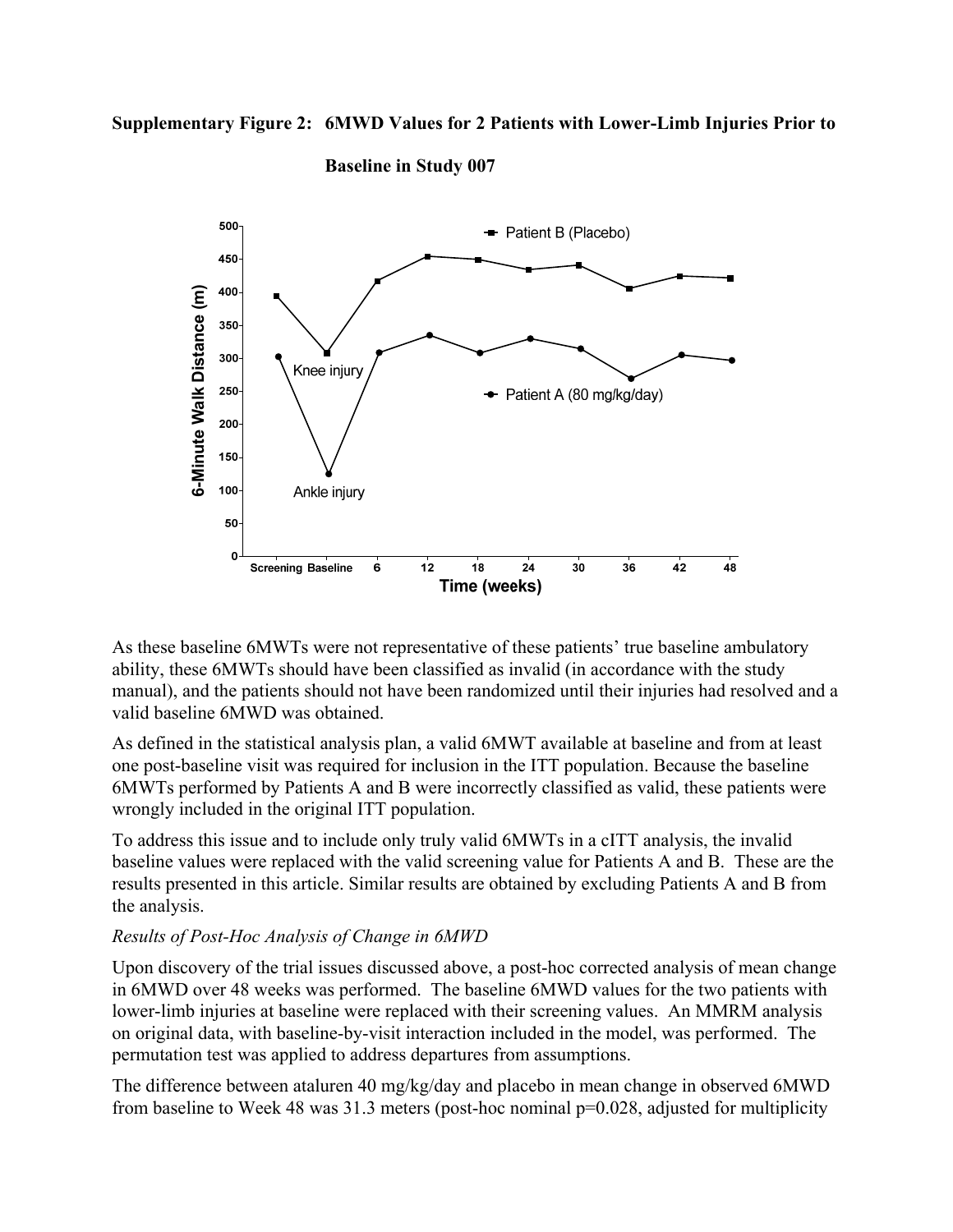p=0.056). These results represent the most scientifically appropriate and valid analysis of the 6MWD data in this study.

#### *6MWD Variability*

As the study progressed, the variability of 6MWD increased. The primary reason for this is the substantial heterogeneity in the rate of disease progression in nmDMD (Supplementary Table 1).

| <b>Supplementary Table 1:</b> | <b>Standard Deviation of Change in Observed 6MWD Across All</b> |
|-------------------------------|-----------------------------------------------------------------|
| Visits (ITT)                  |                                                                 |

|              | <b>Treatment Arm</b> |                                 |                                 |  |  |  |
|--------------|----------------------|---------------------------------|---------------------------------|--|--|--|
| <b>Visit</b> | <b>Placebo</b>       | <b>Ataluren</b><br>40 mg/kg/day | <b>Ataluren</b><br>80 mg/kg/day |  |  |  |
|              | $N=57$               | $N=57$                          | $N=60$                          |  |  |  |
| Week 6       | 33.4                 | 34.0                            | 41.6                            |  |  |  |
| Week 12      | 41.2                 | 40.1                            | 45.7                            |  |  |  |
| Week 18      | 52.7                 | 42.4                            | 49.5                            |  |  |  |
| Week 24      | 63.6                 | 47.5                            | 64.6                            |  |  |  |
| Week 30      | 66.9                 | 55.5                            | 73.4                            |  |  |  |
| Week 36      | 70.7                 | 65.4                            | 75.6                            |  |  |  |
| Week 42      | 87.3                 | 66.5                            | 84.3                            |  |  |  |
| Week 48      | 90.0                 | 72.0                            | 89.2                            |  |  |  |

**Abbreviations:** 6MWD = 6-minute walk distance, ITT = intent-to-treat population, SD = standard deviation

#### **Secondary Endpoints**

#### **Timed function tests and functional method grading**

Timed function tests included time taken to stand from a supine position, time taken to run/walk 10 meters, time taken to climb 4 standard-sized stairs, and time taken to descend 4 standard-sized stairs.  $50,58-60$ 

During the test for standing from a supine position, the method used by the patient was categorized and reported as follows:

- 1. Unable to stand from supine, even with use of a chair
- 2. Assisted Gowers requires furniture for assist in arising from supine to full upright posture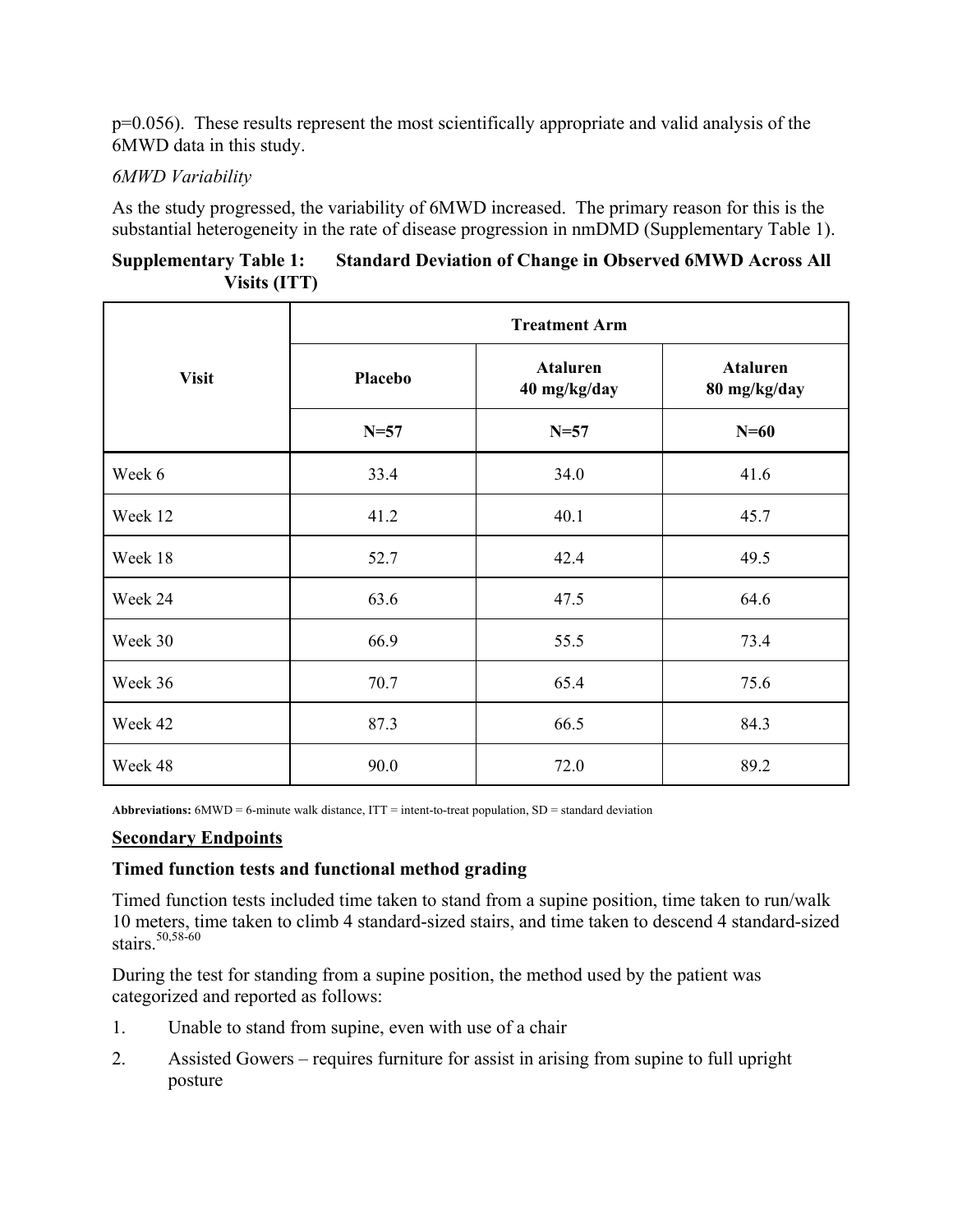- 3. Full Gowers rolls over, stands up with both hands "climbing up" the legs to above the knees to achieve full upright posture.
- 4. Half Gowers rolls over, stands up with one hand support on lower legs
- 5. Rolls to the side and/or stands up with one or both hands on the floor to start to rise
- 6. Stands up without rolling over or using hands

During the test for running or walking 10 meters, the method used by the patient was categorized and reported as follows:

- 1. Unable to walk independently
- 2. Unable to walk independently but can walk with support from a person or with assistive device (full leg calipers [knee-ankle-foot orthoses - KAFOs] or walker)
- 3. Highly adapted gait, wide-based lordotic gait, cannot increase walking speed.
- 4. Moderately adapted gait, can pick up speed but cannot run.
- 5. Able to pick up speed but runs with a double stance phase (ie, cannot achieve both feet off the ground).
- 6. Runs and gets both feet off the ground (with no double stance phase).

During the test for stair-climbing, the method used by the patient was categorized and reported as follows:

Ascending the stairs

- 1. Unable to up climb 4 standard stairs
- 2. Climbs 4 standard stairs "marking time" (climbs one foot at a time, with both feet on a step before moving to next step), using both arms on one or both handrails.
- 3. Climbs 4 standard stairs "marking time" (climbs one foot at a time, with both feet on a step before moving to next step), using one arm on one handrail.
- 4. Climbs 4 standard stairs "marking time" (climbs one foot at a time, with both feet on a step before moving to next step), not needing handrail.
- 5. Climbs 4 standard stairs alternating feet, needs handrail for support.
- 6. Climbs 4 standard stairs alternating feet, not needing handrail support.

Descending the stairs

- 1. Unable to descend 4 standard stairs
- 2. Descends 4 standard stairs "marking time" (climbs one foot at a time, with both feet on a step before moving to next step), using both arms on one or both handrails.
- 3. Descends 4 standard stairs "marking time" (climbs one foot at a time, with both feet on a step before moving to next step), using one arm on one handrail.
- 4. Descends 4 standard stairs "marking time" (climbs one foot at a time, with both feet on a step before moving to next step), not needing handrail
- 5. Descends 4 standard stairs alternating feet, needs handrail for support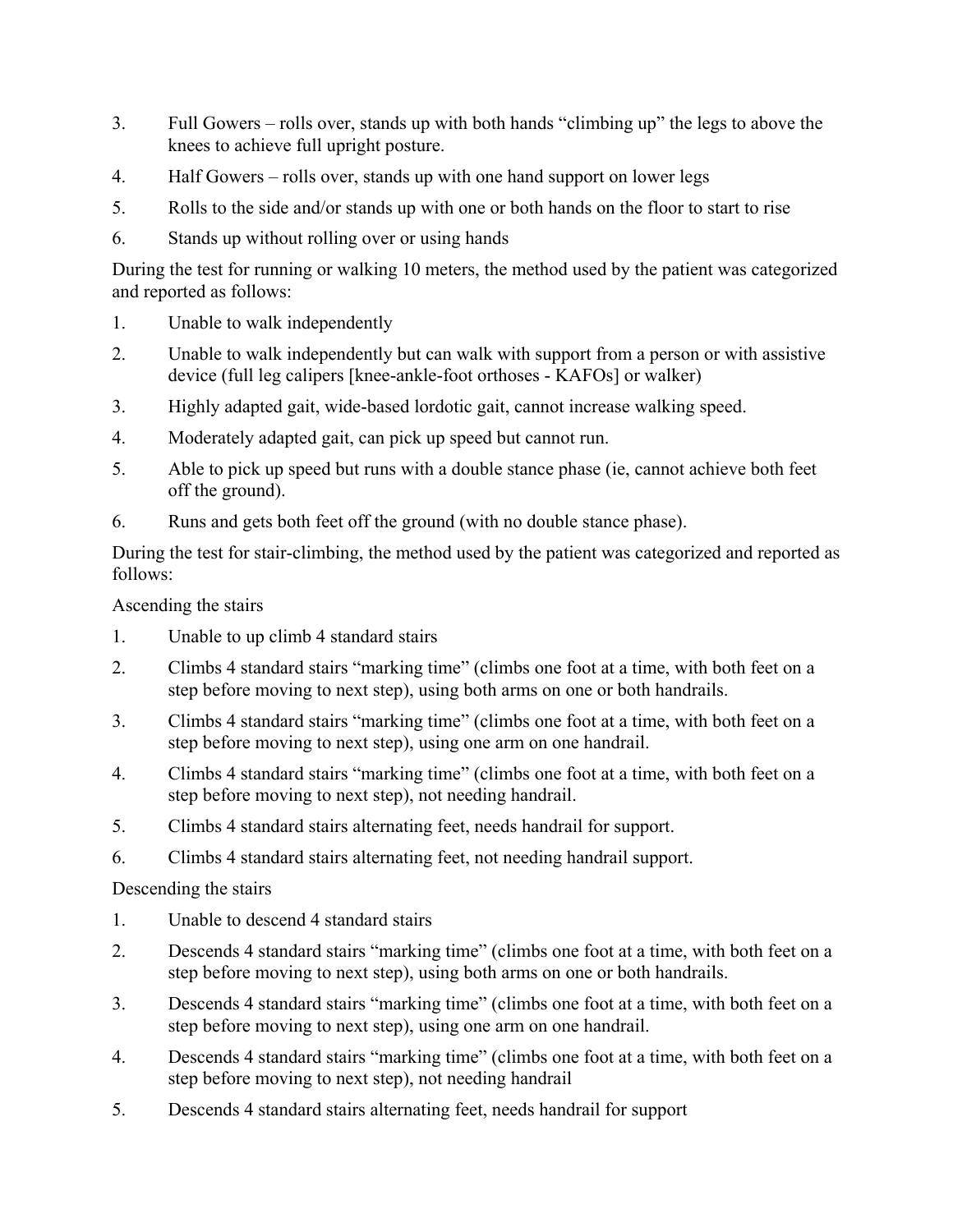6. Descends 4 standard stairs alternating feet, not needing handrail support.

For patients who became unable to perform a timed function test due to disease progression, a method of "1" was assigned for each visit at which the patient was no longer able to perform the test.

These parameters were monitored during screening, at baseline, and every six weeks during treatment. Before the study began, clinical evaluators from each of the 37 participating clinical sites participated in a timed function test training and standardization session to harmonize the testing protocol and logistics across the sites. A centralized re-training session was also held ~1 year after study start.

Results for timed function tests and functional method grading are described in the article.

#### **Frequency of Accidental Falls**

The number of accidental falls per day was collected via patient/caregiver diaries, completed on a daily basis throughout the trial.

Results for frequency of accidental falls are described in the article.

## **Myometry**

Upper and lower extremity myometry was performed using a hand-held myometer (MicroFET 2, Hoggan Health Industries, West Jordan, Utah, USA) following standardized procedures.<sup>61,62</sup> Muscle groups evaluated included knee flexors, knee extensors, elbow flexors, elbow extensors, and shoulder abductors. Bilateral assessments were done and three measurements were recorded from each muscle group on each side if possible. These parameters were monitored during screening, at baseline, and every six weeks during treatment. Before the study began, clinical evaluators from each of the 37 participating clinical sites participated in a myometry training and standardization session to harmonize the testing protocol and logistics across the sites. A centralized re-training session was also held  $\sim$ 1 year after study start.

Myometric evaluation of limb strength is less sensitive to changes in disease status compared to timed function tests, and muscle strength, although severely affected in ambulatory patients with DMD, deteriorates at a much slower rate than muscle function.<sup>50</sup> In the current study, mean changes from baseline to Week 48 in the placebo arm were small, demonstrating that little decline in myometry occurs over this timeframe, thus making it difficult to show a slowing of progression in muscle strength. Nevertheless, most of the myometry parameters showed less mean decline over 48 weeks for ataluren-treated patients versus placebo (Supplementary Table 1). However, differences were below the 2-pound threshold considered to be clinically meaningful. $37$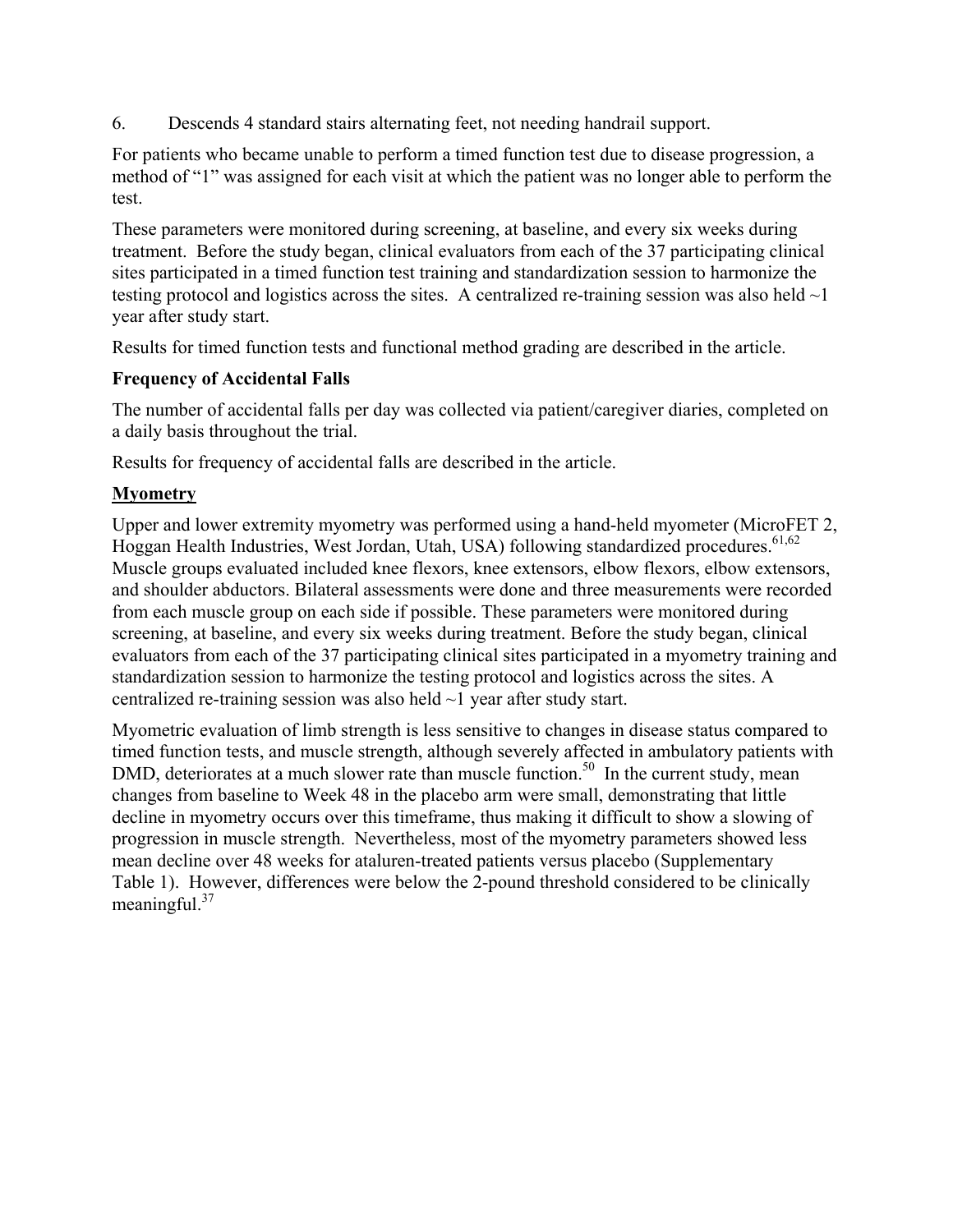|                         | Placebo                       |                               |                               |                               |                                                         |                               | Ataluren 40 mg/kg/day         |                                                         |  | Ataluren 80 mg/kg/day |
|-------------------------|-------------------------------|-------------------------------|-------------------------------|-------------------------------|---------------------------------------------------------|-------------------------------|-------------------------------|---------------------------------------------------------|--|-----------------------|
| Endpoint,<br><b>lbs</b> | <b>Base-</b><br>line,<br>mean | $\Delta$ at<br>Wk 48,<br>mean | <b>Base-</b><br>line,<br>mean | $\Delta$ at<br>Wk 48,<br>mean | Difference, <sup>a</sup><br>mean<br>$(95\% \text{ CI})$ | <b>Base-</b><br>line,<br>mean | $\Delta$ at<br>Wk 48,<br>mean | Difference, <sup>a</sup><br>mean<br>$(95\% \text{ CI})$ |  |                       |
| Knee flexion            | 11.06                         | 0.38                          | 12.08                         | $-0.07$                       | $-0.46$<br>$(-1.66, 0.75)$                              | 12.45                         | 0.39                          | 0.01<br>$(-1.19, 1.20)$                                 |  |                       |
| Knee<br>extension       | 12.96                         | $-1.85$                       | 12.81                         | $-0.63$                       | 1.22<br>$(-0.15, 2.59)$                                 | 12.71                         | $-0.59$                       | 1.26<br>$(-0.10, 2.62)$                                 |  |                       |
| Elbow<br>flexion        | 8.14                          | $-0.35$                       | 7.66                          | $-0.10$                       | 0.25<br>$(-0.41, 0.91)$                                 | 8.72                          | $-0.50$                       | $-0.15$<br>$(-0.80, 0.51)$                              |  |                       |
| Elbow<br>extension      | 6.77                          | $-0.51$                       | 6.19                          | 0.10                          | 0.60<br>$(-0.05, 1.26)$                                 | 6.81                          | $-0.28$                       | 0.22<br>$(-0.43, 0.87)$                                 |  |                       |
| Shoulder<br>abduction   | 5.76                          | $-0.28$                       | 5.81                          | $-0.08$                       | 0.21<br>$(-0.50, 0.90)$                                 | 6.37                          | $-0.96$                       | $-0.68$<br>$(-1.39, 0.02)$                              |  |                       |

#### **Supplementary Table 2: Changes in Myometry from Baseline to Week 48 (ITT Population)**

<sup>a</sup> Positive differences between ataluren and placebo represent better outcomes in ataluren-treated patients.

**Abbreviation**: ITT = intent-to-treat population

#### **6MWD, TFTs, and Myometry in Younger Patients**

In natural history studies, a large percentage of strength decrement in DMD occurs prior to age 7. As a dystrophin restoration therapy, ataluren is expected to stabilize disease by preserving muscle function, but is not expected to increase strength. In the younger population, 5 to 6 years of age, positive trends that favored ataluren 40 mg/kg/day vs placebo were seen in 6MWD, TFTs (see Supplementary Figure 3), and specific to this age group, the most reliably measured forms of myometry, knee extension and elbow flexion (See Supplementary Figure 4).

#### **Supplementary Figure 3: Change from Baseline to Week 48 in 6MWD and TFTs in Study 007 Patients Aged 5 to 6 years**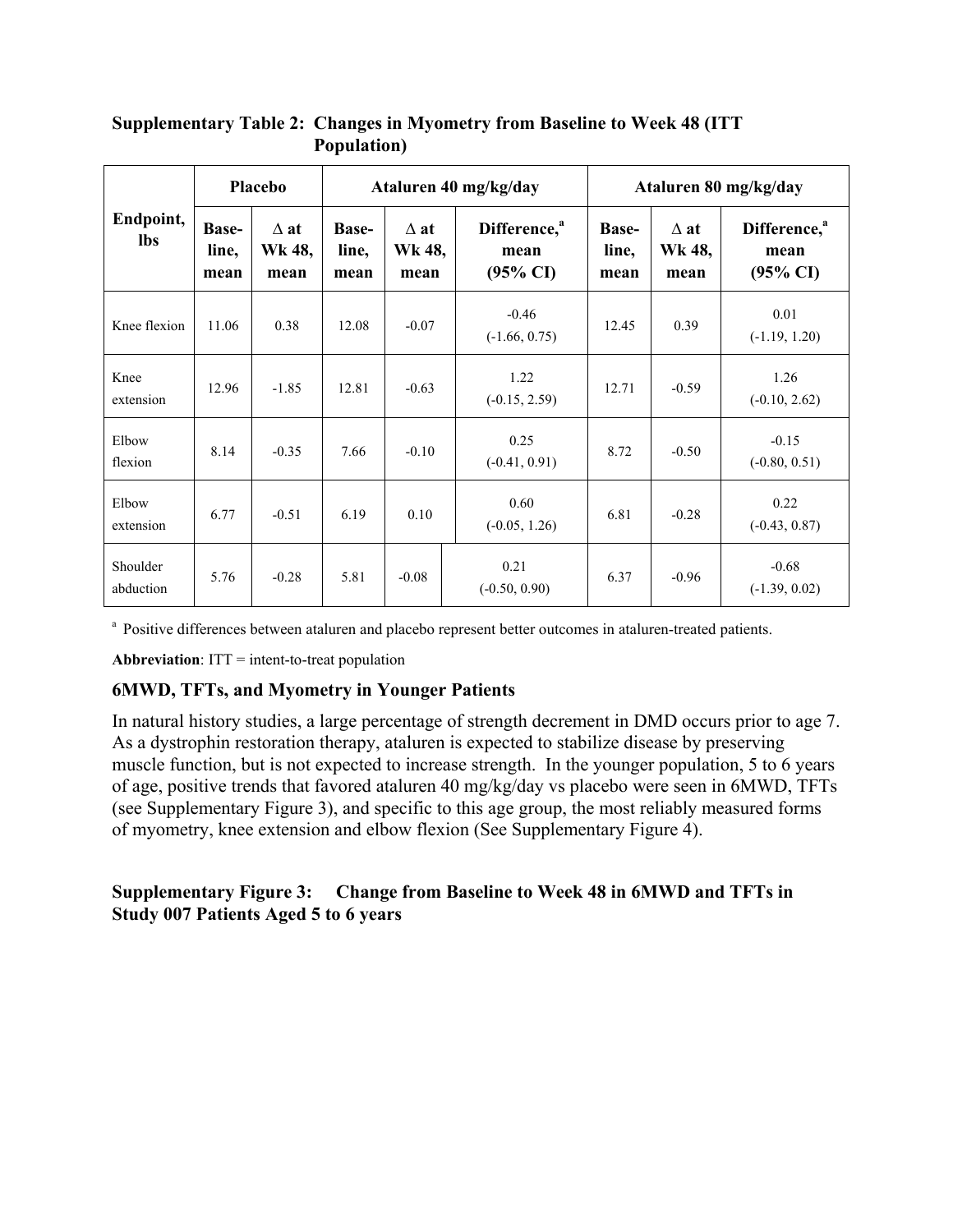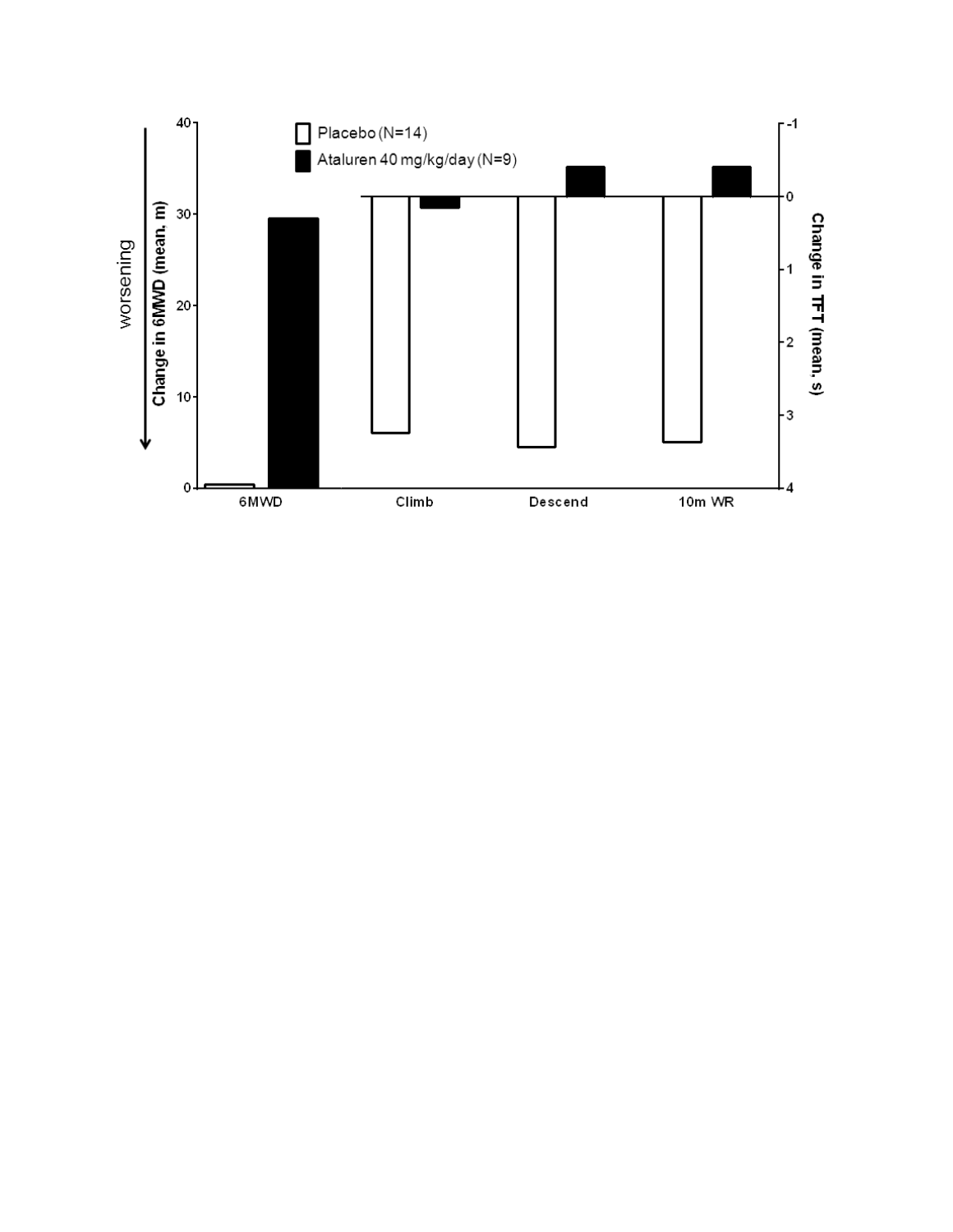**Supplementary Figure 4: Change from Baseline to Week 48 in Myometry, Measured by Force Exerted, in the Study 007 Patients Aged 5 to 6 Years** 



Note: For shoulder abduction, the mean change in the placebo arm was 0.0 lbs.

#### **Activity in the Community Setting as Assessed by Step Activity Monitoring:**

Step activity for each patient was captured using an ankle pedometer (StepWatch™ Activity Monitor, Orthocare Innovations LLC., Mountlake Terrace, Washington, USA). Before the study began, clinical evaluators from each of the 37 participating clinical sites participated in a SAM training and standardization session to harmonize the testing protocol and logistics across the sites. A centralized re-training session was also held  $\sim$ 1 year after study start. Within the trial, step activity monitoring was performed in the community setting for periods of  $\sim$ 9 days following each clinic visit.

The proportions of time during which the patient is moving at 0 (no activity), 1 to 15 (low activity), 16 to 30 (medium activity), or >30 (high activity) steps per minute were calculated. In the assessment of time spent at different activity levels, the largest differences between ataluren and placebo in mean changes at Week 48 were observed at the 40 mg/kg/day dose level, which showed trends toward less time spent at no activity (0 steps/minute) and more time spent at medium activity (16 to 30 steps/minute) (Supplementary Table 3). Differences were smaller and inconsistent at the 80 mg/kg/day dose level.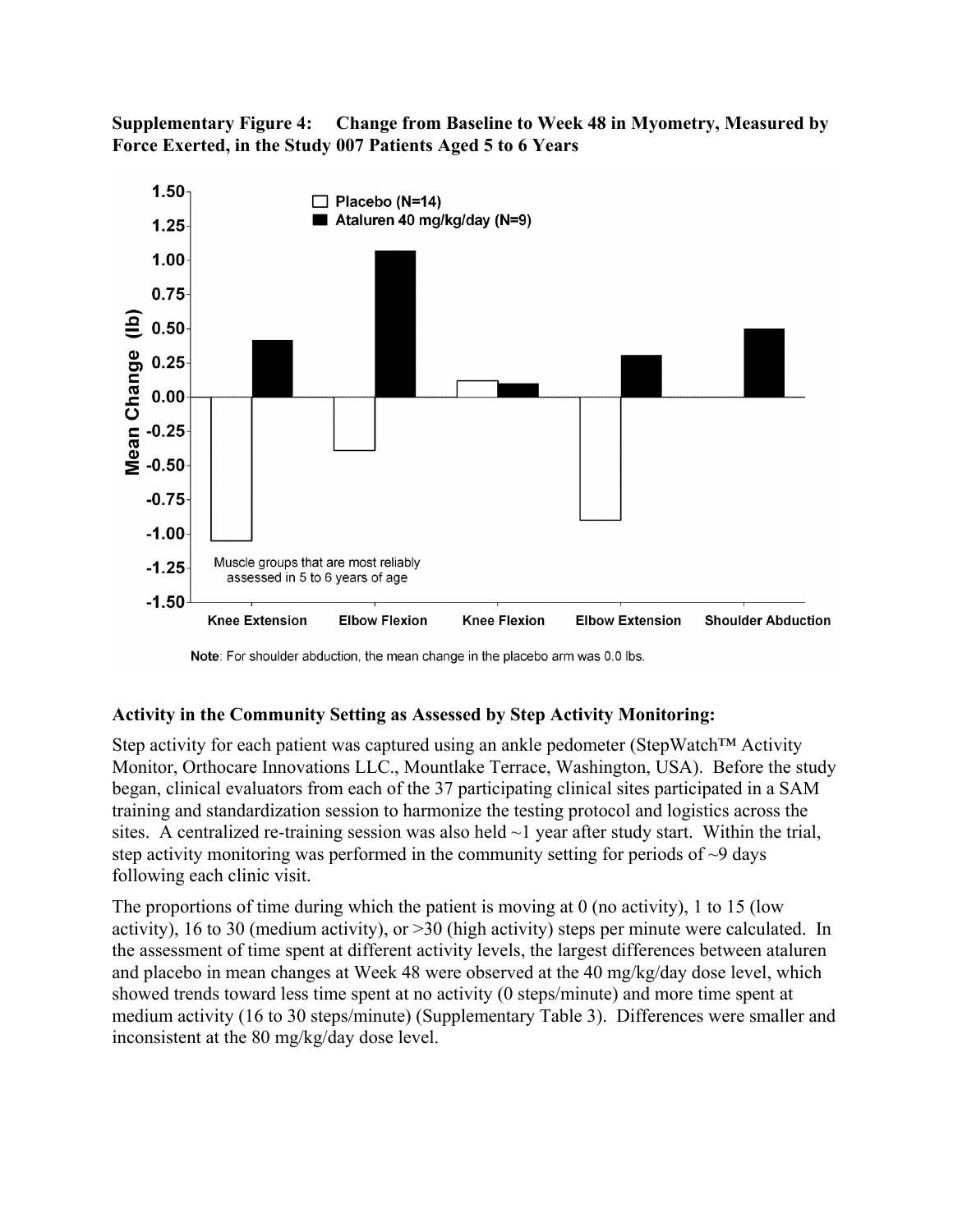|                            |                               | Placebo                       | Ataluren 40 mg/kg/day         |                               |                                                         |                               | Ataluren 80 mg/kg/day         |                                                         |
|----------------------------|-------------------------------|-------------------------------|-------------------------------|-------------------------------|---------------------------------------------------------|-------------------------------|-------------------------------|---------------------------------------------------------|
| Endpoint,<br>$\frac{0}{a}$ | <b>Base-</b><br>line,<br>mean | $\Delta$ at<br>Wk 48,<br>mean | <b>Base-</b><br>line,<br>mean | $\Delta$ at<br>Wk 48,<br>mean | Difference, <sup>b</sup><br>mean<br>$(95\% \text{ CI})$ | <b>Base-</b><br>line,<br>mean | $\Delta$ at<br>Wk 48,<br>mean | Difference, <sup>b</sup><br>mean<br>$(95\% \text{ CI})$ |
| No activity                | 48.17                         | 4.08                          | 51.88                         | 2.78                          | $-1.30$<br>$(-5.51, 2.90)$                              | 49.41                         | 4.07                          | $-0.01$<br>$(-4.16, 4.13)$                              |
| Low activity               | 32.86                         | $-1.11$                       | 32.38                         | $-1.12$                       | $-0.01$<br>$(-2.90, 2.88)$                              | 32.91                         | $-2.06$                       | $-0.95$<br>$(-3.80, 1.90)$                              |
| Medium<br>activity         | 11.84                         | $-1.92$                       | 10.00                         | $-0.69$                       | 1.23<br>$(-0.25, 2.71)$                                 | 11.11                         | $-1.35$                       | 0.57<br>$(-0.89, 2.03)$                                 |
| High activity              | 7.17                          | $-1.03$                       | 5.78                          | $-0.96$                       | 0.07<br>$(-1.18, 1.31)$                                 | 6.59                          | $-0.66$                       | 0.37<br>$(-0.87, 1.60)$                                 |

## **Supplementary Table 3: Proportions of Time Spent at No, Low, Medium, and High Activity (ITT Population)**

<sup>a</sup> No activity = 0 steps/minute; low activity =  $\leq$ 15 steps/minute; medium activity = 16-30 steps/minute; high activity  $=$  >30 steps/minute

<sup>b</sup> For no activity, negative differences between ataluren and placebo represent better outcomes in ataluren-treated patients. For medium and high activity, positive differences between ataluren and placebo represent better outcomes in ataluren-treated patients.

#### **Abbreviation**: ITT = intent-to-treat population

Even during the ambulatory phase of the disease, as the condition advances, patients sometimes require the use of a wheelchair. Thus, in conjunction with this assessment, the patient/caregiver reported the number of days that they used a wheelchair during the step activity monitoring data collection period.

Patient-reported wheelchair use also showed a positive trend favoring ataluren 40 mg/kg/day vs placebo. At baseline, mean percentage of days of wheelchair use was 13.2% for placebo and 13.2% for ataluren 40 mg/kg/day. Mean percentage of days of wheelchair use increased from baseline to Week 48 by 11.5 % for placebo compared to 4.0% for ataluren 40 mg/kg/day. Thus, the difference was 7.5% favoring ataluren 40 mg/kg/day vs placebo. Differences were smaller at the 80 mg/kg/day dose level.

#### **Health-Related Quality of Life:**

Patient-reported HRQL was assessed by the PedsQL, which comprises physical functioning and psychosocial functioning (ie, emotional functioning, social functioning, and school functioning) scales. The physical functioning scale is most directly applicable to the clinical manifestations of nmDMD. Mean change in physical functioning score at Week 48 was -1.0 for placebo and 2.4 for ataluren 40 mg/kg/day. Thus, a difference in mean change in physical functioning score at Week 48 of 3.4 favoring ataluren 40 mg/kg/day vs placebo was observed, below the MCID<sup>63</sup>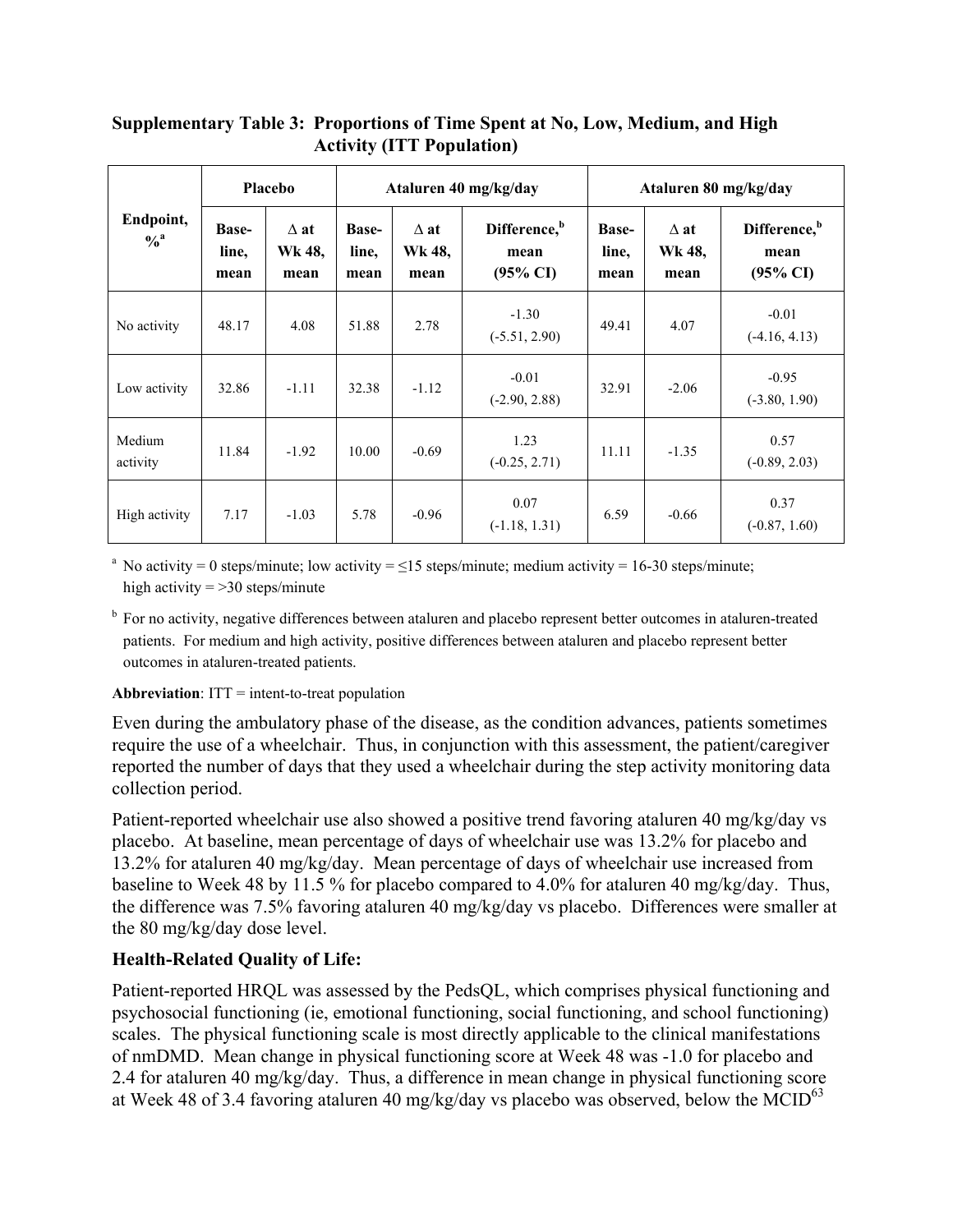but trending in the same direction as other measurements of physical functioning. No difference between ataluren 80 mg/kg/day and placebo was observed for the physical functioning scale.

#### **Other Secondary Outcome Measures:**

Changes in other secondary efficacy endpoints, not related to physical activity, (PedsQL domains for emotional, social, and school functioning; TSQM; digit span task; heart rate monitoring; serum CK) were generally small and no clear differentiation between ataluren and placebo was observed.

#### **Muscle biopsy dystrophin expression**

As noted in the article, mean change from pre-treatment to post-treatment dystrophin/spectrin ratio for the 40 mg/kg/day ataluren dose was 2.8%, 1.3% for the 80 mg/kg/day ataluren dose, and 0.09% for placebo, but interpretation of these results is compromised due to poor sample quality of the muscle biopsies.

The muscle biopsy assessments in this study posed greater challenges than in the Phase 2a, openlabel study, in which increases in dystrophin expression were observed in response to ataluren treatment (PTC124-GD-004-DMD).<sup>22</sup> In the Phase 2a study the entire extensor digitorum brevis muscle was studied (excised from one foot during screening and the other foot at the end of treatment). In contrast, in this Phase 2b study of ataluren biopsies were obtained from the biceps branchii (partial muscle excised from one arm during baseline and the other arm at Week 36), rather than from the foot, so as not to interfere with the 6MWT, the primary endpoint in this study.

The Phase 2a study was small in scope (conducted at only three sites in one country) and brief in duration (28 days). In contrast, in this Phase 2b study, muscle biopsy of the biceps brachii was performed pre-treatment and at week 36 of the study, at the 37 study sites in 11 countries (US, UK, Italy, Australia, Germany, Canada, France, Sweden, Spain, Belgium, Israel). Samples were frozen and shipped to a regional laboratory for long-term storage. Periodically, pre-treatment and post-treatment sample pairs for each patient were shipped from the regional laboratory to a central pathology laboratory. Upon receipt at the central pathology laboratory, samples were accessioned and 2-3 cryosections (10 μm in thickness) were cut from each sample and stored at - 80°C for subsequent hematoxylin and eosin (H&E) staining and dual-label immunostaining. H&E-stained sections were reviewed by the central pathology laboratory for muscle fiber orientation, presence of freezing artifacts, and severity of dystrophic pathology.

Although favorable dystrophin/spectrin ratios were observed in ataluren-treated patients, the majority of muscle biopsy samples were compromised (Supplementary Table 4), which confounded interpretation of the dystrophin expression results. Freezing artifacts were very common and may have been introduced at the time the biopsy was initial frozen or during shipping and storage. Many biopsies were also poorly oriented, resulting in a mixture of cross, oblique, and longitudinal sections of muscle fibers. The oblique and longitudinal orientations are more likely to have tangential sections through the sarcolemma, which may compromise quantitative assessment of dystrophin expression. In addition, the severity of endomysial fibrosis with or without fatty replacement ranged from mild to severe. Cryosection quality was sometimes poor in samples with severe fibrofatty replacement. Overall, the poor quality of the histological specimens precluded meaningful interpretation of the muscle biopsy dystrophin expression data.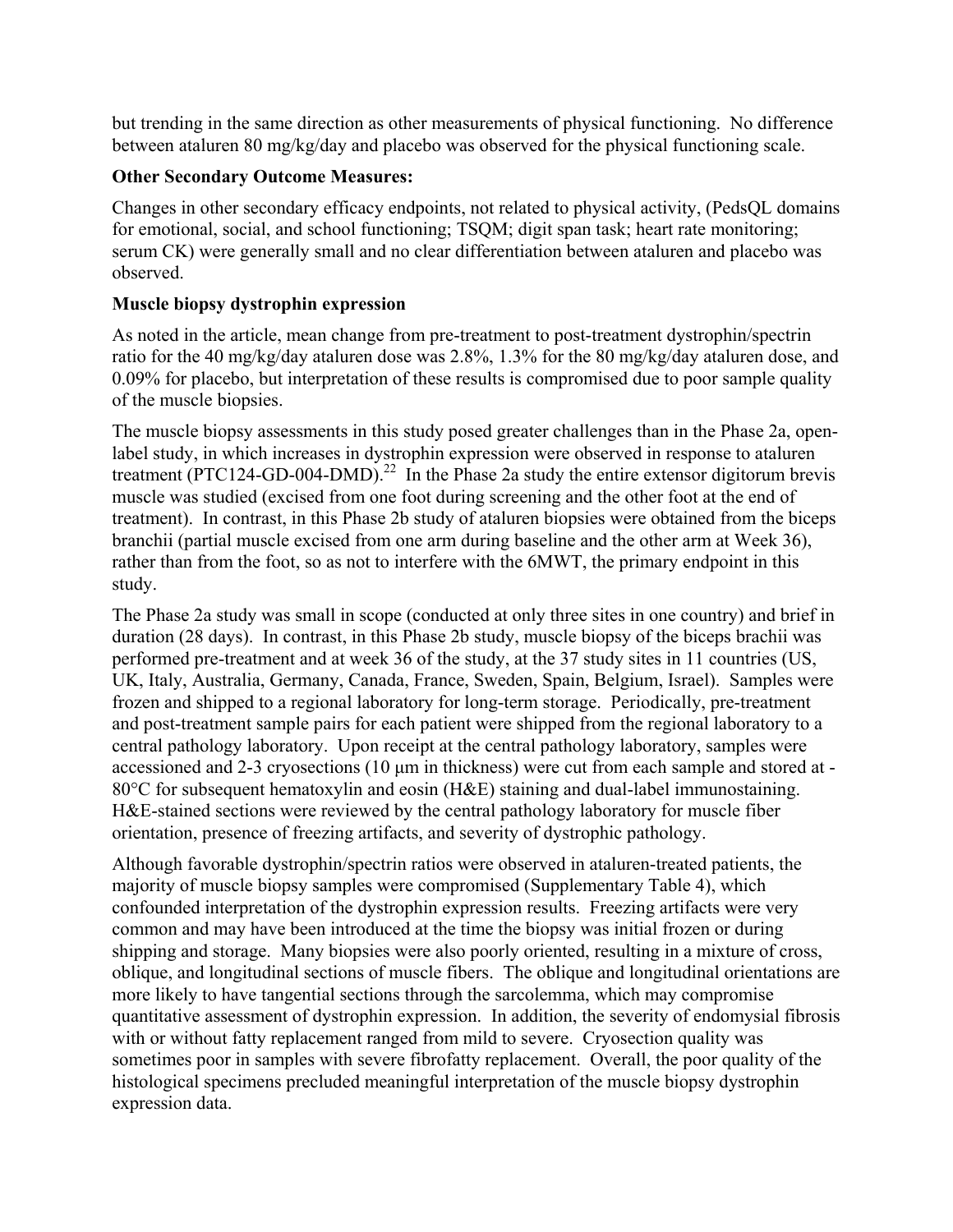| <b>Morphologic Feature</b>                            | $N^a$ (%)      |
|-------------------------------------------------------|----------------|
| Freezing artifacts                                    |                |
| None                                                  | 74/342 (21.6)  |
| Mild to moderate                                      | 123/342 (36.0) |
| Severe                                                | 145/342 (42.4) |
| Orientation                                           |                |
| Cross                                                 | 206/342 (60.2) |
| Mixed                                                 | 135/342 (39.5) |
| Longitudinal                                          | 1/342(0.3)     |
| Endomysial fibrosis with or without fatty replacement |                |
| Mild                                                  | 172/342 (50.3) |
| Moderate                                              | 122/342 (35.7) |
| Severe                                                | 48/342 (14.0)  |

#### **Supplementary Table 4: Morphologic Features of Muscle Biopsy Samples**

<sup>a</sup> 174 patients were enrolled in the study, 348 muscle biopsies were planned, and 342 muscle biopsies were assessed for morphologic features by the central laboratory pathologist.

Furthermore, a sensitive and reliable method for quantifying dystrophin is not currently available.<sup>56</sup> This issue is well recognized in the Duchenne muscular dystrophy (DMD) research community, where an initiative to develop and validate a dystrophin quantification protocol has been organized.<sup>57</sup>

Recent observations of the potential for nonsense mutation suppression to result in the emergence of novel immunogenic epitopes<sup>5</sup> were not specifically examined in this study.

#### **Pharmacokinetics**

In this Phase 2b trial, ataluren plasma concentrations were measured before  $(C_{0h})$  and 2 hours  $(C_{2h})$  after the morning dose every 6 weeks for 48 weeks. The mean plasma concentrations were dose-proportional and stable over time.

In a prior Phase 2a trial, 24-hour pharmacokinetic profiling was performed after 4 weeks of treatment. The Pearson correlation coefficients for the relationships between  $C_{0h}$  and  $C_{2h}$  with area under the concentration-time curve from 0 to 24 hours  $(AUC_{0-24})$  were 0.64 and 0.85, respectively. These data indicate that  $C_{2h}$  is highly correlated with  $AUC_{0.24}$  and support the use of  $C_{2h}$  data to examine the ataluren exposure-response relationship in the Phase 2b trial.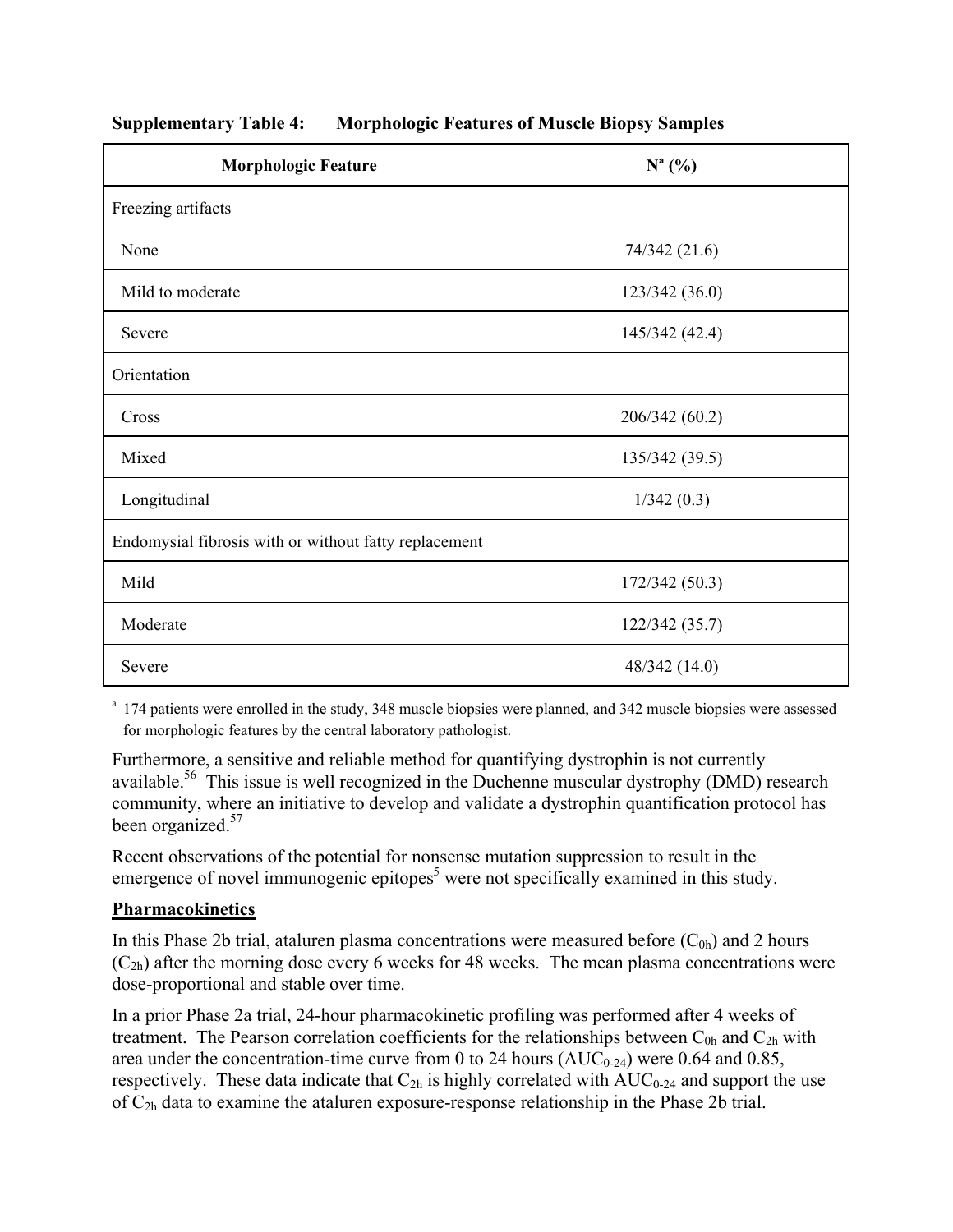## **Safety**

Treatment–emergent adverse events are summarized in Supplementary Table 5.

#### **Supplementary Table 5: Overview of Treatment-Emergent Adverse Events (As-Treated Population)**

|                                            | <b>Treatment Arm</b> |                  |                  |                     |
|--------------------------------------------|----------------------|------------------|------------------|---------------------|
|                                            | Placebo              | 10, 10, 20       | 20, 20, 40       | <b>All Patients</b> |
| Parameter, n (%)                           | $N = 57$             | $N=57$           | $N=60$           | $N = 174$           |
| Patients with $\geq 1$ adverse event       | 56 (98.2)            | 55 (96.5)        | 57 (95.0)        | 168 (96.6)          |
| Adverse events by severity <sup>a</sup>    |                      |                  |                  |                     |
| Grade 1 (mild)                             | 21(36.8)             | 16(28.1)         | 20(33.3)         | 57(32.8)            |
| Grade 2 (moderate)                         | 26(45.6)             | 31 (54.4)        | 27(45.0)         | 84 (48.3)           |
| Grade 3 (severe)                           | 9(15.8)              | 8(14.0)          | 10(16.7)         | 27(15.5)            |
| Grade 4 (life-threatening)                 | $\boldsymbol{0}$     | $\boldsymbol{0}$ | $\boldsymbol{0}$ | $\boldsymbol{0}$    |
| Adverse events by relatedness <sup>a</sup> |                      |                  |                  |                     |
| Unrelated                                  | 14(24.6)             | 8(14.0)          | 11(18.3)         | 33 (19.0)           |
| Unlikely                                   | 16(28.1)             | 17(29.8)         | 13(21.7)         | 46(26.4)            |
| Possible                                   | 20(35.1)             | 25(43.9)         | 29 (48.3)        | 74 (42.5)           |
| Probable                                   | 6(10.5)              | 5(8.8)           | 4(6.7)           | 15(8.6)             |
| Discontinuations due to adverse events     | $\boldsymbol{0}$     | $\boldsymbol{0}$ | $\boldsymbol{0}$ | $\boldsymbol{0}$    |
| Serious adverse events                     | 3(5.3)               | 2(3.5)           | 2(3.3)           | 7(4.0)              |
| Deaths                                     | $\boldsymbol{0}$     | $\boldsymbol{0}$ | $\boldsymbol{0}$ | $\boldsymbol{0}$    |

<sup>a</sup> The number (%) is based upon the worst category that was reported as assessed by the investigator.

Adverse events occurring in over 10% of patients across all 3 treatment arms during the 48-week

treatment period are shown in Supplementary Table 6.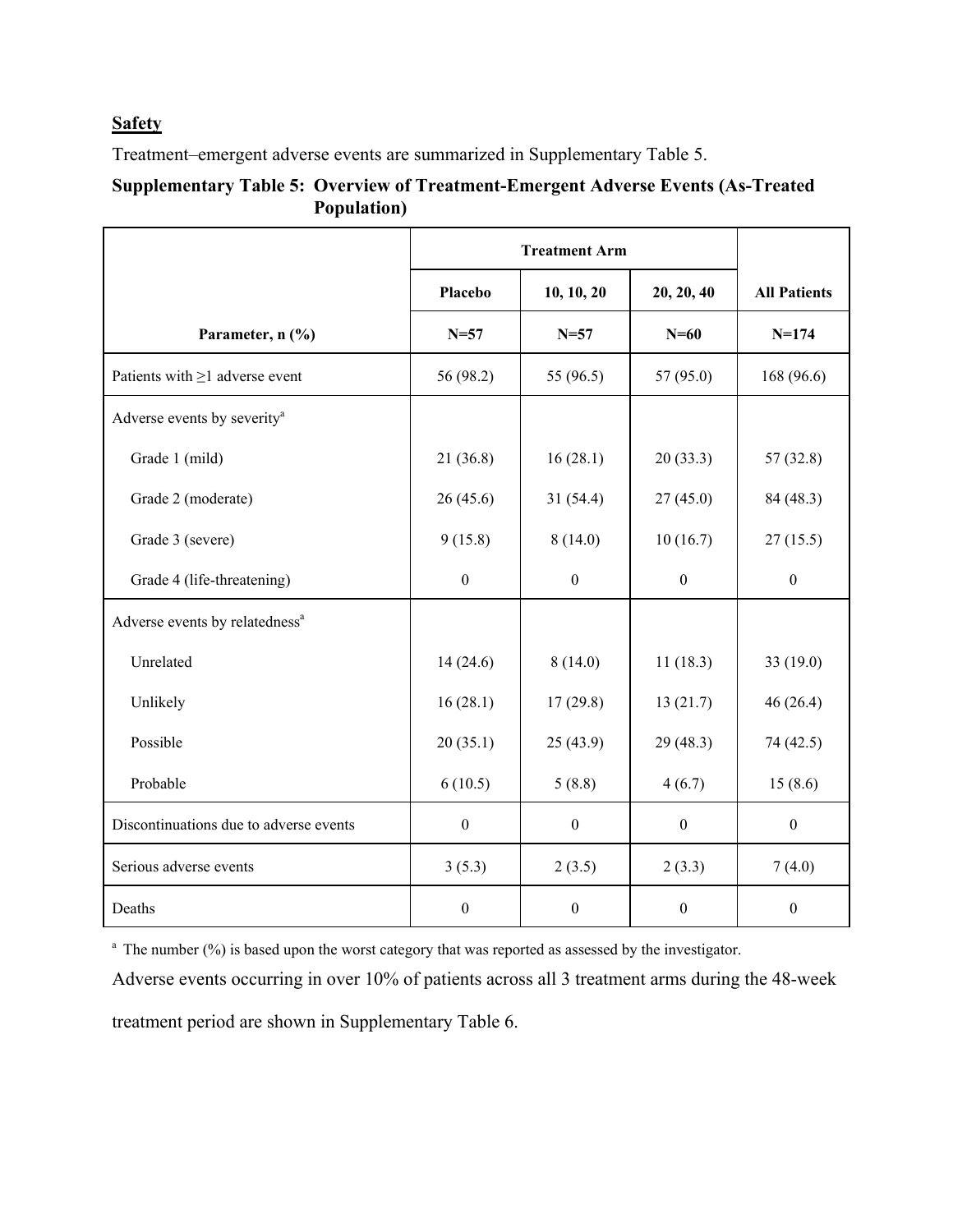#### **Supplementary Table 6: Treatment-Emergent Adverse Events with a By-Patient**

| <b>MedDRA Preferred</b><br>Term, <sup>a</sup> n $(\%$ | Placebo  | 40 mg/kg/day | 80 mg/kg/day | <b>All Patients</b> |
|-------------------------------------------------------|----------|--------------|--------------|---------------------|
|                                                       | $N=57$   | $N=57$       | $N=60$       | $N = 174$           |
| Vomiting                                              | 22(38.6) | 32(56.1)     | 27(45.0)     | 81 (46.6)           |
| Headache                                              | 14(24.6) | 22(38.6)     | 15(25.0)     | 51(29.3)            |
| Diarrhoea                                             | 14(24.6) | 11(19.3)     | 17(28.3)     | 42(24.1)            |
| Nasopharyngitis                                       | 13(22.8) | 13(22.8)     | 10(16.7)     | 36(20.7)            |
| Pyrexia                                               | 12(21.1) | 14(24.6)     | 7(11.7)      | 33(19.0)            |
| Cough                                                 | 11(19.3) | 9(15.8)      | 13(21.7)     | 33(19.0)            |
| Abdominal pain upper                                  | 9(15.8)  | 9(15.8)      | 13(21.7)     | 31(17.8)            |
| Upper respiratory tract<br>infection                  | 10(17.5) | 9(15.8)      | 11(18.3)     | 30(17.2)            |
| Nausea                                                | 7(12.3)  | 8(14.0)      | 10(16.7)     | 25(14.4)            |
| Fall                                                  | 7(12.3)  | 11(19.3)     | 6(10.0)      | 24(13.8)            |
| Abdominal pain                                        | 4(7.0)   | 7(12.3)      | 10(16.7)     | 21(12.1)            |
| Influenza                                             | 8(14.0)  | 6(10.5)      | 7(11.7)      | 21(12.1)            |
| Procedural pain                                       | 7(12.3)  | 6(10.5)      | 8(13.3)      | 21(12.1)            |
| Pain in extremity                                     | 6(10.5)  | 7(12.3)      | 8(13.3)      | 21(12.1)            |
| Back pain                                             | 5(8.8)   | 9(15.8)      | 6(10.0)      | 20(11.5)            |

## **Frequency of >10% (As-Treated Population)**

<sup>a</sup> Adverse events with a frequency of  $>10\%$  across all 3 treatment arms are displayed from highest to lowest incidence across all 3 treatment arms using MedDRA Preferred Terms. Patients who had the same adverse event more than once are counted only once for that adverse event. Adverse events with a frequency of ≤10% across all 3 treatment arms are not shown.

**Abbreviations:** MedDRA = Medical Dictionary for Regulatory Activities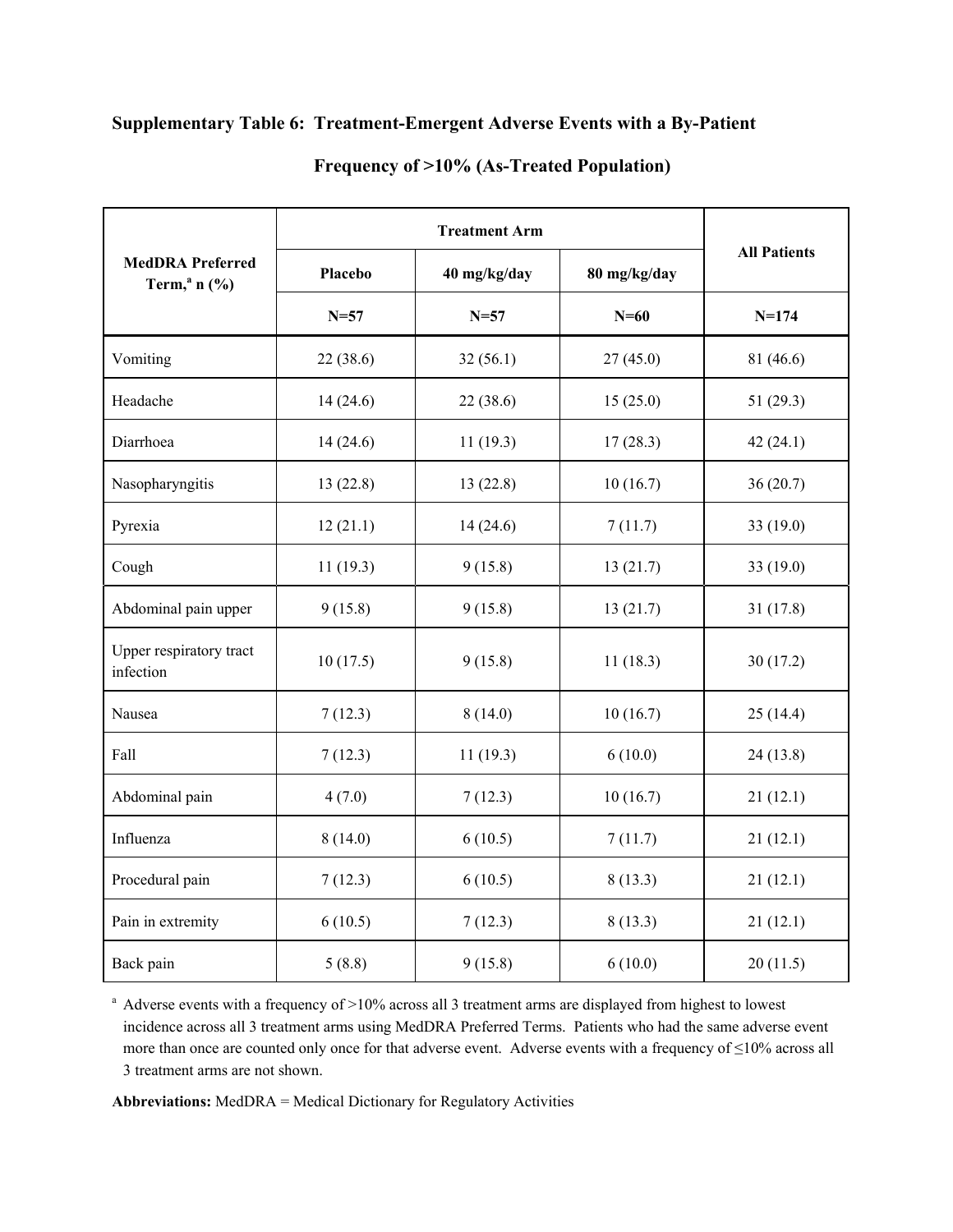All reported serious adverse events are summarized in Supplementary Table 7.

| <b>MedDRA Preferred Term</b> | Age, <sup>a</sup> years | <b>Treatment</b><br>Duration, <sup>a</sup> weeks | <b>Relationship per</b><br>Investigator | <b>Treatment Arm</b> |
|------------------------------|-------------------------|--------------------------------------------------|-----------------------------------------|----------------------|
| Abdominal pain               | 9                       | 7.6                                              | Possibly                                | Placebo              |
| Appendicitis                 | 12                      | 27.6                                             | Unrelated                               | 40 mg/kg/day         |
| Dehydration                  | 9                       | $\boldsymbol{0}$                                 | Unrelated                               | Placebo              |
| Dehydration                  | 12                      | 25.9                                             | Unrelated                               | 40 mg/kg/day         |
| Femur fracture               | 16                      | 47.9                                             | Unlikely                                | Placebo              |
| Grand mal convulsion         | 13                      | 44.6                                             | Unlikely                                | Placebo              |
| Influenza                    | 10                      | 47.9                                             | Unlikely                                | Placebo              |
| Lower limb fracture          | 9                       | 32.7                                             | Unrelated                               | 80 mg/kg/day         |
| Supraventricular tachycardia | 14                      | 46.1                                             | Unlikely                                | 80 mg/kg/day         |
| Varicella                    | 9                       | 23.9                                             | Unrelated                               | Placebo              |

## **Supplementary Table 7: Serious Adverse Events (As-Treated Population)**

<sup>a</sup> Age and treatment duration at start date of event

**Abbreviations:** MedDRA = Medical Dictionary for Regulatory Activities, NA= not applicable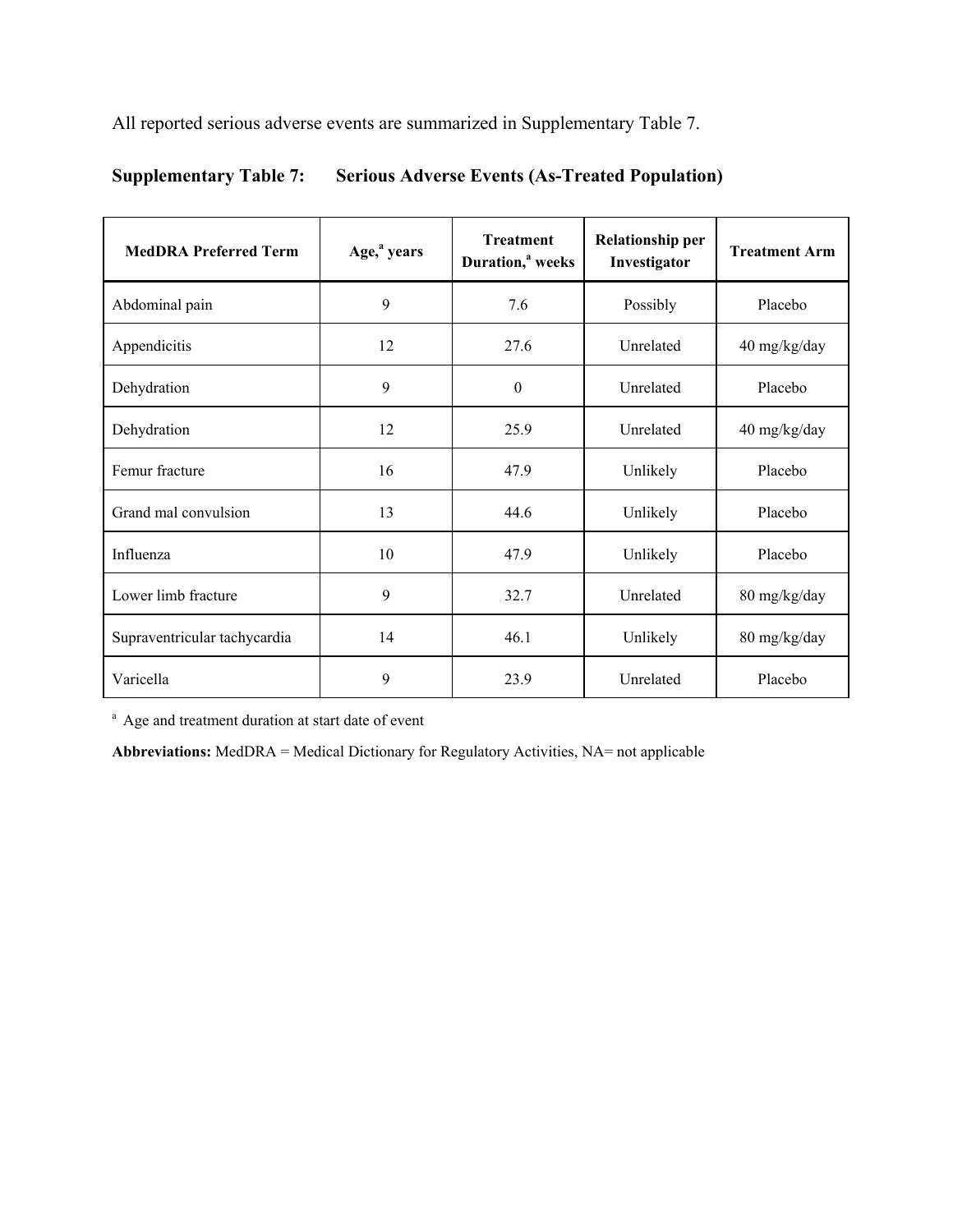# **Supplementary Table 8: PTC124-GD-007-DMD Study Group - Sites**

| <b>Principal Investigator Name and Site Location</b>                                                                                                                                                                                                                                             | <b>Sub-Investigator Name</b>                                                                                                                                                                                                                                                                             |  |  |
|--------------------------------------------------------------------------------------------------------------------------------------------------------------------------------------------------------------------------------------------------------------------------------------------------|----------------------------------------------------------------------------------------------------------------------------------------------------------------------------------------------------------------------------------------------------------------------------------------------------------|--|--|
| Australia                                                                                                                                                                                                                                                                                        |                                                                                                                                                                                                                                                                                                          |  |  |
| A/Prof Monique M. Ryan, MBBS, FRACP, MMed<br>The Royal Children's Hospital Flemington Road Parkville,<br>3052 Victoria<br>Dr. Kristi J. Jones, MBBS, PhD, FRACP, DCH, CGHGSA<br>The Children's Hospital at Westmead Cnr Hawkesbury Rd<br>and Hainsworth St. Locked Bag 4001 Westmead NSW<br>2145 | A/Prof. Andrew J Kornberg, MBBS, FRACP<br>Dr. Alison Wray, MBChB, FRACS<br>Mrs. Kate Carroll<br>Ms. Rachel Kennedy<br>Ms. Daniella Villano<br>Ms. Katy de Valle<br>Prof Kathryn N North, BSc(Med), MBBS, FRACP,<br>MD, AAN, CGHGSA<br>Dr. Mark Dexter (Med), MBBS (Hons I), FRACS<br>Ms. Stephanie Wicks |  |  |
|                                                                                                                                                                                                                                                                                                  | Mrs. Kristy Rose                                                                                                                                                                                                                                                                                         |  |  |
| <b>Belgium</b>                                                                                                                                                                                                                                                                                   |                                                                                                                                                                                                                                                                                                          |  |  |
| Nathalie Goemans, MD<br>University Hospitals Leuven (UZ Leuven) Herestraat 49<br>3000 Leuven                                                                                                                                                                                                     | Prof. Gunnar Marcel Buyse, MD<br>Marleen van den Hauwe<br>Bart Vrijsen                                                                                                                                                                                                                                   |  |  |
| Canada                                                                                                                                                                                                                                                                                           |                                                                                                                                                                                                                                                                                                          |  |  |
| Craig Campbell, MD, MSc<br>Children's Hospital<br>E4-PMDU 800 Commissioners Rd E<br>London, ON N6A 4G5                                                                                                                                                                                           | Ashrafu Janmohammad (Site Coordinator)<br>Cheryl Scholtes, PT (Site Evaluator)                                                                                                                                                                                                                           |  |  |
| Jean K. Mah, MD, MSc, FRCPC<br>Alberta Children's Hospital 2888 Shaganappi Trail NW<br>Calgary, Alberta T3B 6A8                                                                                                                                                                                  | Caitlin J. Wright, BSc<br>Angela Chiu, BScPT, CKTP<br>Lori M. Walker, BScPT<br>Harvey B. Sarnat, MS, MD, FRCPC                                                                                                                                                                                           |  |  |
| Dr. Kathryn Selby, MD, ChB, MRCP, FRCPC<br>Children's & Women's Health Centre of British Columbia                                                                                                                                                                                                | Carol King. BScPT<br>Lorelyn Meisner. BScPT                                                                                                                                                                                                                                                              |  |  |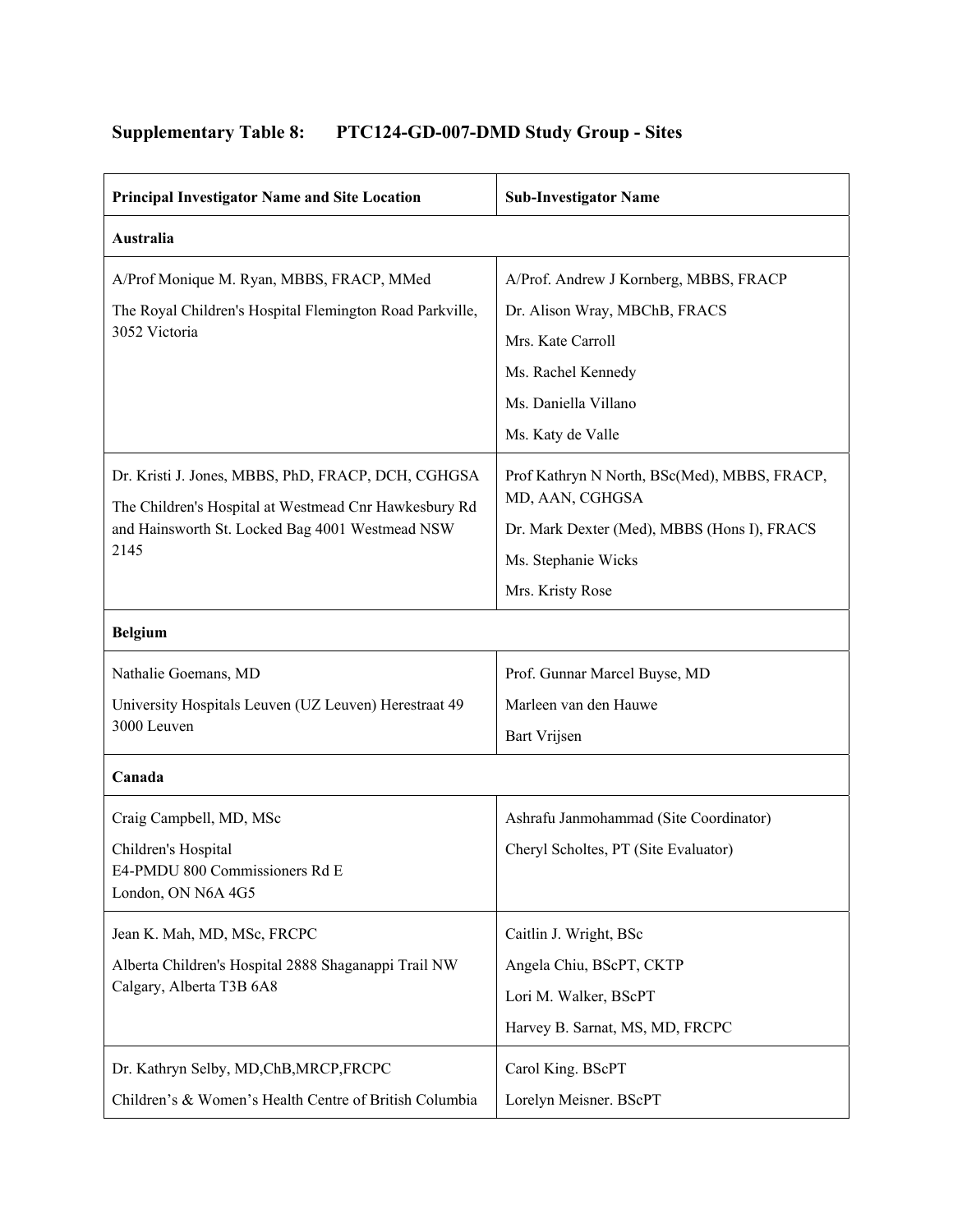| & University of British Columbia 4480 Oak Street<br>Vancouver, BC, V6H 3V4<br>France<br>Pr. Thomas Voit<br>Dr. Valérie Doppler<br>Groupe Hospitalier Pitie-Salpetriere 47/83 boulevard de<br>Dr. Denis De Castro<br>l'Hopital 75013 Paris France, and Groupe Hospitalier<br>Mrs. Valérie Decostre PT<br>Armand-Trousseau 26, avenue du Docteur Arnold-Netter<br>75012 Paris<br>Pr. Brigitte Chabrol<br>Pr. Nicolas Levy<br>Dr. Cécile Halbert<br>Unité de Médecine Infantile Hôpital d'Enfants CHU<br>Timone Bd Jean Moulin 13385 Marseille Cedex 5<br>Pr. Yann Pereon<br>Dr. Armelle Magot<br>Dr. Julie Perrier<br>Laboratoire d'Exploration Fonctionnelles Hotel-Dieu Place<br>Alexis Ricordeau 44093 Nantes Cedex 1<br>Dr. Jean-Yves Mahe, PT<br>Mrs. Anne-Sophie Perrau, PT<br>Mrs. Raphaëlle Chasserieau<br>Germany<br>Prof. Dr. med Ulrike Schara<br>Dr. med. Sören Lutz<br>Dept of Neuropaediatrics and Neuromuscular Disorders,<br>Melanie Busse<br>University of Essen - Hufelandstr. 55, 45122 Essen<br>Dr. med. Adela Della Marina<br>Thomas Bosbach, PT<br>Dr. med. Angela Stanescu<br>Dr. Janbernd Kirschner<br>University Medical Center, Dept of Neuropaediatrics and<br>Dr. med. Annette Pohl<br>Muscle Disorders, Mathildenstr. 1, 79106 Freiburg<br>Dr. med. Cornelia Rensing-Zimmerman<br>Ulrike Eisele<br>Ina Fetzer<br>Sibylle Vogt<br><b>Italy</b><br>Prof. Enrico Bertini<br>Dr. Adele D'Amico<br>U.O Medicina Molecolare di Malattie Neuromuscolari e<br>Dr. Annamaria Kofler<br>Neurodenerative Dipartimento dei Laboratori Ospedale |  |  |
|---------------------------------------------------------------------------------------------------------------------------------------------------------------------------------------------------------------------------------------------------------------------------------------------------------------------------------------------------------------------------------------------------------------------------------------------------------------------------------------------------------------------------------------------------------------------------------------------------------------------------------------------------------------------------------------------------------------------------------------------------------------------------------------------------------------------------------------------------------------------------------------------------------------------------------------------------------------------------------------------------------------------------------------------------------------------------------------------------------------------------------------------------------------------------------------------------------------------------------------------------------------------------------------------------------------------------------------------------------------------------------------------------------------------------------------------------------------------------------------------------------------------------------------------------------------|--|--|
|                                                                                                                                                                                                                                                                                                                                                                                                                                                                                                                                                                                                                                                                                                                                                                                                                                                                                                                                                                                                                                                                                                                                                                                                                                                                                                                                                                                                                                                                                                                                                               |  |  |
|                                                                                                                                                                                                                                                                                                                                                                                                                                                                                                                                                                                                                                                                                                                                                                                                                                                                                                                                                                                                                                                                                                                                                                                                                                                                                                                                                                                                                                                                                                                                                               |  |  |
|                                                                                                                                                                                                                                                                                                                                                                                                                                                                                                                                                                                                                                                                                                                                                                                                                                                                                                                                                                                                                                                                                                                                                                                                                                                                                                                                                                                                                                                                                                                                                               |  |  |
|                                                                                                                                                                                                                                                                                                                                                                                                                                                                                                                                                                                                                                                                                                                                                                                                                                                                                                                                                                                                                                                                                                                                                                                                                                                                                                                                                                                                                                                                                                                                                               |  |  |
|                                                                                                                                                                                                                                                                                                                                                                                                                                                                                                                                                                                                                                                                                                                                                                                                                                                                                                                                                                                                                                                                                                                                                                                                                                                                                                                                                                                                                                                                                                                                                               |  |  |
|                                                                                                                                                                                                                                                                                                                                                                                                                                                                                                                                                                                                                                                                                                                                                                                                                                                                                                                                                                                                                                                                                                                                                                                                                                                                                                                                                                                                                                                                                                                                                               |  |  |
|                                                                                                                                                                                                                                                                                                                                                                                                                                                                                                                                                                                                                                                                                                                                                                                                                                                                                                                                                                                                                                                                                                                                                                                                                                                                                                                                                                                                                                                                                                                                                               |  |  |
|                                                                                                                                                                                                                                                                                                                                                                                                                                                                                                                                                                                                                                                                                                                                                                                                                                                                                                                                                                                                                                                                                                                                                                                                                                                                                                                                                                                                                                                                                                                                                               |  |  |
|                                                                                                                                                                                                                                                                                                                                                                                                                                                                                                                                                                                                                                                                                                                                                                                                                                                                                                                                                                                                                                                                                                                                                                                                                                                                                                                                                                                                                                                                                                                                                               |  |  |
|                                                                                                                                                                                                                                                                                                                                                                                                                                                                                                                                                                                                                                                                                                                                                                                                                                                                                                                                                                                                                                                                                                                                                                                                                                                                                                                                                                                                                                                                                                                                                               |  |  |
|                                                                                                                                                                                                                                                                                                                                                                                                                                                                                                                                                                                                                                                                                                                                                                                                                                                                                                                                                                                                                                                                                                                                                                                                                                                                                                                                                                                                                                                                                                                                                               |  |  |
|                                                                                                                                                                                                                                                                                                                                                                                                                                                                                                                                                                                                                                                                                                                                                                                                                                                                                                                                                                                                                                                                                                                                                                                                                                                                                                                                                                                                                                                                                                                                                               |  |  |
|                                                                                                                                                                                                                                                                                                                                                                                                                                                                                                                                                                                                                                                                                                                                                                                                                                                                                                                                                                                                                                                                                                                                                                                                                                                                                                                                                                                                                                                                                                                                                               |  |  |
|                                                                                                                                                                                                                                                                                                                                                                                                                                                                                                                                                                                                                                                                                                                                                                                                                                                                                                                                                                                                                                                                                                                                                                                                                                                                                                                                                                                                                                                                                                                                                               |  |  |
|                                                                                                                                                                                                                                                                                                                                                                                                                                                                                                                                                                                                                                                                                                                                                                                                                                                                                                                                                                                                                                                                                                                                                                                                                                                                                                                                                                                                                                                                                                                                                               |  |  |
|                                                                                                                                                                                                                                                                                                                                                                                                                                                                                                                                                                                                                                                                                                                                                                                                                                                                                                                                                                                                                                                                                                                                                                                                                                                                                                                                                                                                                                                                                                                                                               |  |  |
|                                                                                                                                                                                                                                                                                                                                                                                                                                                                                                                                                                                                                                                                                                                                                                                                                                                                                                                                                                                                                                                                                                                                                                                                                                                                                                                                                                                                                                                                                                                                                               |  |  |
|                                                                                                                                                                                                                                                                                                                                                                                                                                                                                                                                                                                                                                                                                                                                                                                                                                                                                                                                                                                                                                                                                                                                                                                                                                                                                                                                                                                                                                                                                                                                                               |  |  |
|                                                                                                                                                                                                                                                                                                                                                                                                                                                                                                                                                                                                                                                                                                                                                                                                                                                                                                                                                                                                                                                                                                                                                                                                                                                                                                                                                                                                                                                                                                                                                               |  |  |
|                                                                                                                                                                                                                                                                                                                                                                                                                                                                                                                                                                                                                                                                                                                                                                                                                                                                                                                                                                                                                                                                                                                                                                                                                                                                                                                                                                                                                                                                                                                                                               |  |  |
|                                                                                                                                                                                                                                                                                                                                                                                                                                                                                                                                                                                                                                                                                                                                                                                                                                                                                                                                                                                                                                                                                                                                                                                                                                                                                                                                                                                                                                                                                                                                                               |  |  |
|                                                                                                                                                                                                                                                                                                                                                                                                                                                                                                                                                                                                                                                                                                                                                                                                                                                                                                                                                                                                                                                                                                                                                                                                                                                                                                                                                                                                                                                                                                                                                               |  |  |
|                                                                                                                                                                                                                                                                                                                                                                                                                                                                                                                                                                                                                                                                                                                                                                                                                                                                                                                                                                                                                                                                                                                                                                                                                                                                                                                                                                                                                                                                                                                                                               |  |  |
|                                                                                                                                                                                                                                                                                                                                                                                                                                                                                                                                                                                                                                                                                                                                                                                                                                                                                                                                                                                                                                                                                                                                                                                                                                                                                                                                                                                                                                                                                                                                                               |  |  |
|                                                                                                                                                                                                                                                                                                                                                                                                                                                                                                                                                                                                                                                                                                                                                                                                                                                                                                                                                                                                                                                                                                                                                                                                                                                                                                                                                                                                                                                                                                                                                               |  |  |
|                                                                                                                                                                                                                                                                                                                                                                                                                                                                                                                                                                                                                                                                                                                                                                                                                                                                                                                                                                                                                                                                                                                                                                                                                                                                                                                                                                                                                                                                                                                                                               |  |  |
|                                                                                                                                                                                                                                                                                                                                                                                                                                                                                                                                                                                                                                                                                                                                                                                                                                                                                                                                                                                                                                                                                                                                                                                                                                                                                                                                                                                                                                                                                                                                                               |  |  |
|                                                                                                                                                                                                                                                                                                                                                                                                                                                                                                                                                                                                                                                                                                                                                                                                                                                                                                                                                                                                                                                                                                                                                                                                                                                                                                                                                                                                                                                                                                                                                               |  |  |
|                                                                                                                                                                                                                                                                                                                                                                                                                                                                                                                                                                                                                                                                                                                                                                                                                                                                                                                                                                                                                                                                                                                                                                                                                                                                                                                                                                                                                                                                                                                                                               |  |  |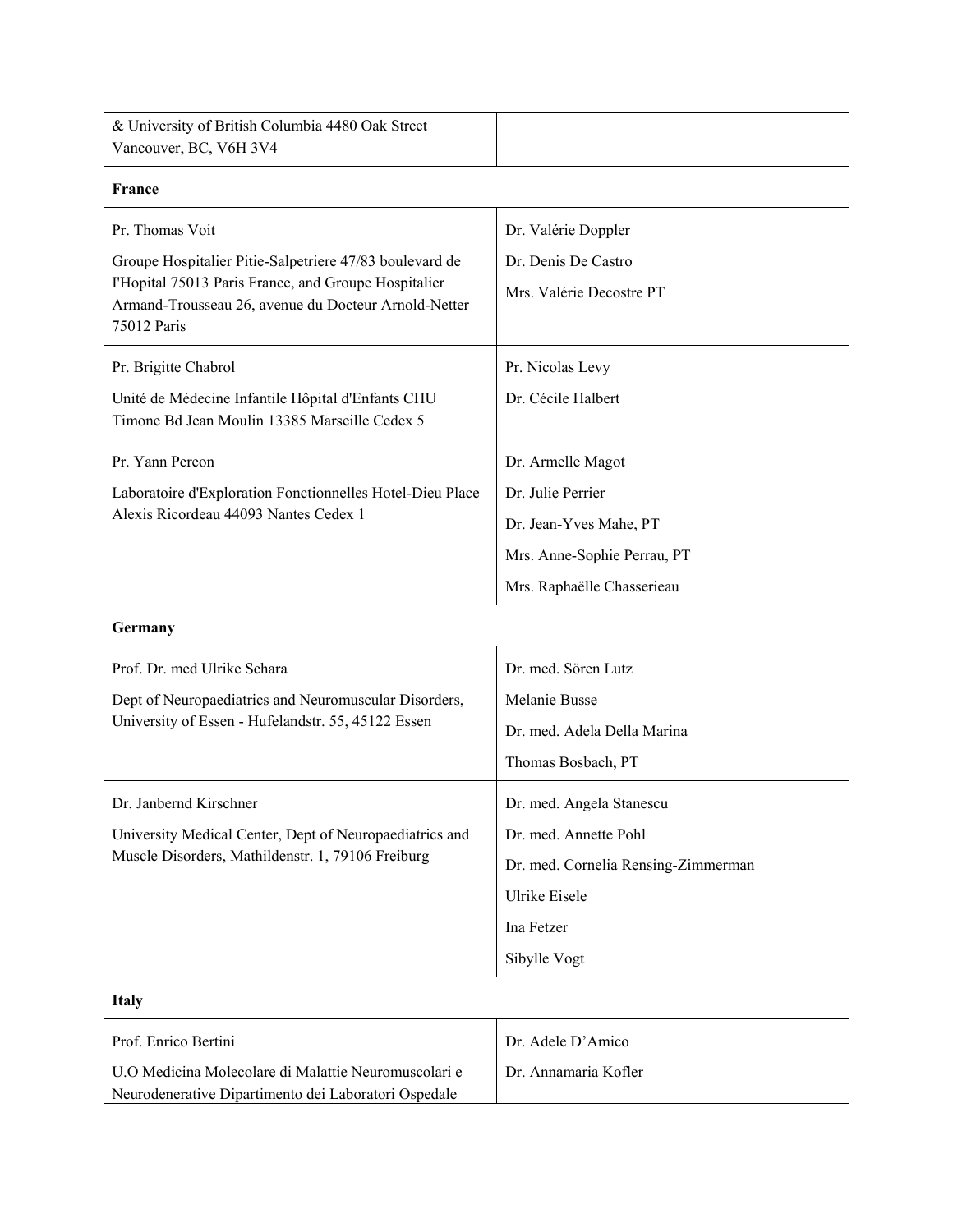| Pediatrico Bambino Gesu Piazza S. Onofrio, 4 00165 Roma                                                       | Dr. Adelina Carlesi                |
|---------------------------------------------------------------------------------------------------------------|------------------------------------|
|                                                                                                               | Dr. Anna Maria Bonetti             |
|                                                                                                               | Maria Giulia Gagliardi, MD, PhD    |
|                                                                                                               | Dr. Luigino Santecchia             |
|                                                                                                               | Dr. Francesco Emma                 |
|                                                                                                               | Dr. Gianluca Bergami               |
| Prof. Eugenio Maria Mercuri                                                                                   | Dr. Gessica Vasco                  |
| Dipartimento di Scienze Pediatriche Medico-Chirurgiche e                                                      | Dr. Flaviana Bianco                |
| Neuroscienze dello Sviluppo U.O. Complessa di<br>Neuropsichiatria Infantile Policlinico A. Gemelli-Università | Dr. Elena Stacy Mazzone            |
| Cattolica Sacro Cuore Largo Gemelli 8 00168 Roma                                                              | Dr. Marika Pane                    |
|                                                                                                               | Dr. Roberto De Sanctis (backup PT) |
| Prof. Giacomo Pietro Comi                                                                                     | Dr. Francesca Magri                |
| Unita Operativa di Neurologia Fondazione IRCCS Ca'                                                            | Dr. Valeria Lucchini               |
| Granda Ospedale Maggiore Policlinico, Mangiaglli e<br>Regina Elena Via Francesco Sforza, 35, 20122 Milano     | Dr. Stefania Paola Corti           |
|                                                                                                               | Dr. Maurizio Gualtiero Moggio      |
|                                                                                                               | Dr. Monica Sciacco                 |
|                                                                                                               | Dr. Alessandra Govoni              |
|                                                                                                               | Prof. Nereo Bresolin               |
| <b>Israel</b>                                                                                                 |                                    |
| Prof. Yoram Nevo                                                                                              | Dr. Talia Dor-Wollman              |
| Hadassah Medical Center Mount Scopus P.O. Box 24035                                                           | Adina Bar-Lev                      |
| Jerusalem                                                                                                     | Debbie Krojanker-Yaffe             |
|                                                                                                               | Elana Weisband                     |
| Spain                                                                                                         |                                    |
| Juan J Vilchez, PhD                                                                                           | Nuria Muelas, MD                   |
| Hospital Universitario La Fe Neurology/Neuropediatric                                                         | Teresa Sevilla, PhD                |
| Department Avda. Campanar, 21 46009 Valencia                                                                  | Patricia Smeyers, PhD              |
|                                                                                                               | Florencio Calle                    |
|                                                                                                               | María González                     |
|                                                                                                               | Alberto de la Osa, MD              |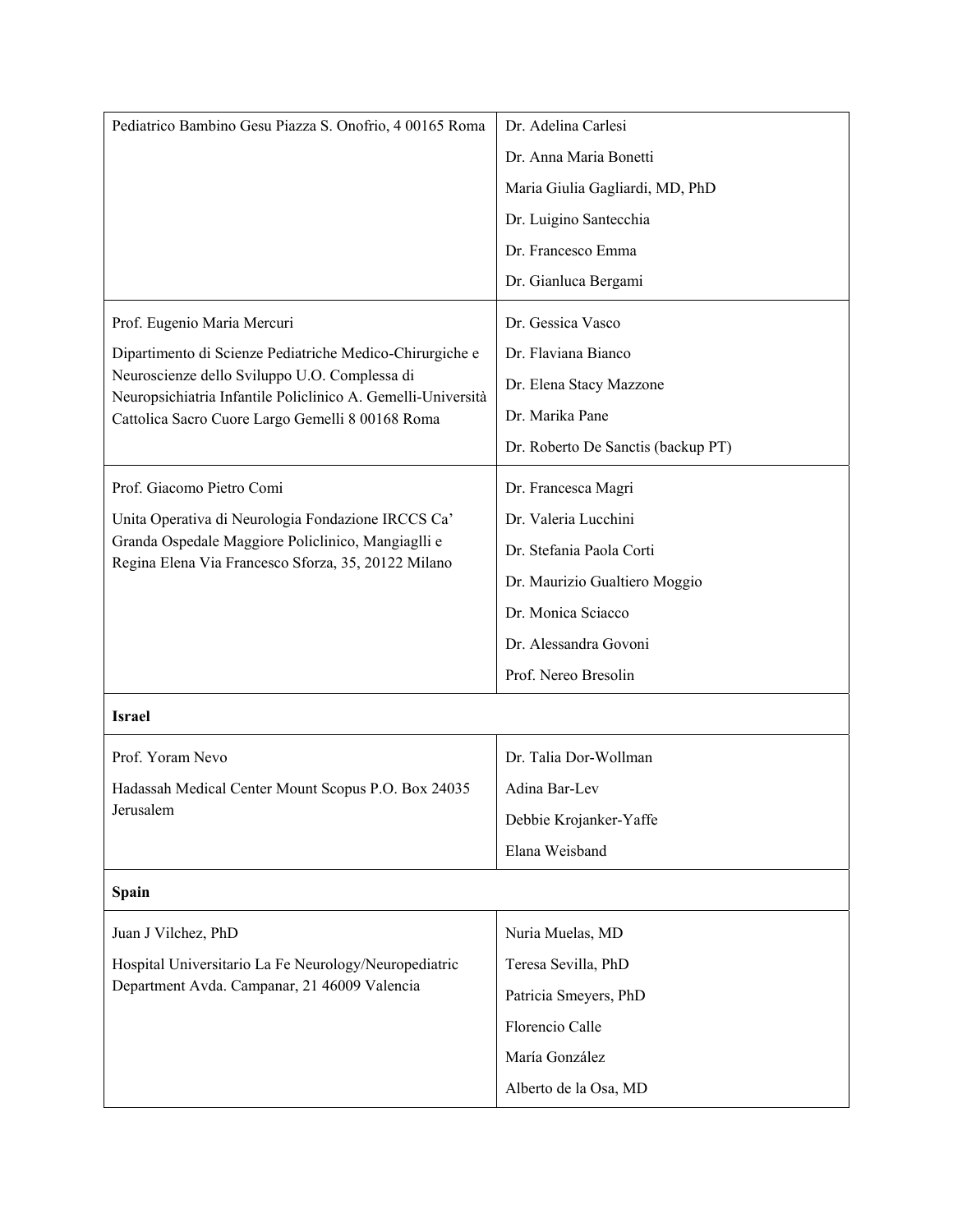|                                                                                                                                                                                              | Christina Bejar                                                                                                                                                                                                             |
|----------------------------------------------------------------------------------------------------------------------------------------------------------------------------------------------|-----------------------------------------------------------------------------------------------------------------------------------------------------------------------------------------------------------------------------|
| Jaume Colomer, PhD<br>Hospital Sant Joan de Deu Neuropediatric Department<br>Passeig Sant Joan de Deu, 2 08950 Esplugues de Llobregat<br>Barcelona                                           | Carlos Ignacio Ortez, PhD<br>Andrés Nascimento, PhD<br>Ana Febrer, PhD<br>Julita Medina, MD<br>Robert Muni                                                                                                                  |
| <b>Sweden</b>                                                                                                                                                                                |                                                                                                                                                                                                                             |
| Mar Tulinius, MD, PhD<br>Avdelningen for Pediatrik Sahlgrenska Akademin vid<br>Goteborgs Universitet Drottning Silvias Barn-och<br>Ungdomssjukhus 416 85 Göteborg                            | Brynja Thorarinsdottir, MD<br>Niklas Darin, MD<br>Ulrica Sterky, RN<br>Anna-Karin Kroksmark, PT<br>Lisa Berglund, PT                                                                                                        |
| Thomas Sejersen, MD, PhD<br>Neuropediatriken Astrid Lindgrens Barnsjukhus Kaolinska<br>Universitetssjukhuset, Solna 171 76 Stockholm                                                         | Mia Hovmöller, MD<br>Erika Trulsson, RN<br>Agneta Hök, PT<br>Pernilla Kipping, PT                                                                                                                                           |
| <b>United Kingdom</b>                                                                                                                                                                        |                                                                                                                                                                                                                             |
| Prof. Katherine M. D. Bushby<br>Clinical Research Centre 4th Floor Leazes Wing Royal<br>Victoria Road NE1 4LP, Newcastle Upon Tyne                                                           | Dr. Michela Guglieri, MD<br>Professor Volker Straub, MD<br>Dr. Anna Sàrközy, MD<br>Dr. Tracey Willis, MD<br>Dr. Michelle Eagle, PhD PT<br>Dr. Anna Mayhew, PhD PT<br>Michelle McCallum, PT<br>Linda Smith, RN<br>Geoff Bell |
| Prof. Francesco Muntoni<br>The Somers Clinical Research Facility (CRF) Great<br>Ormond Street Hospital for Children NHS Trust Level 1,<br>Frontage Building Great Ormond Street London, WC1N | Dr. Adnan Yousaf Manzur<br>Dr. Stephanie Ann Robb<br>Marion Main<br>Maria Ash                                                                                                                                               |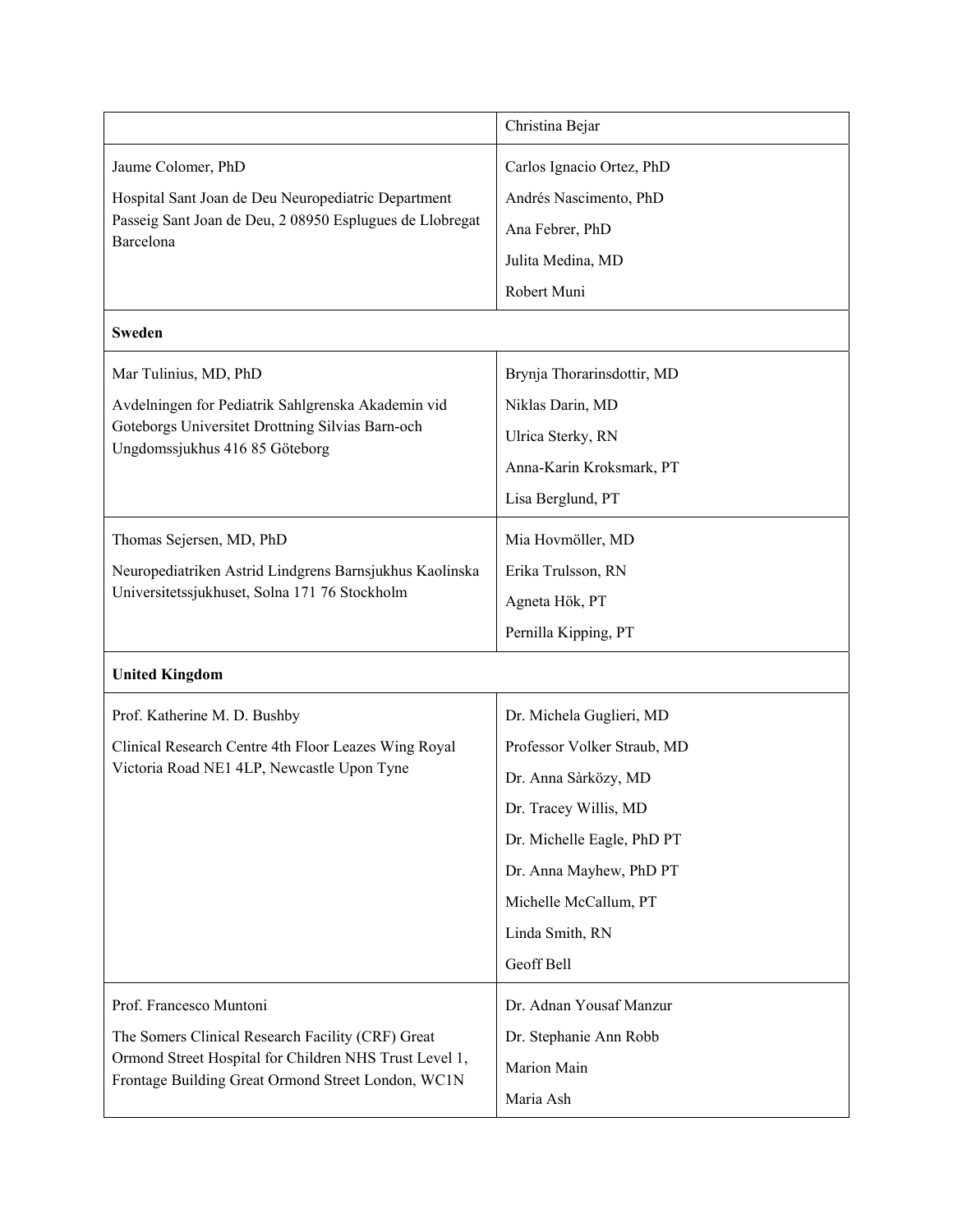| 3JH                                                                                  | Dr. Mariacristina Scoto         |
|--------------------------------------------------------------------------------------|---------------------------------|
|                                                                                      | Dr. Sebahattin Cirak            |
| Dr. Rosaline Christina Mary Quinlivan                                                | Dr. Martin Richard Smith        |
| Robert Jones & Agnes Hunt Orthopaedic Hospital NHS                                   | Dr. Rajesh Pandey               |
| Trust, Children's Unit, Gobowen Oswestry, SY10 7AG                                   | <b>Suzanne James</b>            |
|                                                                                      | Nick Emery                      |
|                                                                                      | Lynne Groves                    |
|                                                                                      | Richa Kulshrestha               |
| <b>United States</b>                                                                 |                                 |
| Brenda L. Wong                                                                       | James Collins, MD               |
| Cincinnati Children's Hospital Medical Center 3333 Burnet                            | Michelle McGuire                |
| Avenue MLC 2015 Cincinnati, OH 45229                                                 | Ann McCormick                   |
|                                                                                      | Paula Morehart                  |
|                                                                                      | Shengyong Hu                    |
|                                                                                      | Rebeccah Brown                  |
| Richard S. Finkel, MD                                                                | Carsten G Bonnemann, MD         |
| The Children's Hospital of Philadelphia 34th and Civic                               | Michele L Yang, MD              |
| Center Blvd. Philadelphia, PA 19104                                                  | Aileen Reghan Foley, MD         |
|                                                                                      | Laureen Murphy-Kotzer, RPh      |
|                                                                                      | Lindsay Dorsey, BSN, RN         |
|                                                                                      | Timothy Estilow, OTR/L          |
|                                                                                      | Allan M. Glanzman, PT, DPT, PCS |
|                                                                                      | Allison Paisley, BSN, RN        |
|                                                                                      | Sabrina Yum, MD                 |
|                                                                                      | Teesha Thomas, BSN, MPH         |
|                                                                                      | Karna Smith, PT                 |
| Jacinda B. Sampson, MD, PhD                                                          | Eduard Gappmaier, PT, PhD       |
| Kevin M. Flanigan, MD                                                                | Mark B Bromberg, MD             |
| University of Utah Medical Center 50 North Medical Drive<br>Salt Lake City, UT 84132 | Brianna McGerty, BS             |
|                                                                                      | Lauren Lahdan Heidarian, BS     |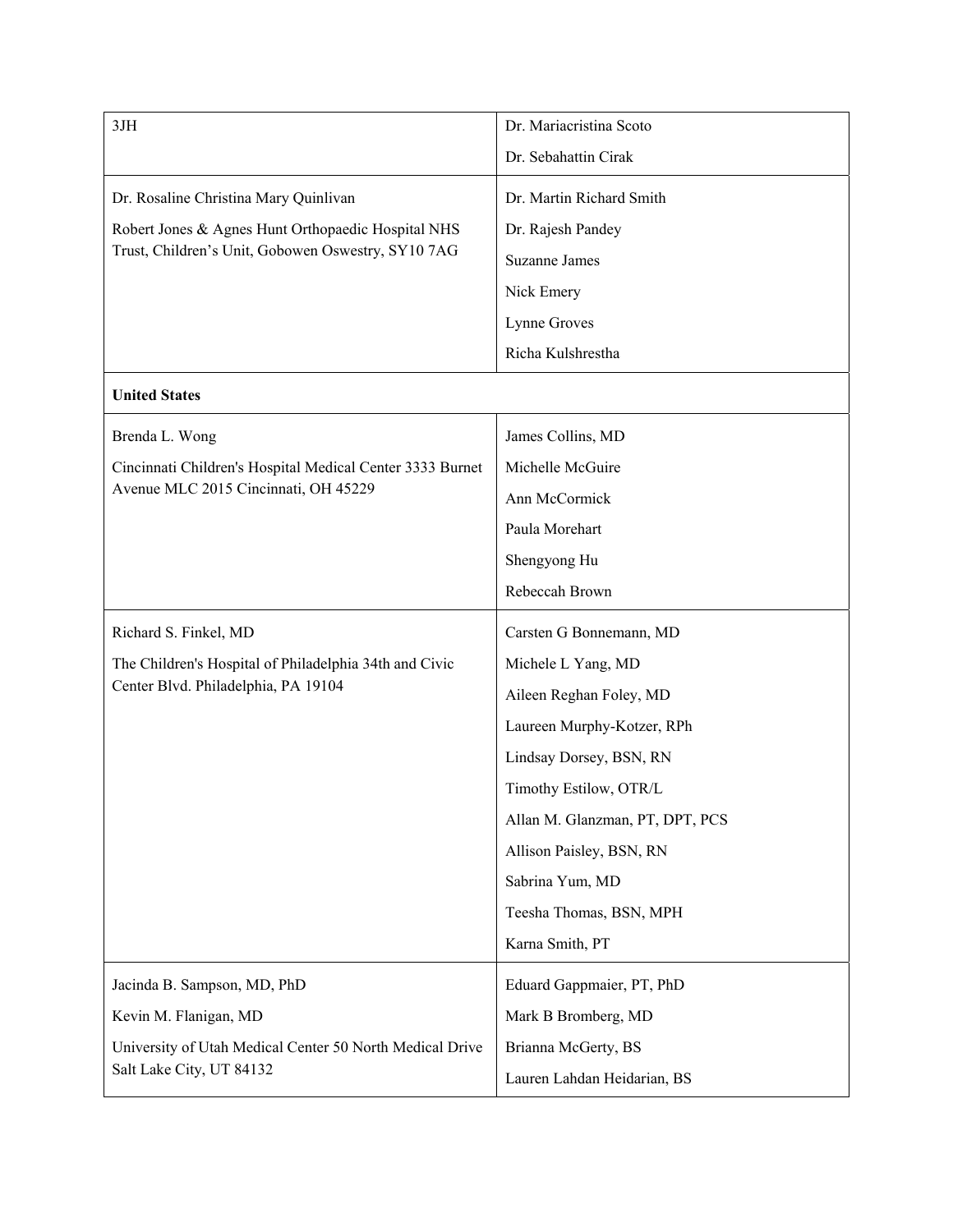|                                                                                                                                                     | Kathryn Swoboda, MD             |
|-----------------------------------------------------------------------------------------------------------------------------------------------------|---------------------------------|
|                                                                                                                                                     | Victor Gappmaier                |
| John W. Day, MD, PhD                                                                                                                                | Peter Isaak Karachunski, MD     |
| University of Minnesota Clinical and Translational Science                                                                                          | Marcia Margolis, PT             |
| Institute 717 Delaware Street SE, Room 205 Minneapolis,<br>MN 55414                                                                                 | Cameron Naughton                |
|                                                                                                                                                     | Karen Kamiri Buser, MS, CGC     |
|                                                                                                                                                     | Joline Dalton, MS, CGC          |
| Katherine Dianne Mathews, MD                                                                                                                        | Carrie M Stephan, RN            |
| Institute for Clinical and Translational Science Clinical<br>Research Unit 3 South, General Hospital, UIHC 200<br>Hawkins Drive Iowa City, IA 52242 | Karla Sue Laubenthal, MD        |
| Basil T. Darras, MD                                                                                                                                 | Peter B. Kang, MD               |
| Boston Children's Hospital 300 Longwood Avenue Boston,                                                                                              | Susan O Riley, PT, MS, DPT, PCS |
| MA 02115                                                                                                                                            | Janet Quigley, PT, PCS          |
|                                                                                                                                                     | Hailly Butler, BS               |
| Julie Parsons, MD                                                                                                                                   | Melissa Gibbons, MS             |
| Susan D. Apkon, MD                                                                                                                                  | Terri Carry, PT                 |
| Children's Hospital Colorado 13123 East 16th Avenue<br>Aurora, CO 80045                                                                             |                                 |
| Richard J. Barohn, MD                                                                                                                               | Majed J. Dasouki, MD            |
| Landon Center on Aging University of Kansas Medical                                                                                                 | Heather S. Anderson, MD         |
| Center 3599 Rainbow Boulevard Kansas City, KS 66160<br>University of Kansas Medical Center 3901 Rainbow<br>Boulevard Kansas City, KS 66160          | Anne Arthur, MS, ARNP, BC       |
|                                                                                                                                                     | Jeffrey Murray Burns, MD        |
|                                                                                                                                                     | Mazen M. Dimachkie, MD          |
|                                                                                                                                                     | Mamatha Pasnoor, MD             |
|                                                                                                                                                     | Yunxia (Insia) Wang, MD         |
|                                                                                                                                                     | Laura Herbelin, BS              |
|                                                                                                                                                     | Rosemary Myles                  |
| Emma Ciafaloni, MD                                                                                                                                  | Chad Heatwole, MD               |
| University of Rochester Medical Center Department of<br>Neurology, Box 673 601 Elmwood Avenue Rochester, NY                                         | Katy Eichinger, DPT             |
|                                                                                                                                                     | Shree Pandya, MS, PT            |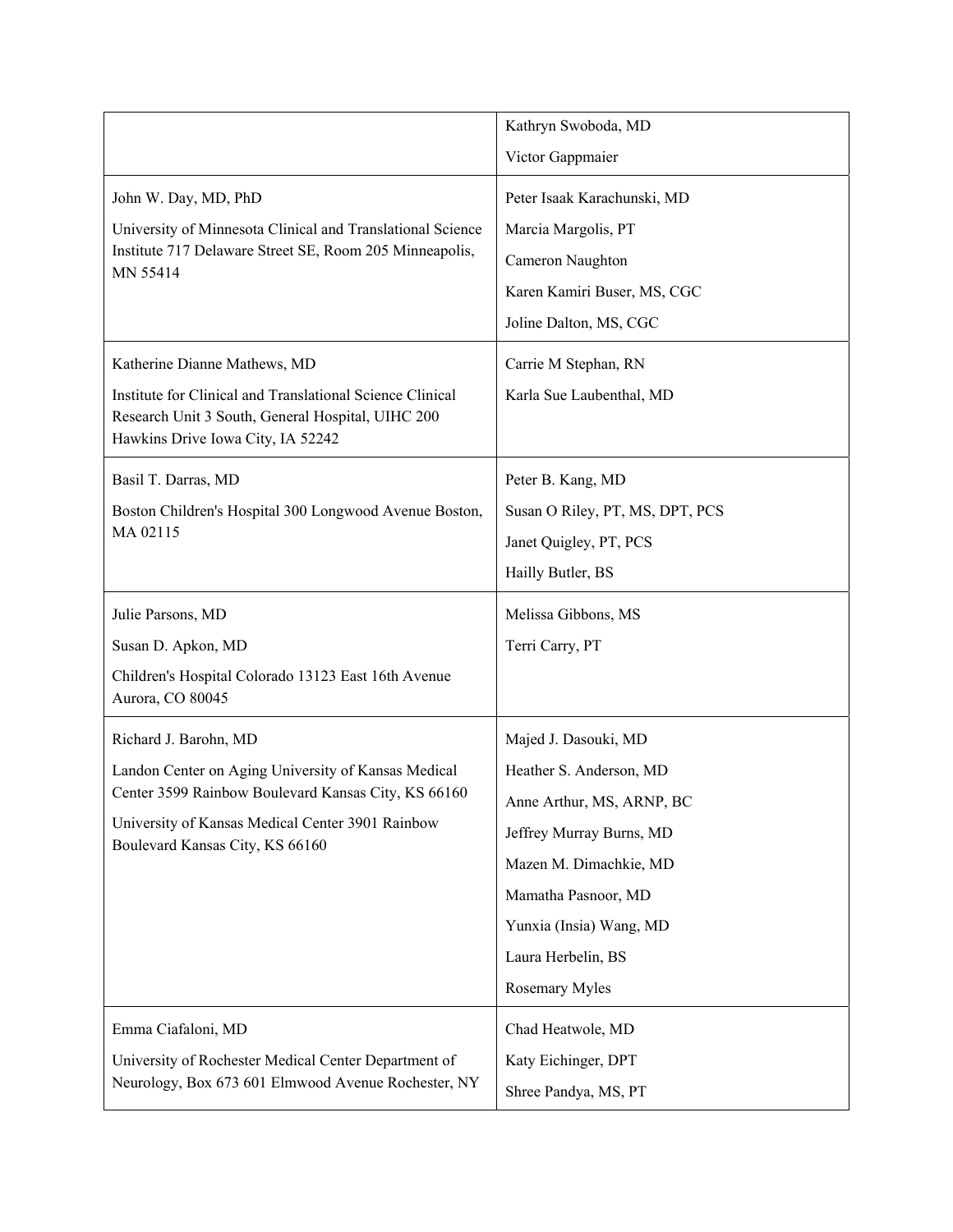| 14642-8673                                                                                        |                                      |
|---------------------------------------------------------------------------------------------------|--------------------------------------|
| Anne Connolly, MD                                                                                 | Alan Pestronk, MD                    |
| Washington University 517 S. Euclid Avenue Box 8111 St.                                           | Muhammad Al-Lozi, MD                 |
| Louis, MO 63110                                                                                   | Glenn Lopate, MD                     |
|                                                                                                   | Paul Golumbek, MD                    |
|                                                                                                   | R. Brian Sommerville, MD             |
|                                                                                                   | Leo Wang, MD                         |
|                                                                                                   | Anna Wojcicka-Mitchell, MD           |
|                                                                                                   | Andrew Godbey, MD                    |
|                                                                                                   | Betsy Malkus, PT                     |
|                                                                                                   | Jeanine Schierbecker, PT             |
|                                                                                                   | Catherine Siener, PT                 |
|                                                                                                   | Mei Lu, MD, PhD                      |
|                                                                                                   | Matthew Harms, MD                    |
|                                                                                                   | Arun Varadachary, MD, PhD            |
|                                                                                                   | Stanley Iyadurai, MD, PhD            |
|                                                                                                   | Luisa Rojas, MD                      |
| Susan T. Iannacone, MD, FAAN                                                                      | Heather Gilbreath, PA-C              |
| University of Texas Southwestern Medical Center                                                   | Chaiyos Khonghatithum, MD            |
| Children's Medical Center                                                                         | Ruth Merryman, PharmD                |
| Ambulatory Care Pavilion in Dallas                                                                | Leslie Nelson, MPT                   |
| 2350 Stemmons Frwy, Ste 5074                                                                      | Mariam Andersen, MA, CCRP            |
| Dallas TX 75207                                                                                   | Medrith Greene, RN, BSN              |
|                                                                                                   | Sharon Kern (Site Coordinator)       |
| Douglas M. Sproule, MD                                                                            | Darryl De Vivo, MD                   |
| Petra Kaufmann, MD, MSc                                                                           | Vanessa Battista, RN, MS, CPNP, CCRC |
| Columbia University Pediatric Neuromuscular Center 180<br>Fort Washington Ave. New York, NY 10032 | Andre Constantinescu, MD, PhD        |
|                                                                                                   | Jacqueline Montes, PT, MA, NCS       |
|                                                                                                   | Sally Dunaway, PT                    |
|                                                                                                   | Megan Montgomery, BS                 |
|                                                                                                   | Jonathan Marra, BS                   |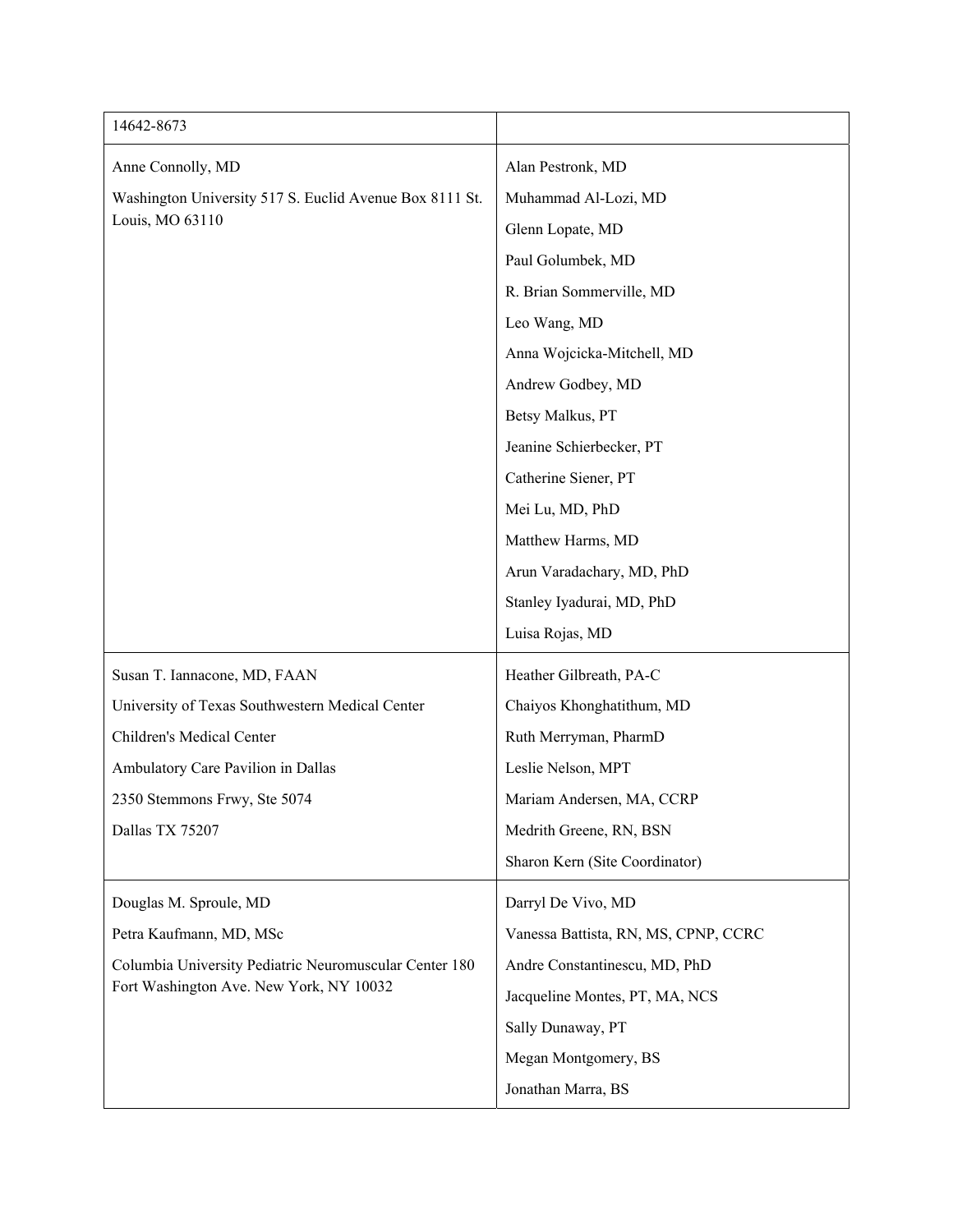| Craig M. McDonald, MD<br>Department of Physical Medicine & Rehabilitation The<br>University of California, Davis Medical Center 4860 Y<br>Street, Suite 3850 Sacramento, CA 95817 | Jay Han, MD<br>Erik Henricson, MPH<br>Richard Ted Abresch, MS<br>Nanette Joyce, DO<br>Erica Goude, BA<br>Linda Johnson, PT<br>Alina Nicorici, BS<br>Michelle Cregan |
|-----------------------------------------------------------------------------------------------------------------------------------------------------------------------------------|---------------------------------------------------------------------------------------------------------------------------------------------------------------------|
| J. Ben Renfroe, MD<br>Northwest Florida Clinical Research Group 400 Gulf<br>Breeze Parkway Suite 203 Gulf Breeze, FL 32561                                                        | Genei Bougher, ARNP<br>Theresa Keohane, ARNP                                                                                                                        |
| Barry S. Russman, MD<br>Shriners Hospitals for Children 3101 SW Sam Jackson Park<br>Road Portland, OR 97239-3009                                                                  | Michael D Sussman, MD<br>Kirsten Zilke, PT<br>Eduardo del Rosario, MSN, FNP-C                                                                                       |
| Stephanie Burns-Wechsler, MD<br>Duke Clinical Research Unit Rankin Ward, 2nd Floor,<br>Duke Clinics Trent Drive Durham, NC 27710                                                  | Vern C Juel, MD<br>Lisa Hobson-Webb, MD<br>Edward C. Smith, MD<br>Joanne Mackey, CPNP<br>Laura Case, DPT<br>Kathleen Ollendick, PT                                  |